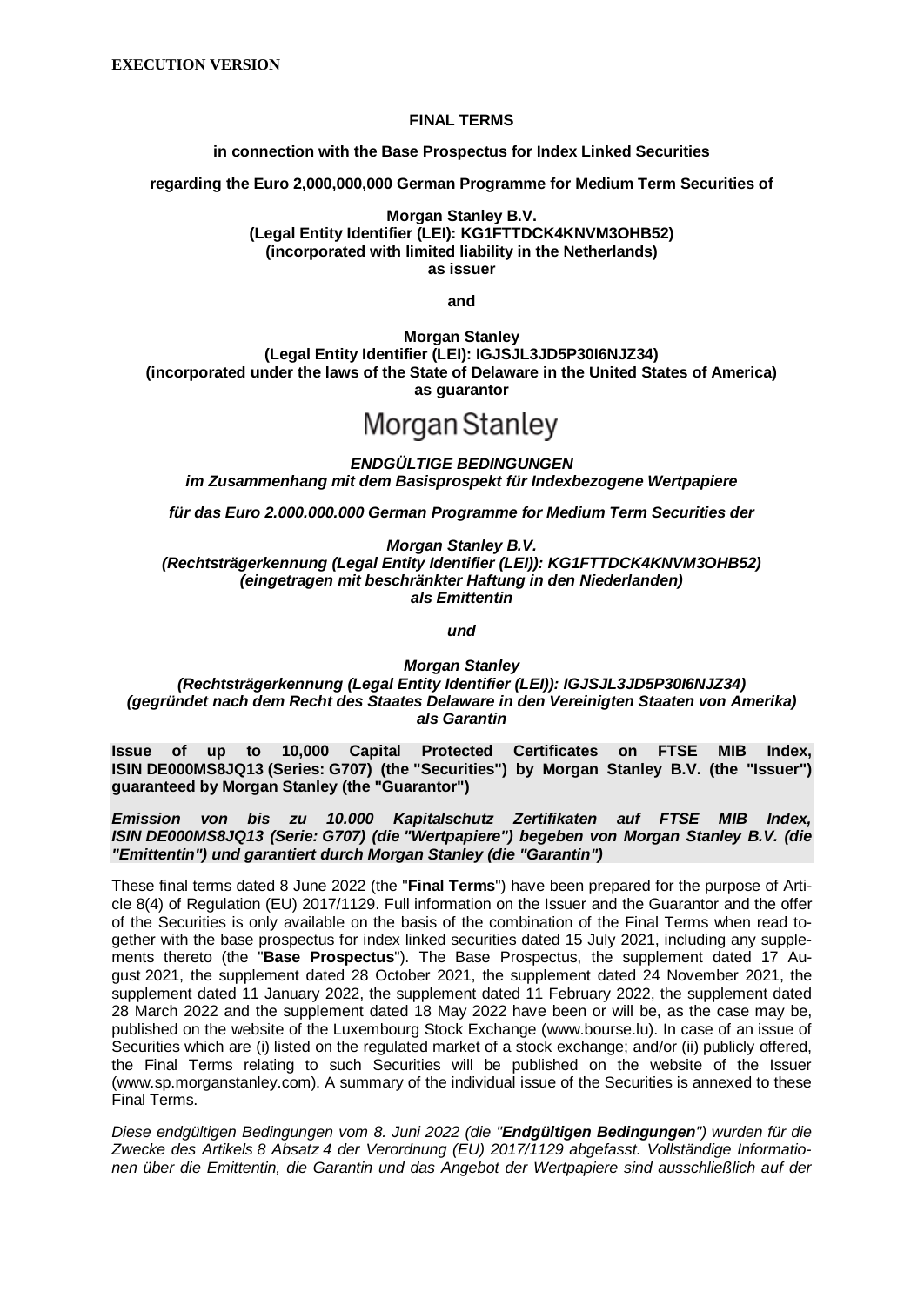*Grundlage dieser Endgültigen Bedingungen im Zusammenlesen mit dem Basisprospekt für indexbezogene Wertpapiere vom 15. Juli 2021 und etwaiger Nachträge dazu (der "Basisprospekt") erhältlich. Der Basisprospekt, der Nachtrag vom 17. August 2021, der Nachtrag vom 28. Oktober 2021, der Nachtrag vom 24. November 2021, der Nachtrag vom 11. Januar 2022, der Nachtrag vom 11. Februar 2022, der Nachtrag vom 28. März 2022 und der Nachtrag vom 18. Mai 2022 und wurden bzw. werden auf der Webseite der Luxemburger Börse (www.bourse.lu) veröffentlicht. Soweit Wertpapiere (i) an einem regulierten Markt einer Wertpapierbörse zugelassen werden und/oder (ii) öffentlich angeboten werden, werden die Endgültigen Bedingungen bezüglich dieser Wertpapiere auf der Webseite der Emittentin (www.sp.morganstanley.com) veröffentlicht. Eine Zusammenfassung der einzelnen Emission der Wertpapiere ist diesen Endgültigen Bedingungen angefügt.*

Terms not otherwise defined herein shall have the meanings specified in the General Terms and Conditions of the Securities and in the Issue Specific Terms and Conditions of the Securities, in each case as set out in the Base Prospectus (together, the "**Terms and Conditions**").

Begriffe, die in den im Basisprospekt enthaltenen Allgemeinen Emissionsbedingungen für Wertpapiere und den Emissionsspezifischen Emissionsbedingungen für Wertpapiere (zusammen die "**Emissionsbedingungen**") definiert sind, haben, falls die Endgültigen Bedingungen nicht etwas anderes bestimmen, die gleiche Bedeutung, wenn sie in diesen Endgültigen Bedingungen verwendet werden.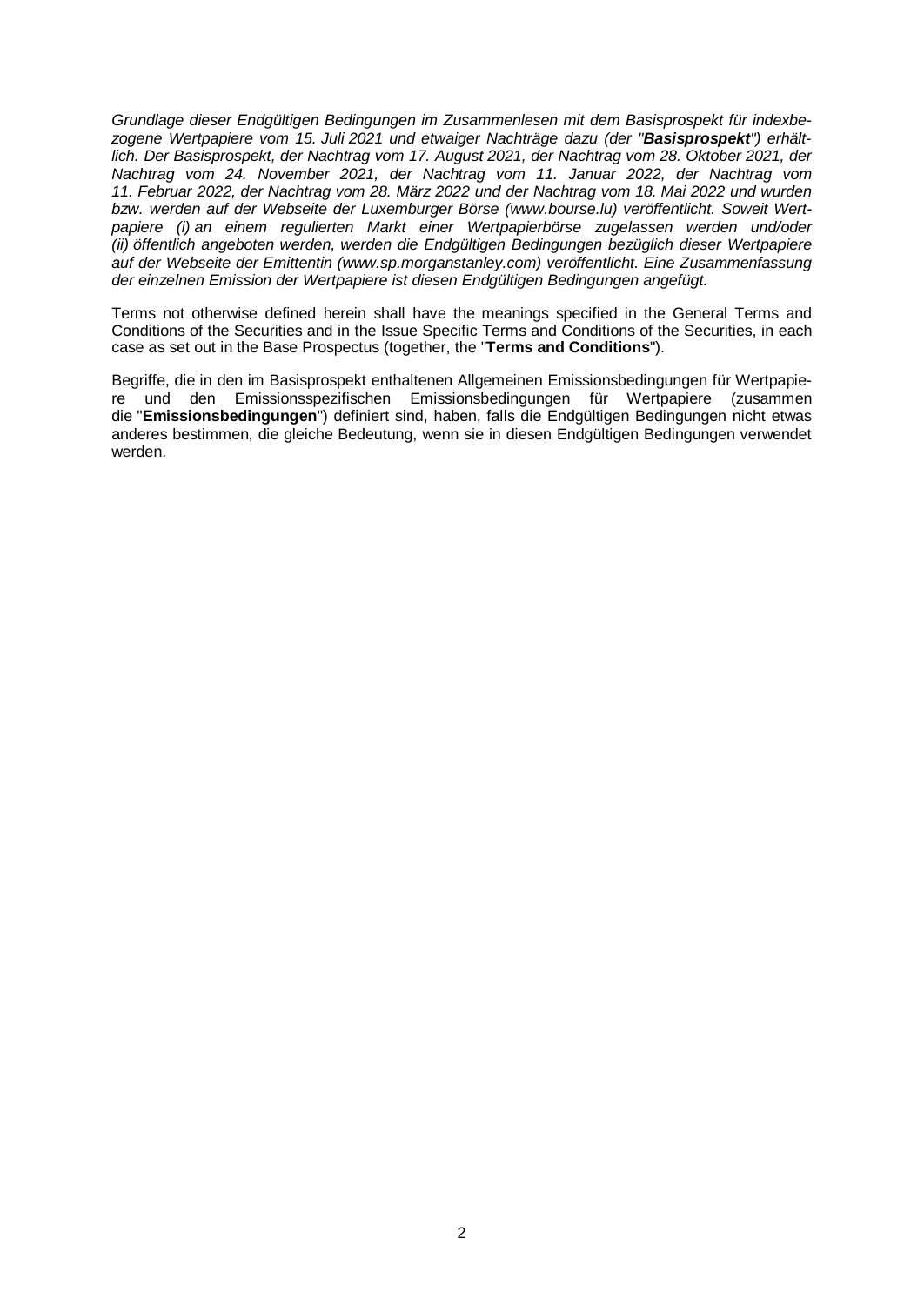| 1. | <b>Issue Price:</b><br>Emissionspreis:                                                                                                    | EUR 1,000 (unit style quotation) per Security<br>EUR 1.000 (Stücknotiz) pro Wertpapier                                                                                                                                                                                                                                                                                                                                                                                                                                                                                                  |
|----|-------------------------------------------------------------------------------------------------------------------------------------------|-----------------------------------------------------------------------------------------------------------------------------------------------------------------------------------------------------------------------------------------------------------------------------------------------------------------------------------------------------------------------------------------------------------------------------------------------------------------------------------------------------------------------------------------------------------------------------------------|
| 2. | (i) Listing and Trading:                                                                                                                  | Application will be made for admission to<br>trading of the Securities as of the First Trad-<br>ing Date on the multilateral trading facility<br>EuroTLX organised and managed by Borsa<br>Italiana. Investors should note that the Issuer<br>cannot give any assurance that such trading<br>admission application will be successful and<br>that the Securities will be admitted to trading.<br>In case the Securities will not be admitted to<br>trading on EuroTLX within the Issue Date the<br>offer of the Securities will be considered<br>void.                                  |
|    | Börsenzulassung und Börsenhandel:                                                                                                         | Es wird ein Antrag auf Einbeziehung der<br>Wertpapiere zum Handel ab dem Ersten<br>Handelstag an der multilateralen Handels-<br>plattform EuroTLX, die von Borsa Italiana<br>organisiert und betrieben wird, gestellt. Anle-<br>ger müssen beachten, dass die Emittentin<br>keine Gewähr dafür übernimmt, dass ein<br>solcher Antrag auf Einbeziehung erfolgreich<br>sein wird und die Wertpapiere zum Handel<br>zugelassen werden. Sollten die Wertpapiere<br>am Begebungstag nicht zum Handel auf<br>EuroTLX zugelassen werden, dann gilt das<br>Angebot der Wertpapiere als nichtig. |
|    | (ii) First Trading Date:<br>Erster Handelstag:                                                                                            | 10 June 2022<br>10. Juni 2022                                                                                                                                                                                                                                                                                                                                                                                                                                                                                                                                                           |
|    | (iii) Last Trading Date:                                                                                                                  | Unless previously redeemed on or around                                                                                                                                                                                                                                                                                                                                                                                                                                                                                                                                                 |
|    | Letzter Handelstag:                                                                                                                       | 9 June 2027.<br>Soweit nicht zuvor zurückgezahlt am oder<br>um den 9. Juni 2027.                                                                                                                                                                                                                                                                                                                                                                                                                                                                                                        |
|    | (iv) Estimate of the total expenses related to<br>the admission of trading:<br>Geschätzte Gesamtkosten für die Zulas-<br>sung zum Handel: | Approximately EUR 3,500<br>Ca. EUR 3.500                                                                                                                                                                                                                                                                                                                                                                                                                                                                                                                                                |
|    | (v) Additional existing listings:<br>Weitere bestehende Börsenzulassungen:                                                                | None<br>Keine                                                                                                                                                                                                                                                                                                                                                                                                                                                                                                                                                                           |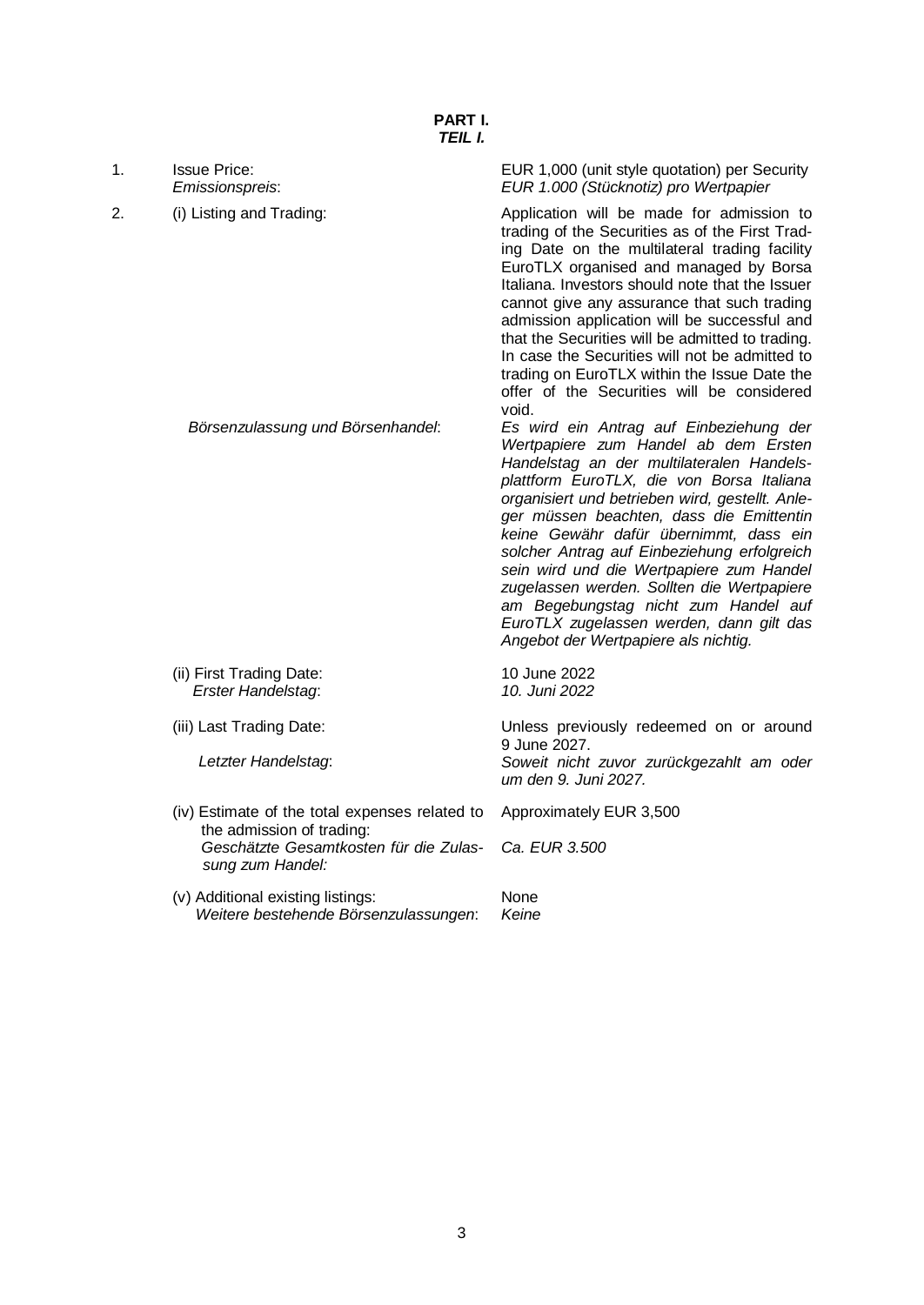| 3. | Reasons for the offer and use of proceeds:                                  | The reason for the offer of any Security is<br>making profit. The net proceeds of the issue<br>of Securities will be applied by the Issuer to<br>meet part of its general financing require-                                                                                                                                                                                                                                                                                                                                                                                                                                                                                                                                                                                                                                                                                                         |
|----|-----------------------------------------------------------------------------|------------------------------------------------------------------------------------------------------------------------------------------------------------------------------------------------------------------------------------------------------------------------------------------------------------------------------------------------------------------------------------------------------------------------------------------------------------------------------------------------------------------------------------------------------------------------------------------------------------------------------------------------------------------------------------------------------------------------------------------------------------------------------------------------------------------------------------------------------------------------------------------------------|
| 4. | Gründe für das Angebot und Verwendung<br>der Erträge:<br>Material Interest: | ments.<br>Der Grund für das Angebot eines Wertpa-<br>piers ist die Gewinnerzielung. Die Nettoerlö-<br>se der Begebung der Wertpapiere werden<br>von der Emittentin für ihre allgemeinen Fi-<br>nanzierungszwecke verwendet.<br>Potential conflicts of interest may arise - in                                                                                                                                                                                                                                                                                                                                                                                                                                                                                                                                                                                                                        |
|    |                                                                             | respect of the offer of any Security - on the<br>Determination Agent and the Guarantor due<br>to the fact that both belong to the same Mor-<br>gan Stanley group.                                                                                                                                                                                                                                                                                                                                                                                                                                                                                                                                                                                                                                                                                                                                    |
|    | Interessen von ausschlaggebender<br>Bedeutung:                              | Furthermore, the Issuer and the Guarantor or<br>their respective affiliates may, in the course<br>of their ordinary business, (i) participate in<br>transactions related to the underlying index,<br>(ii) issue or buy derivative instruments relat-<br>ing to the same, (iii) publish research reports<br>on the underlying index or (iv) receive non-<br>public information relating to the same with<br>no duty to disclose this information to the<br>Holders. Such transactions may not serve to<br>benefit the Holders and may have a positive<br>or negative effect on the value of the under-<br>lying index and consequently on the value of<br>the Securities.<br>Potenzielle Interessenkonflikte können sich -<br>in Bezug auf das Angebot eines Wertpapiers<br>- für die Festlegungsstelle und die Garantin<br>ergeben, da beide Gesellschaften zum Mor-<br>gan Stanley Konzern gehören. |
|    |                                                                             | Ferner können die Emittentin und die Garan-<br>tin oder ihre jeweiligen verbundenen Unter-<br>nehmen im Rahmen der Ausübung ihrer<br>üblichen Tätigkeiten (i) an Transaktionen<br>beteiligt sein, die den zugrunde liegenden<br>Index betreffen, (ii) auf diese bezogene deri-<br>vative Instrumente begeben oder kaufen,<br>(iii) Analysen bezüglich des zugrunde lie-<br>genden Index veröffentlichen oder (iv) nicht<br>öffentliche Information in Bezug auf diese<br>erhalten, ohne dabei verpflichtet zu sein,<br>diese Informationen den Gläubigern gegen-<br>über mitzuteilen. Es kann sein, dass solche<br>Transaktionen nicht zum Vorteil der Gläubi-<br>ger sind und dass sie einen positiven oder<br>negativen Einfluss auf den Wert des zugrun-<br>de liegenden Index und damit auf den Wert<br>der Wertpapiere haben.                                                                   |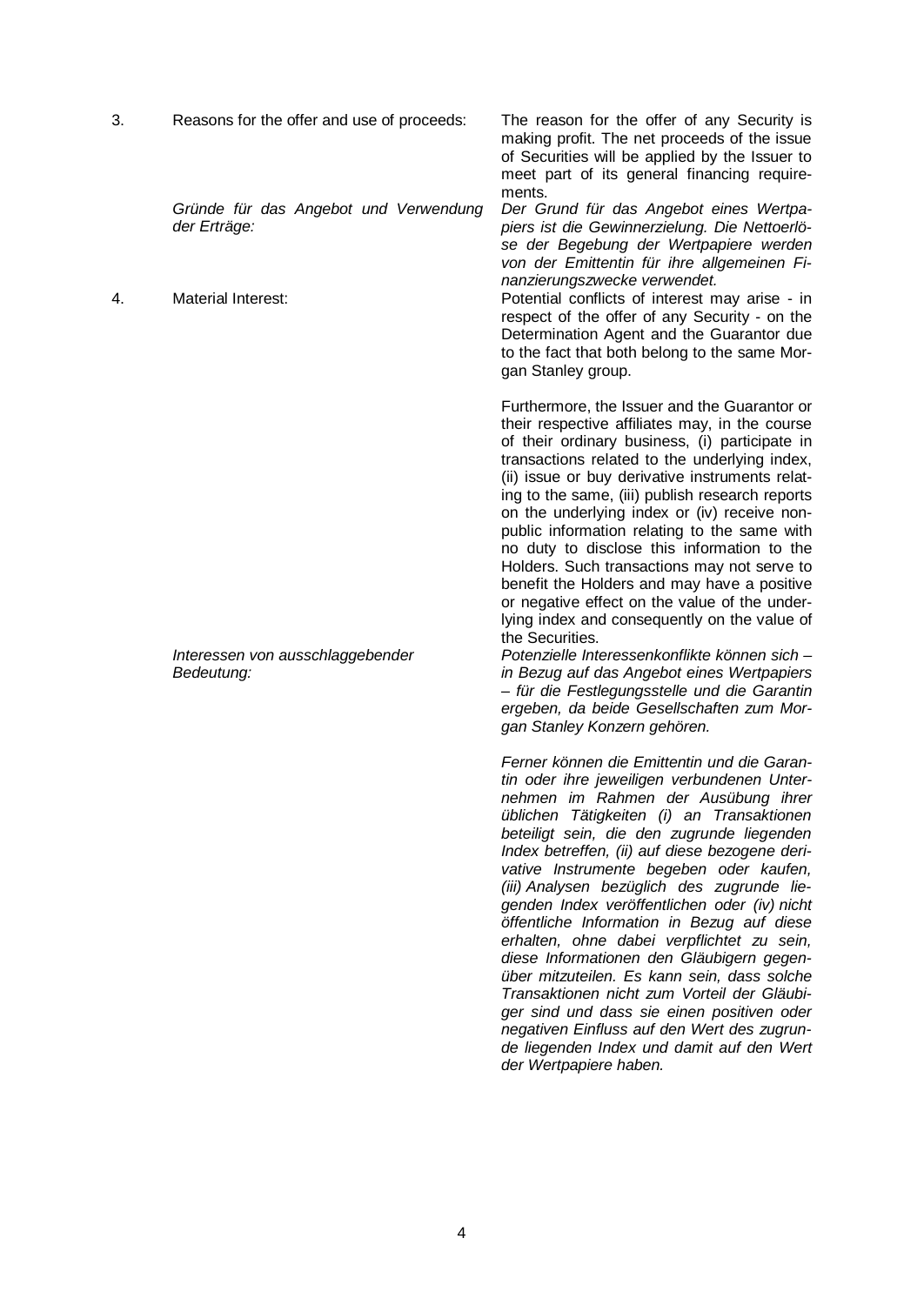5. Post-Issuance Information: The Issuer does not intend to provide postissuance information unless required by any applicable laws and/or regulations. *Informationen nach erfolgter Emission: Die Emittentin hat nicht vor, Informationen nach erfolgter Emission zu veröffentlichen, soweit sie hierzu nicht gesetzlich verpflichtet ist.* 6. Rating of the Securities: *Rating der Wertpapiere:* None *Keines* 7. Non-exempt Offer: From 9 June 2022 (inclusive) to 10 June 2022 (inclusive) (the "**Offer Period**"), Gold Grain Capital, with registered office at 17 Grosvenor Street, Mayfair, W1K 4QG, London (website: www.goldgraincapital.com)<br>(the "Intermediary") is authorised to "**Intermediary**") is authorised to promote an investment in the Securities in Italy (the "**Public Offer Jurisdiction**"). *Prospektpflichtiges Angebot: Gold Grain Capital, mit eingetragenem Sitz in 17 Grosvenor Street, Mayfair, W1K 4QG, London (Webseite: www.goldgraincapital.com) (der "Intermediär") ist vom 9. Juni 2022 (einschließlich) bis zum 10. Juni 2022 (einschließlich) (die "Angebotsfrist") berechtigt, ein Investment in die Wertpapiere in Italien (die "Angebotsjurisdiktion") zu bewerben.* 8. Subscription period: *Zeitraum für die Zeichnung*: Not applicable. *Nicht anwendbar.* 9. Consent to use the Base Prospectus: The Issuer consents to the use of the Base Prospectus by the following financial intermediaries (individual consent): Gold Grain Capital Individual consent for the subsequent resale or final placement of the Securities by the financial intermediaries is given in relation to: The Public Offer Jurisdiction. Any other clear and objective conditions attached to the consent which are relevant for the use of the Base Prospectus: Not applicable. The subsequent resale or final placement of Securities by financial intermediaries can be made: During the Offer Period (see 8. above) *Einwilligung zur Verwendung des Basisprospekts: Die Emittentin stimmt der Verwendung des Basisprospekts durch den/die folgenden Finanzintermediär(e) (individuelle Zustimmung) zu: Gold Grain Capital*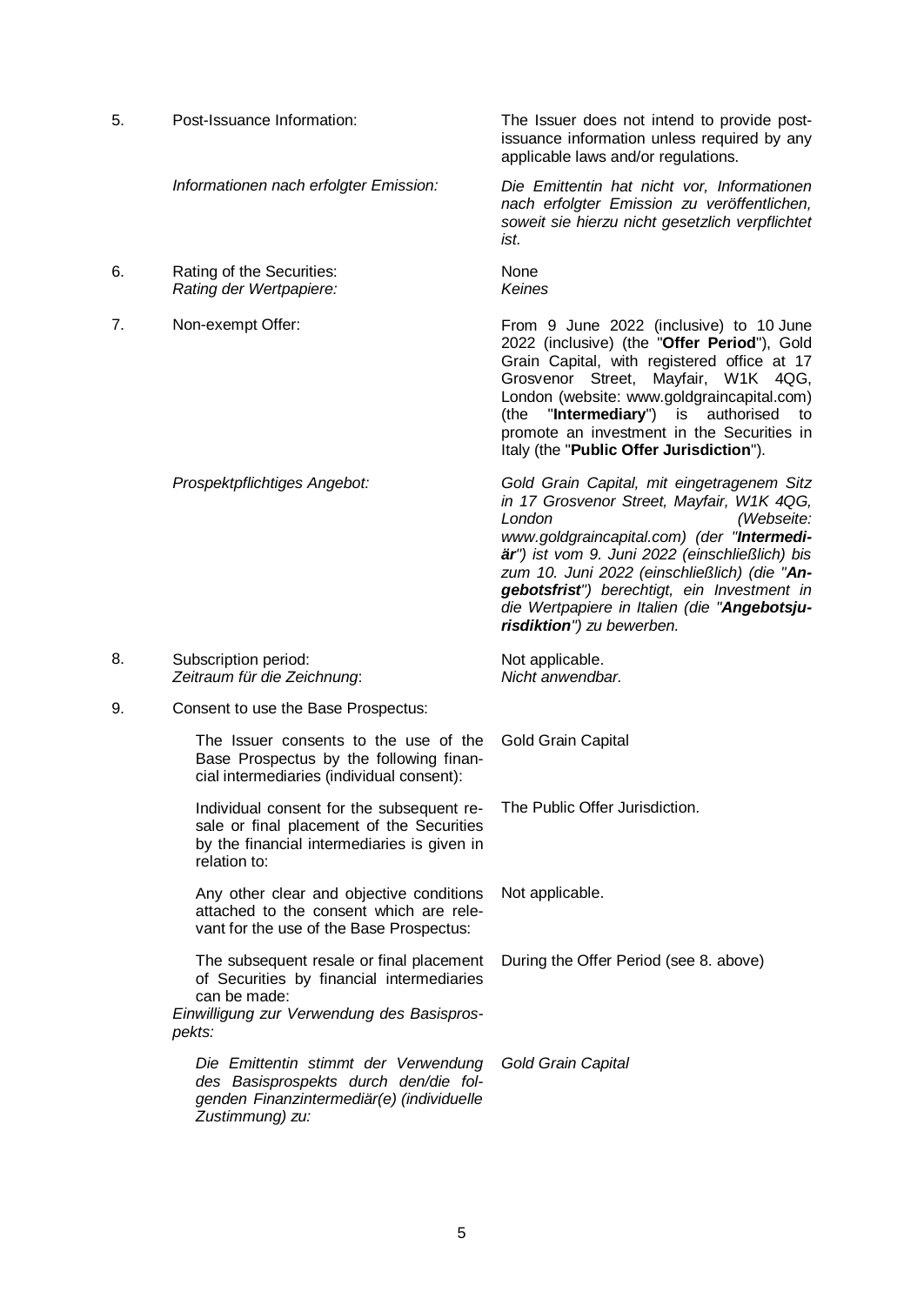|     |       | Individuelle Zustimmung zu der späteren<br>Weiterveräußerung und der endgültigen<br>Platzierung der Wertpapiere durch die Fi-<br>nanzintermediäre wird gewährt in Bezug<br>auf:                                                                                                     | Die Angebotsjurisdiktion                                                                                                                                                                                                                                                                                                                                                                 |
|-----|-------|-------------------------------------------------------------------------------------------------------------------------------------------------------------------------------------------------------------------------------------------------------------------------------------|------------------------------------------------------------------------------------------------------------------------------------------------------------------------------------------------------------------------------------------------------------------------------------------------------------------------------------------------------------------------------------------|
|     |       | Alle sonstigen klaren und objektiven Be-<br>dingungen, an die die Zustimmung ge-<br>bunden ist und die für die Verwendung<br>des Basisprospekts relevant sind:                                                                                                                      | Nicht anwendbar.                                                                                                                                                                                                                                                                                                                                                                         |
|     |       | Die spätere Weiterveräußerung und end-<br>gültigen Platzierung der Wertpapiere<br>durch Finanzintermediäre kann erfolgen<br>während:                                                                                                                                                | Während der Angebotsfrist (siehe 8. oben).                                                                                                                                                                                                                                                                                                                                               |
| 10. | (i)   | <b>Commissions and Fees:</b>                                                                                                                                                                                                                                                        | A maximum of EUR 60 (equal to a client<br>reoffer of up to EUR 940 of the specified<br>denomination).                                                                                                                                                                                                                                                                                    |
|     |       | Provisionen und Gebühren:                                                                                                                                                                                                                                                           | Maximal EUR 60 (enstprechend einem Kun-<br>den Re-offer von bis zu EUR 940 des Nenn-<br>betrags).                                                                                                                                                                                                                                                                                        |
|     |       | (ii) Expenses and taxes specifically charged<br>to the subscriber of the Securities:                                                                                                                                                                                                | None                                                                                                                                                                                                                                                                                                                                                                                     |
|     |       | Kosten und Steuern, die speziell dem Zeich-<br>ner in Rechnung gestellt werden:                                                                                                                                                                                                     | Keine                                                                                                                                                                                                                                                                                                                                                                                    |
| 11. |       | Categories of potential investors:                                                                                                                                                                                                                                                  | Not Applicable                                                                                                                                                                                                                                                                                                                                                                           |
|     |       | Kategorien potenzieller Investoren:                                                                                                                                                                                                                                                 | Nicht anwendbar                                                                                                                                                                                                                                                                                                                                                                          |
| 12. |       | Information with regard to the manner, place<br>and date of the publication of the results of<br>the offer:                                                                                                                                                                         | Not Applicable                                                                                                                                                                                                                                                                                                                                                                           |
|     |       | Informationen zu der Art und Weise, des<br>Orts und des Termins, der Veröffentlichung<br>der Ergebnisse des Angebots:                                                                                                                                                               | Nicht anwendbar                                                                                                                                                                                                                                                                                                                                                                          |
| 13. | ISIN: |                                                                                                                                                                                                                                                                                     | DE000MS8JQ13                                                                                                                                                                                                                                                                                                                                                                             |
| 14. | WKN:  | <b>German Securities Code</b>                                                                                                                                                                                                                                                       | MS8JQ1                                                                                                                                                                                                                                                                                                                                                                                   |
| 15. |       | An Indication where information about the<br>past and the future performance of the Index<br>and its volatility can be obtained:<br>Hinweis darauf, wo Angaben über die ver-<br>gangene und künftige Wertentwicklung des<br>Index und seine Volatilität eingeholt werden<br>können: | FTSE MIB Index (Financial Times Stock<br>Milano<br>Italia<br>Exchange<br>$Index)$ :<br>Borsa<br>https://www.ftserussell.com/<br>FTSE MIB Index (Financial Times Stock<br>Milano<br>Exchange<br>Italia<br><b>Borsa</b><br>$Index$ :<br>https://www.ftserussell.com/                                                                                                                       |
| 16. |       | Details of benchmark administrator:                                                                                                                                                                                                                                                 | FTSE MIB Index is administered by FTSE<br>International Limited, who as at the Issue<br>Date, does not appear on the register of<br>administrators and benchmarks established<br>and maintained by the European Securities<br>and Markets Authority pursuant to Article 36<br><b>Benchmarks</b><br>(Regulation<br>of<br>the<br>(EU)<br>(the "Benchmarks Regula-<br>2016/1011)<br>tion"). |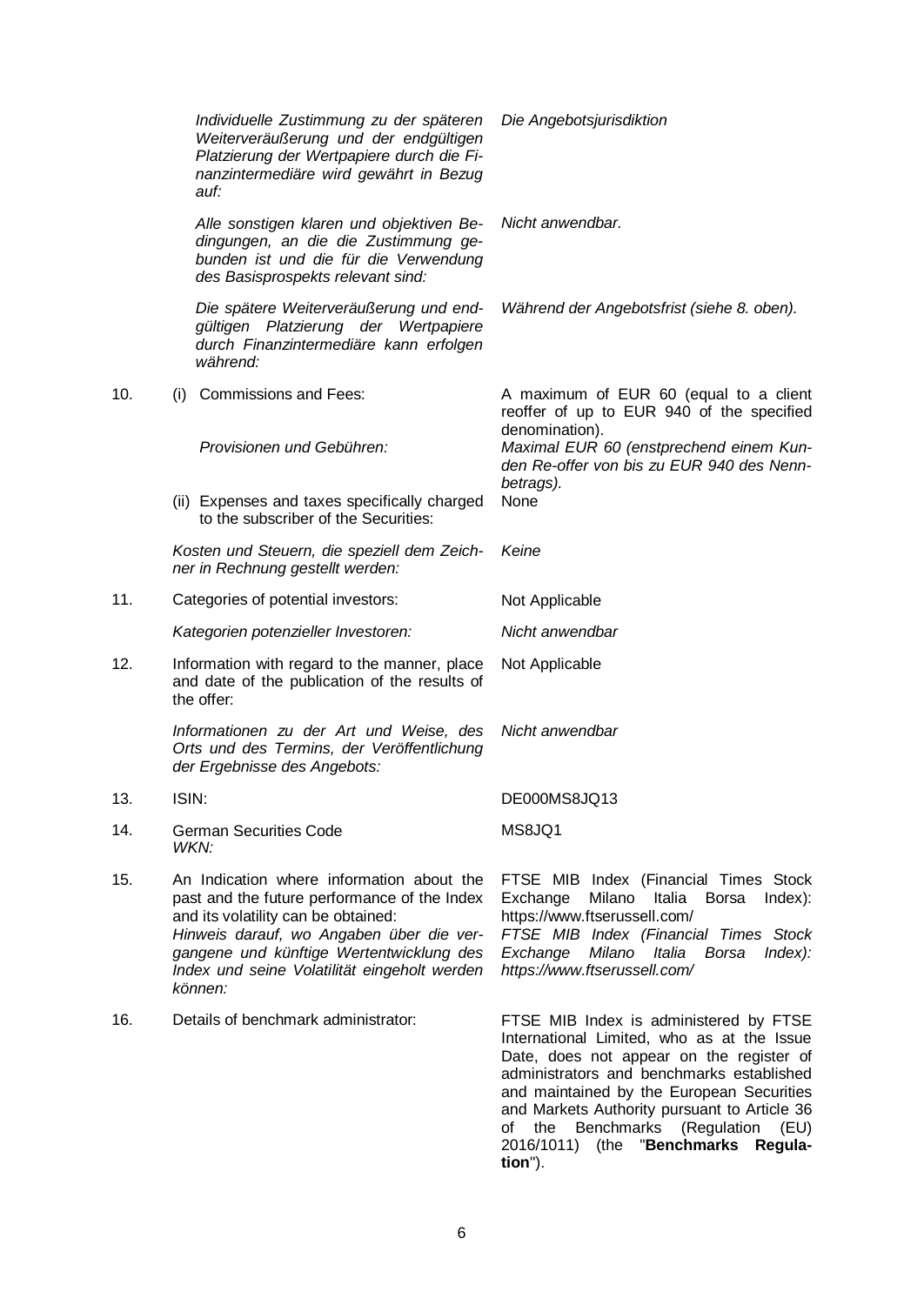Details zu Benchmark Administrator: *FTSE MIB Index wird von FTSE International Limited verwaltet, der zum Begebungstag im Register der Administratoren und Benchmarks, das von der Europäischen Wertpapier- und Marktaufsichtsbehörde (European Securities and Markets Authority) gemäß Artikel 36 der Benchmark-Verordnung (Verordnung (EU) 2016/1011) (die "Benchmark-Verordnung") erstellt und geführt wird, nicht aufgeführt ist.* 17. Potential application of Section 871(m) of the U.S. Tax Code: The Issuer has determined that the Securities should not be subject to withholding under Section 871(m) of the U.S. Tax Code. A detailed description in this relation can be found in the Base Prospectus in the Section "Disclaimer – Possible Application of Section 871(m) of the U.S. Tax Code". *Mögliche Anwendbarkeit von Section 871(m) des U.S. Steuergesetzes: Nach Festlegung der Emittentin sollten die Wertpapiere nicht dem Steuereinbehalt gemäß Section 871(m) des U.S.- Steuergesetzes unterliegen. Eine ausführliche Darstellung dieser Thematik ist im Basisprospekt im Abschnitt "Disclaimer – Mögliche Anwendbarkeit von Section 871(m)* 

*des U.S.-Steuergesetzes" enthalten.*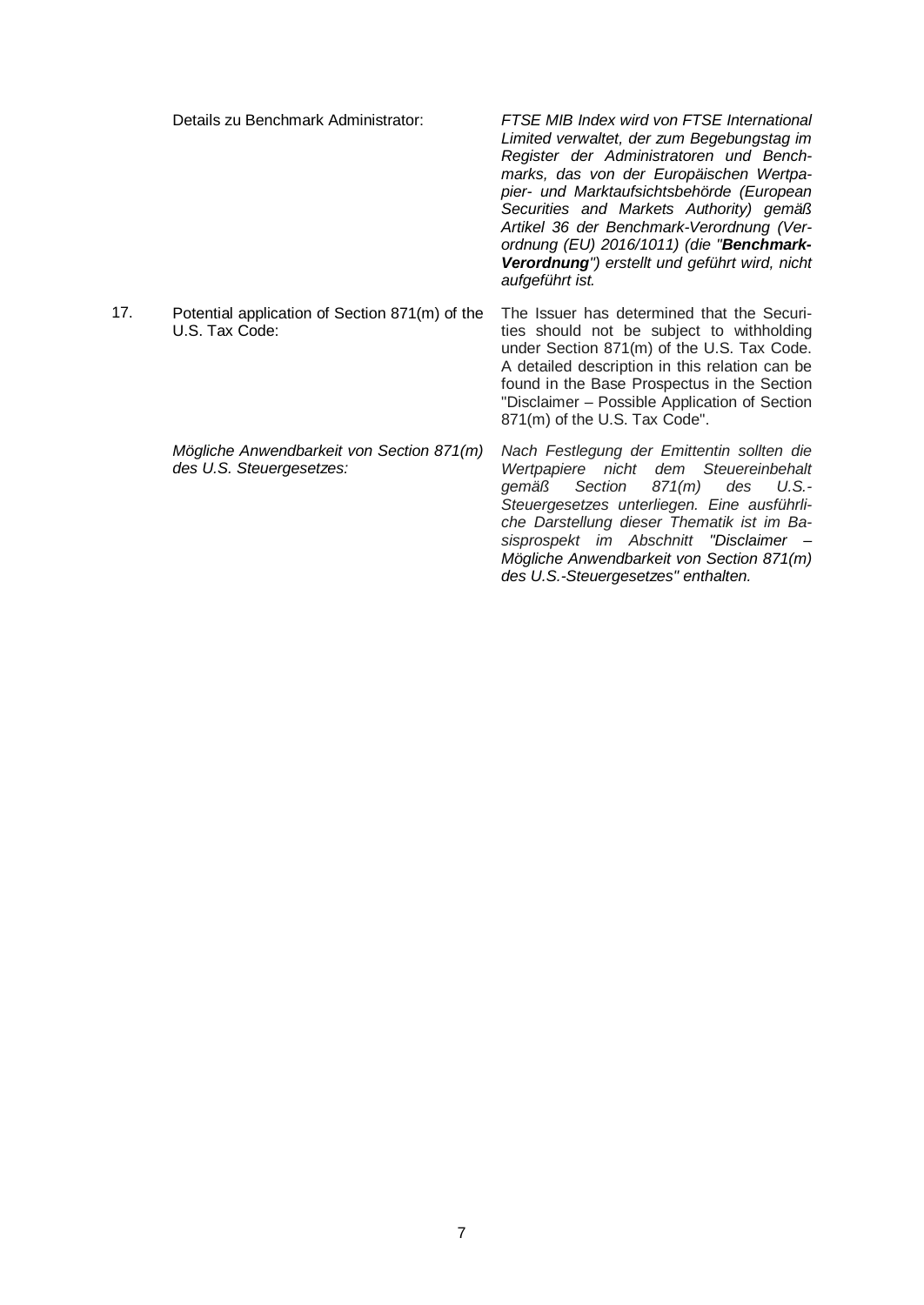#### **PART II. Terms and Conditions**

#### **§1**

#### **(Currency. Denomination. Form. Clearing System)**

- (1) *Currency. Denomination. Form*. This Series of certificates (the "**Securities**") of Morgan Stanley B.V. (the "**Issuer**") is issued in an aggregate principal amount of up to U.S. dollars (the "**Currency**" or "**USD**") 10,000,000 (in words: ten million U.S. dollars) on 10 June 2022 (the "**Issue Date**") and is divided in denominations of USD 1,000 (the "**Specified Denomination**"). In accordance with these Terms and Conditions, Holders have the right to demand from the Issuer payment of the Index Linked Redemption Amount (as defined in §4a). The aforementioned right of the Holder will be deemed to be automatically exercised at maturity without the requirement of an exercise notice if the Securities are in the money at such date.
- (2) *Global Note.* The Securities are represented by a global note (the "**Global Note**") without coupons which shall be signed manually or by facsimile by one or more authorised signatory/ies of the Issuer and shall be authenticated by or on behalf of the Fiscal Agent. The holders of the Securities (each a "**Holder**" and, together, the "**Holders**") will not have the right to demand or to receive definitive securities under any circumstances.
- (3) *Clearing System*. Each Global Note will be kept in custody by or on behalf of the Clearing System until all obligations of the Issuer under the Securities have been satisfied. "**Clearing System**" means the following: Clearstream Banking AG, Frankfurt am Main ("**CBF**") or any successor in this capacity. The Holders have claims to coownership shares of the respective Global Note which may be transferred in accordance with the rules and regulations of the respective Clearing System.

#### **§1**

#### **(Währung. Stückelung. Form. Clearing Systeme)**

- (1) *Währung. Stückelung. Form*. Diese Serie von Zertifikaten (die "**Wertpapiere**") der Morgan Stanley B.V. (die "**Emittentin**") wird in U.S. Dollar (die "**Währung**" oder "**USD**") im Gesamtnennbetrag von bis zu USD 10.000.000 (in Worten: zehn Millionen U.S. Dollar) am 10. Juni 2022 (der "**Begebungstag**") begeben und ist eingeteilt in Stückelungen von USD 1.000 (der "**Nennbetrag**"). Die Gläubiger sind nach Maßgabe dieser Emissionsbedingungen berechtigt, von der Emittentin die Zahlung des Indexbezogenen Rückzahlungsbetrags (wie in §4a definiert) zu verlangen. Das vorgenannte Recht des Gläubigers gilt bei Fälligkeit als automatisch ausgeübt, ohne dass es hierfür einer Kündigungserklärung bedarf, sofern die Wertpapiere an diesem Tag 'in the money' sind.
- (2) *Globalurkunde*. Die Wertpapiere sind durch eine Globalurkunde (die "**Globalurkunde**") ohne Zinsscheine verbrieft, welche die eigenhändige/n oder faksimilierte/n Unterschrift/en eines oder mehrerer ordnungsgemäß bevollmächtigten/er Vertreter/s der Emittentin trägt und von der Hauptzahlstelle mit einer Kontrollunterschrift versehen ist. Gläubiger der Wertpapiere (jeweils<br>ein "Gläubiger" und zusammen ein "**Gläubiger**" und zusammen die "**Gläubiger**") haben unter keinen Umständen das Recht, effektive Wertpapiere zu verlangen oder zu erhalten.
- (3) *Clearing System*. Jede Globalurkunde wird so lange von einem oder im Namen eines Clearing Systems verwahrt werden, bis sämtliche Verbindlichkeiten der Emittentin aus den Wertpapieren erfüllt sind. "**Clearing System**" bedeutet folgendes: Clearstream Banking AG, Frankfurt am Main ("**CBF**") oder jeder Rechtsnachfolger. Den Gläubigern stehen Miteigentumsanteile an der jeweiligen Globalurkunde zu, die gemäß den Regelungen und Bestimmungen des jeweiligen Clearing Systems übertragen werden können.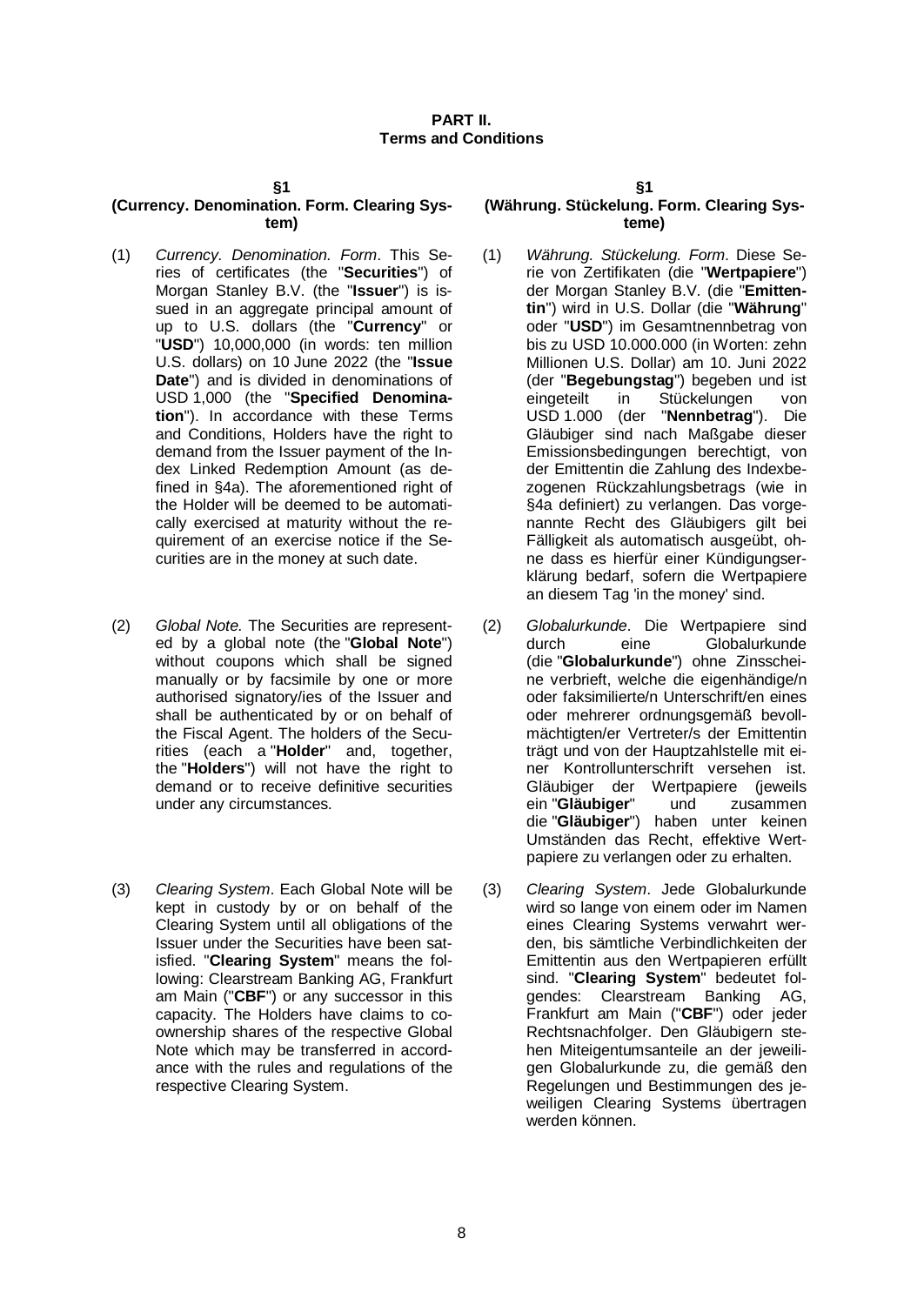#### **§2 (Status. Guarantee)**

- (1) *Status*. The obligations under the Securities constitute unsecured and unsubordinated obligations of the Issuer ranking *pari passu* among themselves and *pari passu* with all other unsecured and unsubordinated obligations of the Issuer, save for such obligations as may be preferred by mandatory provisions of law.
- (2) *Guarantee*. Morgan Stanley (the "**Guarantor**") has given its unconditional and irrevocable quarantee irrevocable (the "**Guarantee**") for the due payment of principal of, and interest on, and any other amounts expressed to be payable under the Securities. Under the Guarantee, upon non-payment by the Issuer, each Holder may require performance of the Guarantee directly from the Guarantor and enforce the Guarantee directly against the Guarantor. The Guarantee constitutes a direct, unconditional and unsecured obligation of the Guarantor and ranks without preference among themselves and *pari passu* with all other outstanding unsecured and unsubordinated obligations of the Guarantor, present and future, but, in the event of insolvency, only to the extent permitted by laws affecting creditors' rights. Copies of the Guarantee may be obtained free of charge at the office of the Fiscal Agent set forth in §9.

#### **§3 (Interest)**

There will not be any periodic payments of interest on the Securities.

#### **§4 (Redemption)**

(1) *Redemption*. Subject to a postponement due to a Disrupted Day pursuant to §4b, the Securities shall be redeemed on 16 June 2027 (the "**Maturity Date**") at the Index Linked Redemption Amount. The Index Linked Redemption Amount in respect of each Security shall be calculated by the Calculation Agent by applying the relevant determinations by the Determination Agent and in accordance with the provisions hereof and shall be notified to the Holders in accordance with §12 by the Determina-

#### **§2 (Status. Garantie)**

- (1) *Status*. Die Verpflichtungen aus den Wertpapieren begründen unbesicherte und nicht nachrangige Verbindlichkeiten der Emittentin, die untereinander und mit allen anderen unbesicherten und nicht nachrangigen Verbindlichkeiten der Emittentin gleichrangig sind, vorbehaltlich zwingender gesetzlicher Vorschriften, die den Verpflichtungen Vorrang einräumen.
- (2) *Garantie*. Morgan Stanley (die "**Garantin**") hat eine unbedingte und unwiderrufliche (die "**Garantie**") für die vertragsgemäße Zahlung von Kapital und Zinsen sowie sonstiger auf die Wertpapiere zahlbarer Beträge übernommen. Aufgrund der Garantie kann jeder Gläubiger nach der Nichtzahlung durch die Emittentin die Erfüllung der Garantie direkt von der Garantin verlangen und die Garantie direkt gegen die Garantin durchsetzen. Die Garantie begründet unmittelbare, unbedingte und nicht-besicherte Verbindlichkeiten der Garantin, die untereinander und mit allen anderen ausstehenden nicht-besicherten und nichtnachrangigen gegenwärtigen und zukünftigen Verbindlichkeiten der Garantin gleichrangig sind, jedoch im Falle der Insolvenz nur in dem Umfang wie nach Gläubigerschutzgesetzen gestattet. Kopien der Garantie sind kostenlos bei der in §9 bezeichneten Geschäftsstelle der Hauptzahlstelle erhältlich.

#### **§3 (Zinsen)**

Auf die Wertpapiere werden keine periodischen Zinszahlungen geleistet.

#### **§4 (Rückzahlung)**

(1) *Rückzahlung*. Die Wertpapiere werden vorbehaltlich einer Verschiebung aufgrund eines Störungstages nach §4b am 16. Juni 2027 (der "**Fälligkeitstag**") zurückgezahlt, und zwar zu ihrem Indexbezogenen Rückzahlungsbetrag. Der Indexbezogene Rückzahlungsbetrag bezüglich jedes Wertpapiers wird von der Berechnungsstelle unter Anwendung der maßgeblichen Festlegungen der Festlegungsstelle und in Übereinstimmung mit den Bestimmungen dieser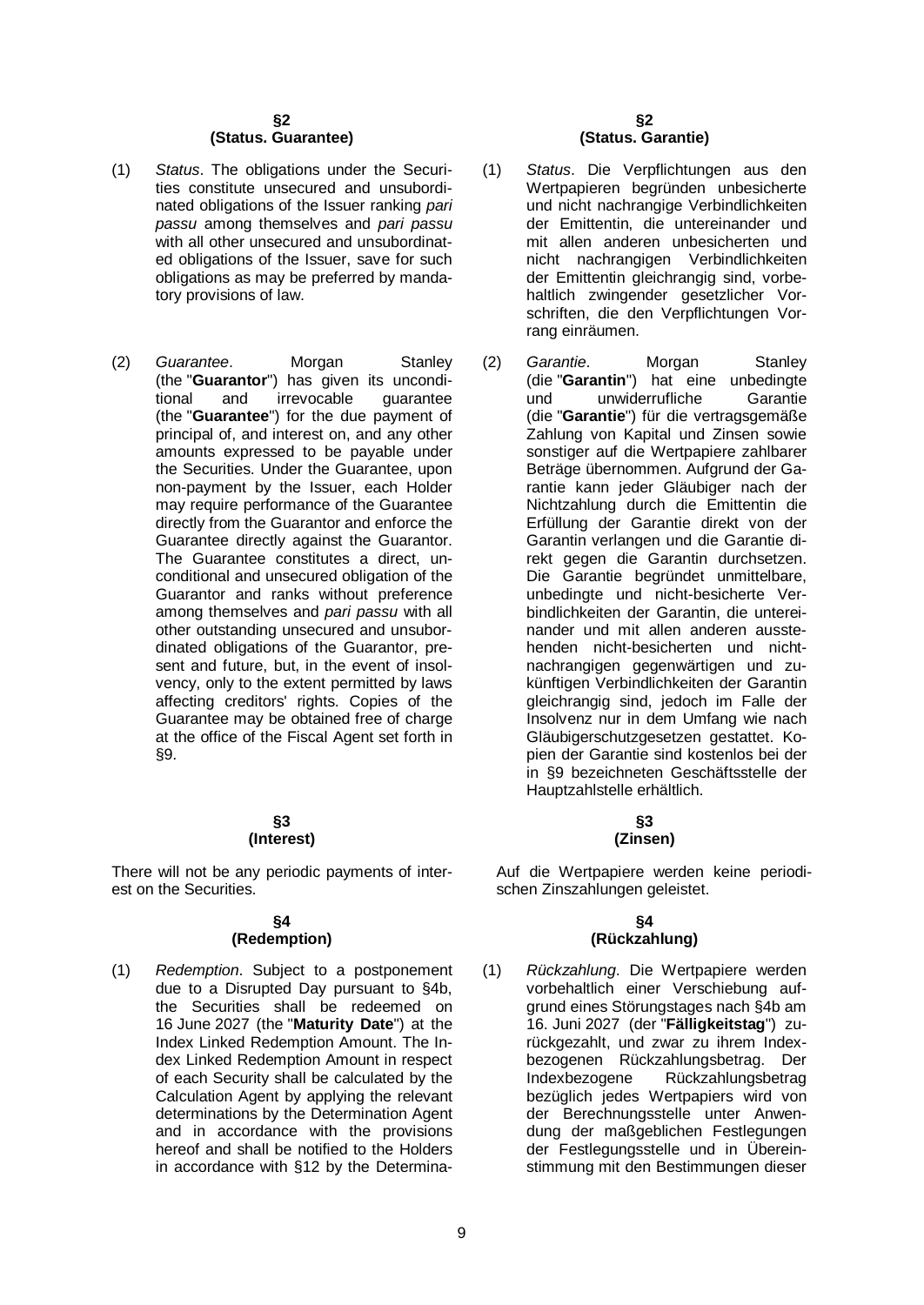tion Agent immediately after being determined.

(2) *Tax Call*. Each Security shall be redeemed at the Early Redemption Amount at the option of the Issuer in whole, but not in part, at any time, on giving not less than 30 days' notice to the Holders (which notice shall be irrevocable) by settlement in cash in accordance with §12 if a Tax Event occurs whereby "**Tax Event**" means that; (i) on the occasion of the next payment or delivery due under the Securities, the Issuer or the Guarantor has or will become obliged to pay Additional Amounts as provided or referred to in §6 as a result of any change in, or amendment to, the laws or regulations of any jurisdiction where the Issuer has its registered office or where the Guarantor has its registered office, where the Fiscal Agent (as set out in §9) and the Paying Agent (as set out in §9) has its registered office, respectively, or any jurisdiction where the Securities have been publicly offered or the United States of America or any political subdivision or any authority thereof or therein having power to tax (each a "**Taxing Jurisdiction**"), or any change in the application or official interpretation of such laws or regulations, which change or amendment becomes effective on or after the Issue Date; and (ii) such obligation cannot be avoided by the Issuer or the Guarantor taking reasonable measures (but no Substitution of the Issuer pursuant to §10) available to it. Before the publication of any notice of redemption pursuant to this paragraph, the Issuer shall deliver to the Fiscal Agent a certificate signed by an executive director of the Issuer stating that the Issuer is entitled to effect such redemption and setting forth a statement of facts showing that the conditions precedent to the right of the Issuer so to redeem have occurred, and an opinion of independent legal or tax advisers of recognised standing to the effect that the Issuer or the Guarantor has or will become obliged to pay such Additional Amounts as a result of such change or amendment.

Emissionsbedingungen berechnet und wird den Gläubigern von der Festlegungsstelle gemäß §12 unverzüglich nach seiner Feststellung mitgeteilt.

(2) *Vorzeitige Rückzahlung aus steuerlichen Gründen*. Jedes Wertpapier kann auf Wunsch der Emittentin vollständig, aber nicht teilweise jederzeit zum Vorzeitigen Rückzahlungsbetrag durch Barausgleich gemäß §12 zurückgezahlt werden, nachdem die Emittentin die Gläubiger mindestens 30 Tage zuvor über die entsprechende Absicht unwiderruflich informiert hat, vorausgesetzt ein Steuerereignis ist eingetreten, wobei "**Steuerereignis**" bedeutet, dass (i) die Emittentin oder die Garantin zum nächstfolgenden Termin einer fälligen Zahlung bzw. Lieferung unter den Wertpapieren verpflichtet ist, bzw. dazu verpflichtet sein wird, in Folge einer Änderung oder Ergänzung der Gesetze und Verordnungen einer Rechtsordnung, in der die Emittentin oder die Garantin ihren Sitz hat, einer Rechtsordnung, in der jeweils die Hauptzahlstelle (wie in §9 angegeben) und die Zahlstelle (wie in §9 angegeben) ihren Sitz hat, oder einer Rechtsordnung, in der die Wertpapiere öffentlich angeboten worden sind, oder den Vereinigten Staaten von Amerika (jeweils eine "**Steuerjurisdiktion**") oder einer jeweils zur Steuererhebung ermächtigten Gebietskörperschaft oder Behörde, oder Änderungen in der Anwendung oder offiziellen Auslegung solcher Gesetze und Verordnungen, sofern die entsprechende Änderung am oder nach dem Begebungstag wirksam wird, Zusätzliche Beträge gemäß §6 zu zahlen, und (ii) eine solche Verpflichtung seitens der Emittentin oder der Garantin nicht durch angemessene ihr zur Verfügung stehenden Maßnahmen vermieden werden kann (jedoch nicht durch Ersetzung der Emittentin gemäß §10). Vor Bekanntgabe einer Mitteilung über eine Rückzahlung gemäß diesen Bestimmungen hat die Emittentin der Hauptzahlstelle eine von einem Mitglied der Geschäftsführung der Emittentin unterzeichnete Bescheinigung zukommen zu lassen, der zufolge die Emittentin berechtigt ist, eine entsprechende Rückzahlung zu leisten, und in der nachvollziehbar dargelegt ist, dass die Bedingungen für das Recht der Emittentin zur Rückzahlung gemäß diesen Bestimmungen erfüllt sind; zusätzlich hat die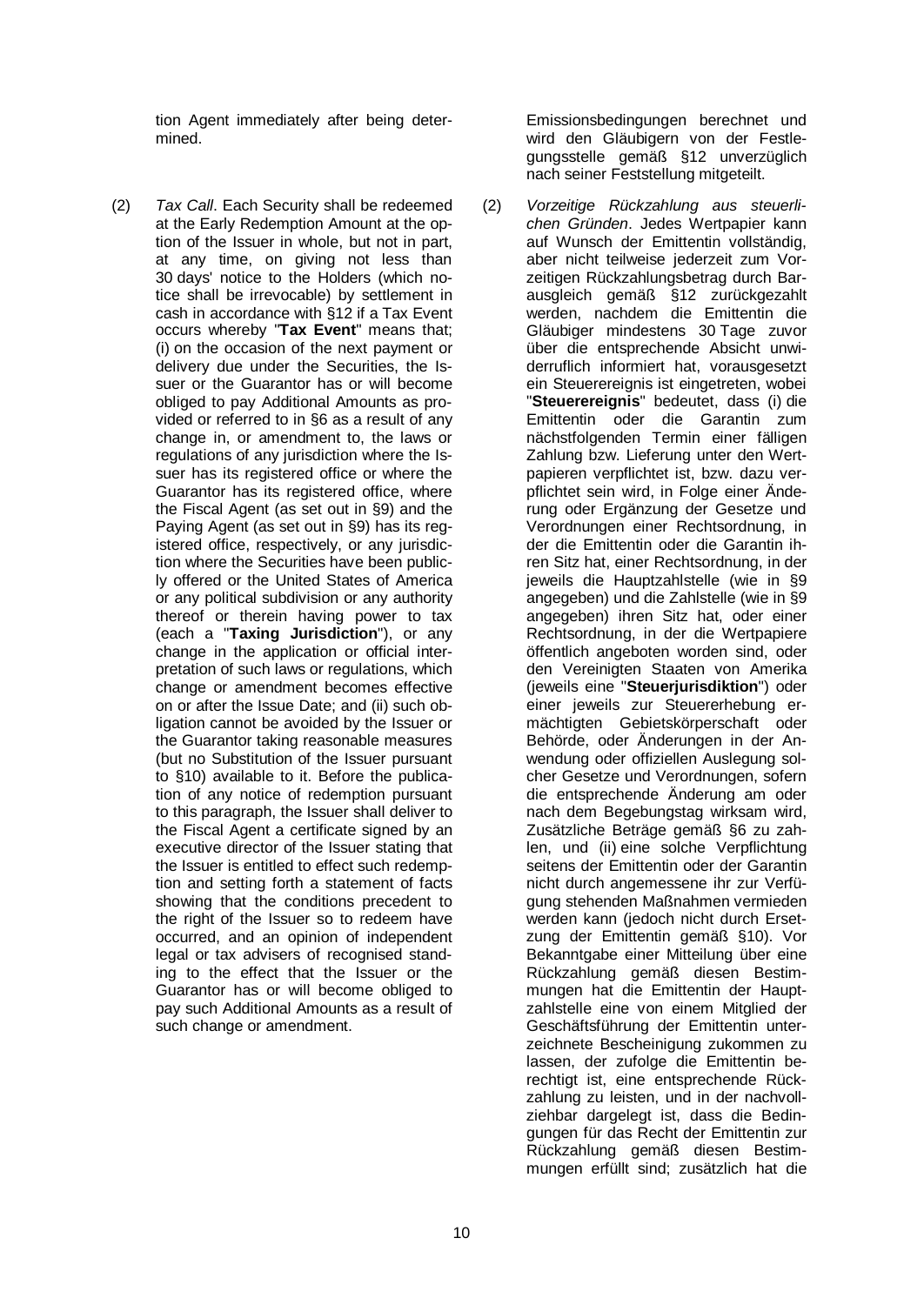(3) *Early Redemption following the occurrence of a Change in Law and/or Hedging Disruption and/or Increased Cost of Hedging*. The Issuer may redeem the Securities at any time prior to the Maturity Date following the occurrence of a Change in Law and/or a Hedging Disruption and/or an Increased Cost of Hedging. The Issuer will redeem the Securities in whole (but not in part) on the second Business Day after the notice of early redemption in accordance with §12 has been published and provided that such date does not fall later than two Business Days prior to the Maturity Date (the "**Early Redemption Date**") and will pay or cause to be paid the Early Redemption Amount (as defined below) in respect of such Securities to the relevant Holders for value on such Early Redemption Date, subject to any applicable fiscal or other laws or regulations and subject to and in accordance with these Terms and Conditions. Payments of any applicable taxes and redemption expenses will be made by the relevant Holder and the Issuer shall not have any liability in respect thereof.

# **Whereby: Wobei:**

"**Change in Law**" means that, on or after the Issue Date of the Securities (A) due to the adoption of or any change in any applicable law or regulation (including, without limitation, any tax law), or (B) due to the promulgation of or any change in the interpretation by any court, tribunal or regulatory authority with competent jurisdiction of any applicable law or regulation (including any action taken by a taxing authority), the Issuer determines in good faith that it (x) has become illegal to conclude a contract providing exposure to the Index or Indices (as the case may be), or (y) will incur a materially increased cost in performing its obligations under the Securities (including, Emittentin ein von unabhängigen Rechts- oder Steuerberatern erstelltes Gutachten vorzulegen, demzufolge die Emittentin oder die Garantin in Folge einer entsprechenden Änderung oder Ergänzung zur Zahlung Zusätzlicher Beträge verpflichtet ist oder sein wird.

(3) *Vorzeitige Kündigung bei Vorliegen einer Rechtsänderung und/oder einer Hedging-Störung und/oder Gestiegener Hedging Kosten.* Die Emittentin kann die Wertpapiere jederzeit vor dem Fälligkeitstag bei Vorliegen einer Rechtsänderung und/oder einer Hedging-Störung und/oder Gestiegener Hedging Kosten vorzeitig zurückzahlen. Die Emittentin wird die Wertpapiere vollständig (aber nicht teilweise) am zweiten Geschäftstag, nachdem die Benachrichtigung der vorzeitigen Rückzahlung gemäß §12<br>veröffentlicht wurde, vorausgesetzt. veröffentlicht wurde, vorausgesetzt, dass dieser Tag nicht später als zwei Geschäftstage vor dem Fälligkeitstag liegt (der "**Vorzeitige Rückzahlungstag**"), zurückzahlen und wird den Vorzeitigen Rückzahlungsbetrag (wie nachstehend definiert) im Hinblick auf die Wertpapiere mit Wertstellung eines solchen Vorzeitigen Rückzahlungstags im Einklang mit den maßgeblichen Steuergesetzen oder sonstigen gesetzlichen oder behördlichen Vorschriften und in Einklang mit und gemäß diesen Emissionsbedingungen an die entsprechenden Gläubiger zahlen oder eine entsprechende Zahlung veranlassen. Zahlungen von Steuern oder vorzeitigen Rückzahlungsgebühren sind von den entsprechenden Gläubigern zu tragen und die Emittentin übernimmt hierfür keine Haftung.

"**Rechtsänderung**" bedeutet, dass (A) aufgrund des Inkrafttretens von Änderungen der Gesetze oder Verordnungen (einschließlich aber nicht beschränkt auf Steuergesetze) oder (B) der Änderung der Auslegung von gerichtlichen oder behördlichen Entscheidungen, die für die entsprechenden Gesetze oder Verordnungen relevant sind (einschließlich der Aussagen der Steuerbehörden), die Emittentin nach Treu und Glauben feststellt, dass (x) der Abschluss eines Vertrags, der sich auf ein Investment in den Index bzw. die Indizes bezieht, rechtswidrig geworden ist, oder (y) die Kosten, die mit den Verpflichtun-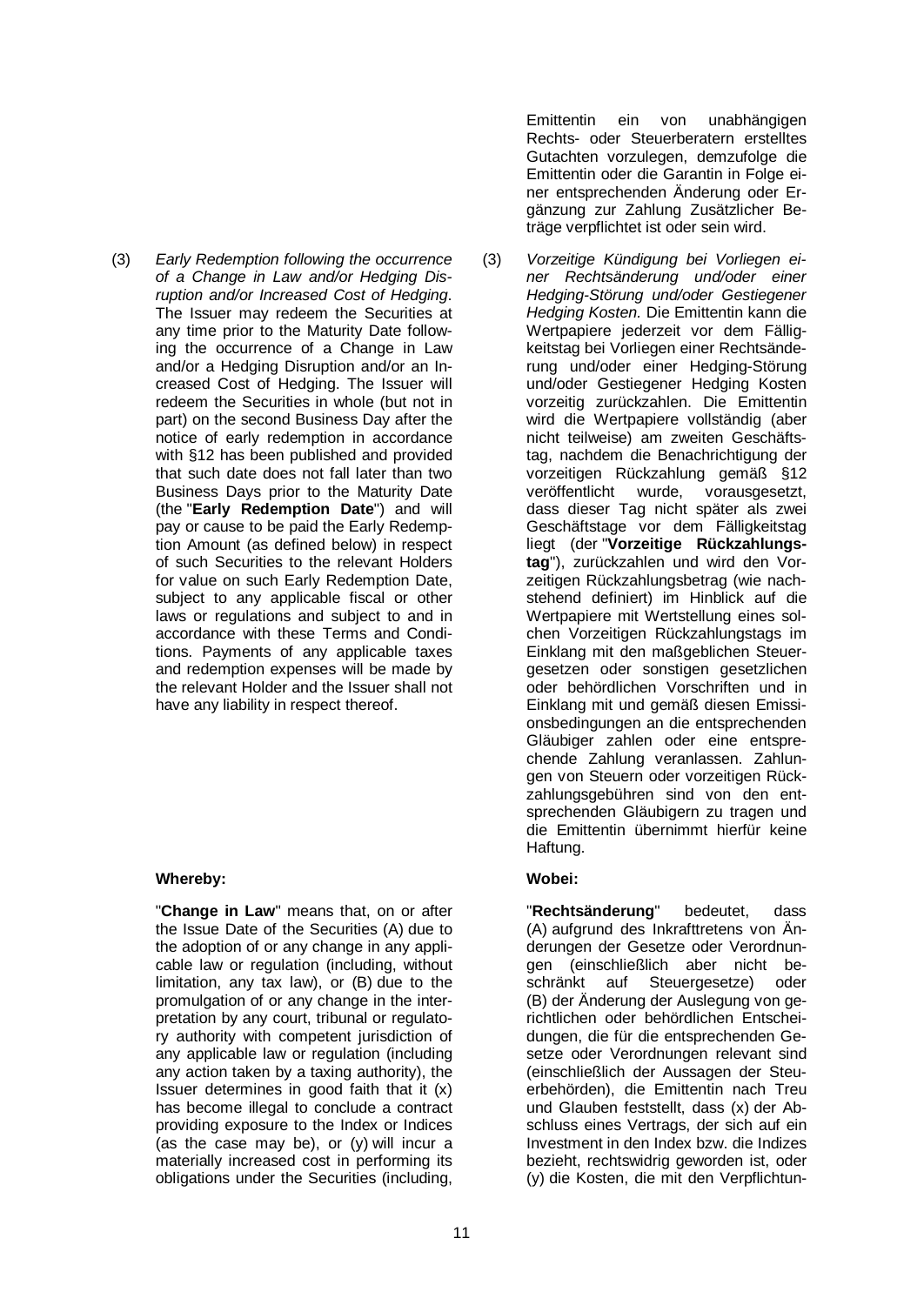without limitation, due to any increase in tax liability, decrease in tax benefit or other adverse effect on its tax position);

"**Hedging Disruption**" means that the Issuer is unable, after using commercially reasonable efforts, to (A) acquire, establish, re-establish, substitute, maintain, unwind or dispose of any transaction(s) or asset(s) it deems necessary to hedge the risk of issuing and performing its obligations with respect to the Securities, or (B) realise, recover or remit the proceeds of any such transaction(s) or asset(s); and

"**Increased Cost of Hedging**" means that the Issuer would incur a materially increased (as compared with circumstances existing on the Issue Date) amount of tax, duty, expense or fee (other than brokerage commissions) to (A) acquire, establish, re-establish, substitute, maintain, unwind or dispose of any transaction(s) or asset(s) it deems necessary to hedge the risk of issuing and performing its obligations with respect to the Securities, or (B) realise, recover or remit the proceeds of any such transaction(s) or asset(s), provided that any such materially increased amount that is incurred solely due to the deterioration of the creditworthiness of the Issuer shall not be deemed an Increased Cost of Hedging.

(4) *Redemption Amount*. For the purposes of this §4 and §8, the following applies:

> The "**Early Redemption Amount**" in respect of each Security is an amount determined by the Determination Agent, acting in good faith and in a commercially reasonable manner, as at such day as is selected by the Determination Agent (provided that such day is not more than 15 days before the date fixed for redemp

gen unter den Wertpapieren verbunden sind, wesentlich gestiegen sind (einschließlich aber nicht beschränkt auf Erhöhungen der Steuerverpflichtungen, der Senkung von steuerlichen Vorteilen oder anderen negativen Auswirkungen auf die steuerrechtliche Behandlung), falls solche Änderungen an oder nach dem Begebungstag wirksam werden;

"**Hedging-Störung**" bedeutet, dass die Emittentin nicht in der Lage ist unter Anwendung wirtschaftlich vernünftiger Bemühungen, (A) Transaktionen abzuschließen, fortzuführen oder abzuwickeln bzw. Vermögenswerte zu erwerben, auszutauschen, zu halten oder zu veräußern, welche die Emittentin zur Absicherung von Risiken im Hinblick auf ihre Verpflichtungen aus den entsprechenden Wertpapieren für notwendig erachtet oder sie (B) nicht in der Lage ist, die Erlöse aus den Transaktionen bzw. Vermögenswerten zu realisieren, zurückzugewinnen oder weiterzuleiten; und

"**Gestiegene Hedging Kosten**" bedeutet, dass die Emittentin im Vergleich zum Begebungstag einen wesentlich höheren Betrag an Steuern, Abgaben, Aufwendungen und Gebühren (außer Maklergebühren) entrichten muss, um (A) Transaktionen abzuschließen, fortzuführen oder abzuwickeln bzw. Vermögenswerte zu erwerben, auszutauschen, zu halten oder zu veräußern, welche die Emittentin zur Absicherung von Risiken im Hinblick auf ihre Verpflichtungen aus den entsprechenden Wertpapieren für notwendig erachtet oder (B) Erlöse aus den Transaktionen bzw. Vermögenswerten zu realisieren, zurückzugewinnen oder weiterzuleiten, unter der Voraussetzung, dass Beträge, die sich nur erhöht haben, weil die Kreditwürdigkeit der Emittentin zurückgegangen ist, nicht als Gestiegene Hedging Kosten angesehen werden.

(4) *Rückzahlungsbetrag*. Innerhalb dieses §4 und §8 gilt folgendes:

> Der "**Vorzeitige Rückzahlungsbetrag**" jedes Wertpapiers ist ein Betrag, der von der Festlegungsstelle unter Berücksichtigung des Grundsatzes von Treu und Glauben und in wirtschaftlich vernünftiger Weise zu einem Tag festgelegt wird, den die Festlegungsstelle bestimmt (vorausgesetzt, dass dieser Tag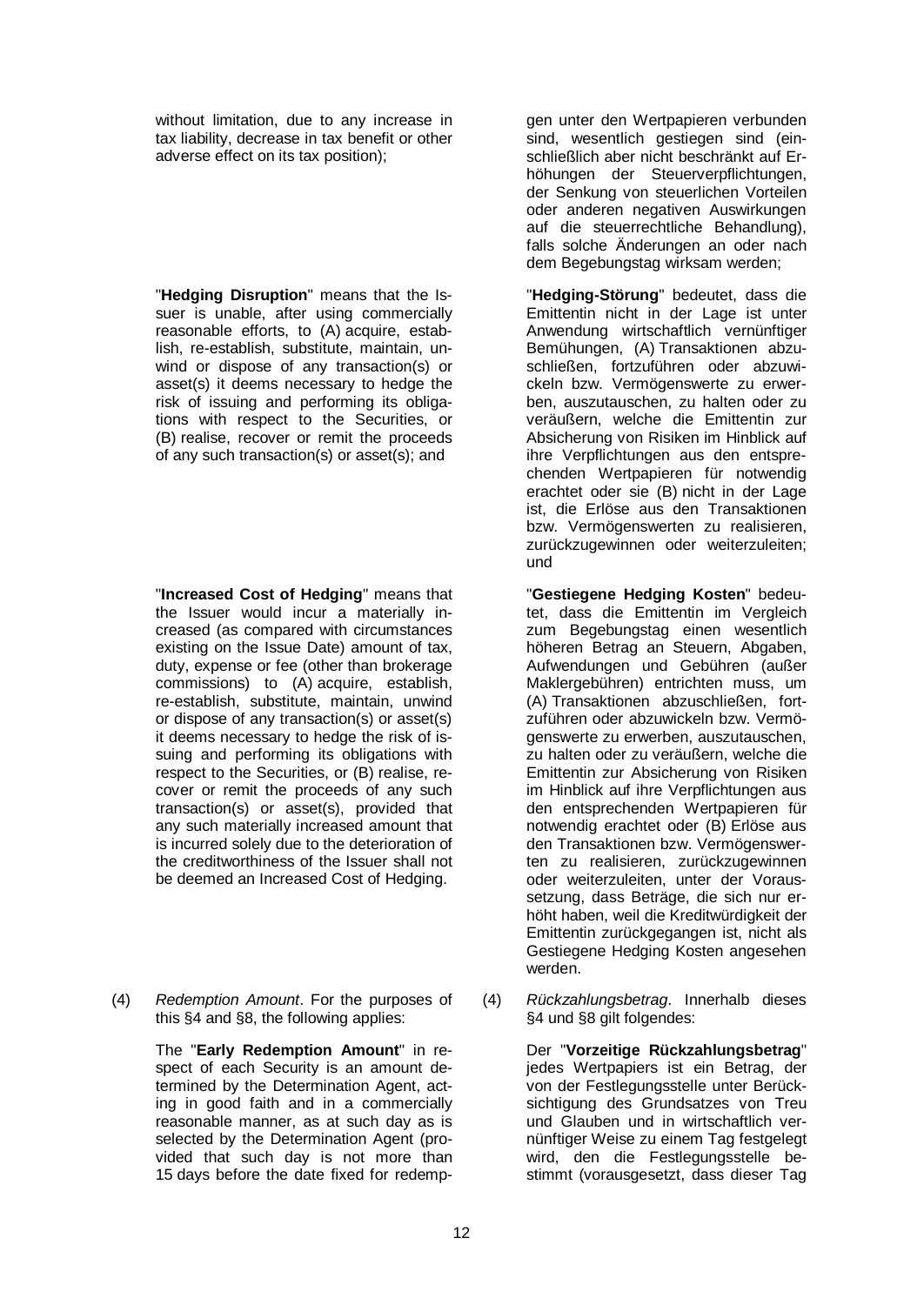tion of the Securities), to be the amount per Specified Denomination that a Qualified Financial Institution (as defined below) would charge to assume all of the Issuer's payment and other obligations with respect to such Security per Specified Denomination as if no Additional Disruption Event and/or Extraordinary Event with regard to such Security had occurred.

For the purposes of the above, "**Qualified Financial Institution**" means a financial institution organised under the laws of any jurisdiction in the United States of America, the European Union or Japan, which, as at the date the Determination Agent selects to determine the Early Redemption Amount, has outstanding securities with a stated maturity of one year or less from the date of issue of such outstanding securities and such financial institution is rated either:

- (1) A2 or higher by S&P Global Ratings or any successor, or any other comparable rating then used by that successor rating agency, or
- (2) P-2 or higher by Moody's Investors Service, Inc. or any successor, or any other comparable rating then used by that successor rating agency,

provided that, if no Qualified Financial Institution meets the above criteria, then the Determination Agent shall, in good faith, select another qualified financial institution whose issued security maturity and credit rating profile comes closest to the above requirements.

#### **§4a (Definitions)**

"**Disrupted Day**" means any Scheduled Trading Day on which (i) the Index Administrator fails to publish the level of the Index or (ii) the Related Exchange fails to open for trading during its regular trading session or (iii) on which a Market Disnicht mehr als 15 Tage vor dem Tag liegt, der für die Rückzahlung der Wertpapiere festgelegt wurde) und der einem Betrag pro Nennbetrag entspricht, zu dem ein Qualifiziertes Finanzinstitut (wie nachstehend definiert) sämtliche Zahlungsverbindlichkeiten und andere Verpflichtungen hinsichtlich dieses Wertpapiers pro Nennbetrag übernehmen würden, wenn kein Zusätzliches Störungsereignis und/oder Außerordentliches Ereignis hinsichtlich dieser Wertpapiere eingetreten wäre.

Für die vorstehenden Zwecke bezeichnet "**Qualifiziertes Finanzinstitut**" ein Finanzinstitut, das unter einer Rechtsordnung der Vereinigten Staaten von Amerika, der Europäischen Union oder dem Recht von Japan gegründet wurde und das zum Zeitpunkt, zu dem die Festlegungsstelle den Vorzeitigen Rückzahlungsbetrag festlegt, Wertpapiere mit einer Fälligkeit von einem Jahr oder weniger vom Ausgabetag dieser Wertpapiere ausstehend hat und das über das folgende Rating verfügt:

- (1) A2 oder besser von S&P Global Ratings oder einem Nachfolger dieser Ratingagentur oder ein vergleichbares Rating, das dann von einer Nachfolgeratingagentur verwendet wird, oder
- (2) P-2 oder besser von Moody's Investors Service, Inc. oder einem Nachfolger oder ein vergleichbares Rating, das dann von einer Nachfolgeratingagentur verwendet wird,

vorausgesetzt, dass falls kein Qualifiziertes Finanzinstitut die vorstehenden Kriterien erfüllt, die Festlegungsstelle unter Wahrung des Grundsatzes von Treu und Glauben ein anderes qualifiziertes Finanzinstitut bestimmt, dessen begebene Wertpapiere eine Fälligkeit haben, die, und dessen Ratingprofil am ehesten die vorstehenden Kriterien erfüllen.

#### **§4a (Definitionen)**

"**Störungstag**" bedeutet einen Planmäßigen Handelstag, an dem (i) der Index-Administrator keinen Indexstand veröffentlicht oder (ii) eine Verbundene Börse während ihrer üblichen Geschäftszeiten nicht geöffnet ist oder (iii) eine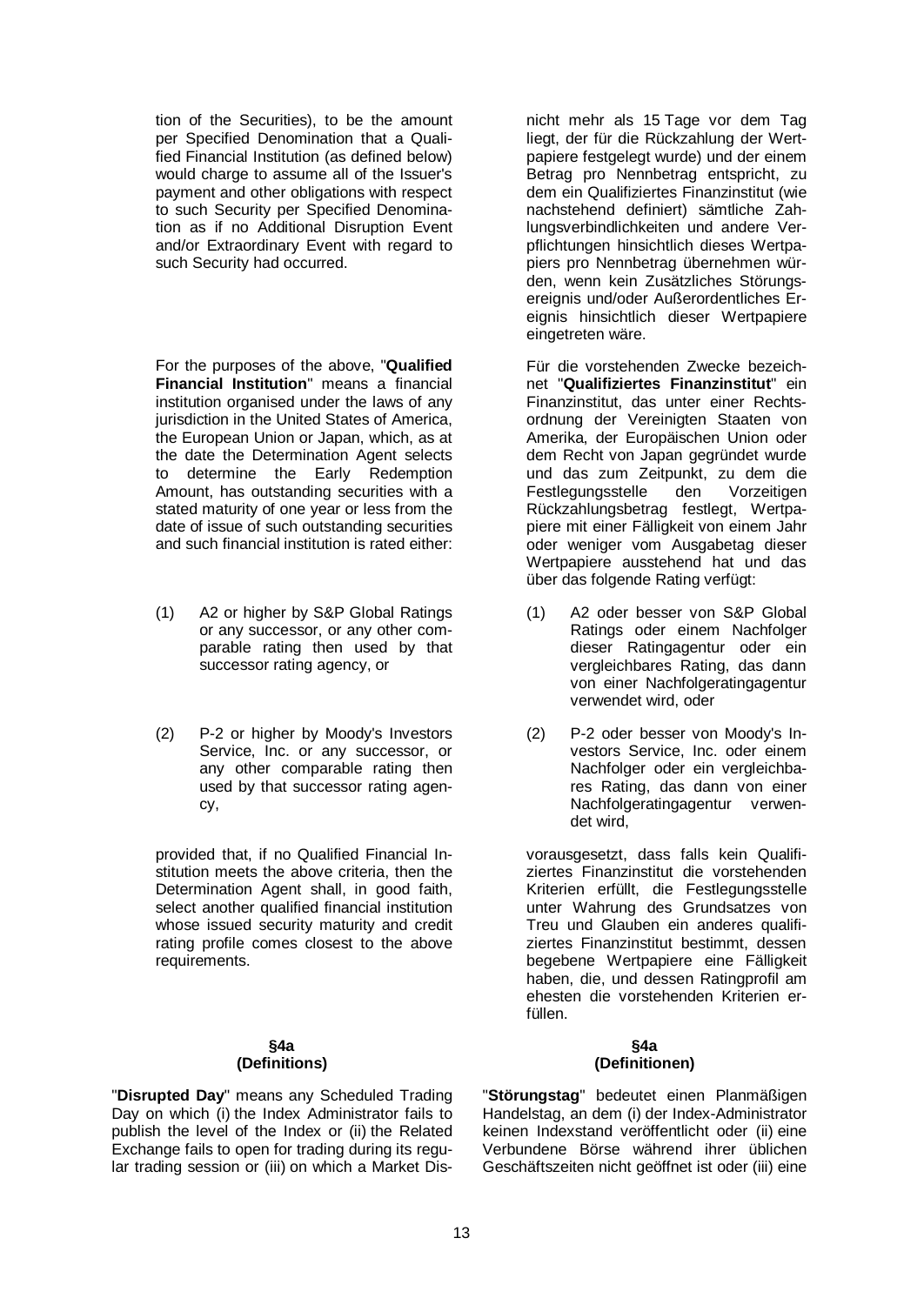"**Early Closure**" means the closure on any Exchange Business Day of the Exchange in respect of any Index Component or the Related Exchange prior to its valuation time, unless such earlier closing time is announced by the Exchange or Related Exchange at least one hour prior to the earlier of: (i) the actual closing time for the regular trading session on the Exchange or Related Exchange on such Scheduled Trading Day and (ii) the submission deadline for orders to be entered into the Exchange or Related Exchange system for execution at the Valuation Time on such Scheduled Trading Day.

"**Exchange**" means each exchange or quotation system specified as such for the Index any successor to such exchange or quotation system or any substitute exchange or quotation system to which trading in the Index Components underlying the Index has temporarily relocated (provided that the Determination Agent has determined that there is comparable liquidity relative to the Index Components underlying the Index on such temporary substitute exchange or quotation system as on the original Exchange).

"**Exchange Business Day**" means any Scheduled Trading Day on which (i) the Index Administrator publishes the level of the Index and (ii) the Related Exchange is open for trading during its regular trading session, notwithstanding such Related Exchange closing prior to its Scheduled Closing Time.

"**Exchange Disruption**" means any event (other than an Early Closure) that disrupts or impairs (as determined by the Determination Agent) the ability of market participants in general to effect transactions in, or obtain market values for (i) any Index Component on the Exchange in respect of such Index Component or (ii) futures or options contracts relating to the Index on any Related Exchange.

"**Extraordinary Event**" means an Index Adjustment Event.

"**Index**" or "**Indices**" means the index set out in the column *"Index"* within the following table:

ruption Event has occurred. The Marktstörung eingetreten ist.

"**Frühzeitige Schließung**" bedeutet an einem Börsengeschäftstag die Schließung der Börse, an der Index-Komponenten gehandelt werden oder der Verbundenen Börse vor dem planmäßigen Börsenschluss, es sei denn, diese Schließung ist von der Börse oder der Verbundenen Börse mindestens eine Stunde vor (i) der tatsächlichen Schlusszeit der planmäßigen Börsensitzung an der Börse oder der Verbundenen Börse an diesem Planmäßigen Handelstag, oder, falls dieser Zeitpunkt früher liegt, (ii) dem Annahmeschluss zur Übermittlung von Aufträgen in die Handelssysteme der Börse oder der Verbundenen Börse zur Ausführung zur Bewertungszeit an diesem Planmäßigen Handelstag angekündigt worden.

"**Börse**" bedeutet jede Börse oder jedes Handelssystem, welche(s) als solche(s) für den Index bestimmt worden ist, jeden Rechtsnachfolger einer solchen Börse oder eines solchen Handelssystems und jede Ersatzbörse oder jedes Ersatzhandelssystem, auf welche(s) der Handel in den im Index enthaltenen Index-Komponenten vorübergehend übertragen worden ist (vorausgesetzt, dass nach Feststellung der Festlegungsstelle an dieser Ersatzbörse oder an diesem Ersatzhandelssystem eine der ursprünglichen Börse vergleichbare Liquidität in den im Index enthaltenen Index-Komponenten vorhanden ist).

"**Börsengeschäftstag**" bedeutet jeden planmäßigen Handelstag, an dem (i) der Index-Administrator den Indexstand veröffentlicht und (ii) die Verbundene Börse für den Handel während ihrer üblichen Börsensitzungszeit geöffnet ist, auch wenn die Verbundene Börse<br>vor ihrem Planmäßigen Börsenschluss **Börsenschluss** schließt.

"**Börsenstörung**" bedeutet jedes Ereignis (außer der Frühzeitigen Schließung) welches die Fähigkeit der Marktteilnehmer Transaktionen durchzuführen stört oder beeinträchtigt (wie von der Festlegungsstelle bestimmt), oder, welches zur einer Störung oder Beeinträchtigung führt (i) für eine Index-Komponente einen Marktwert an der Börse für eine solche Index-Komponente zu erhalten oder (ii) Marktwerte für Futures- oder Optionskontrakte hinsichtlich des Index an einer Verbundenen Börse zu erhalten.

"**Außerordentliches Ereignis**" ist eine Index-Anpassung.

"**Index**" oder "**Indizes**" den Index bezeichnet, der in der nachfolgenden Tabelle in der Spalte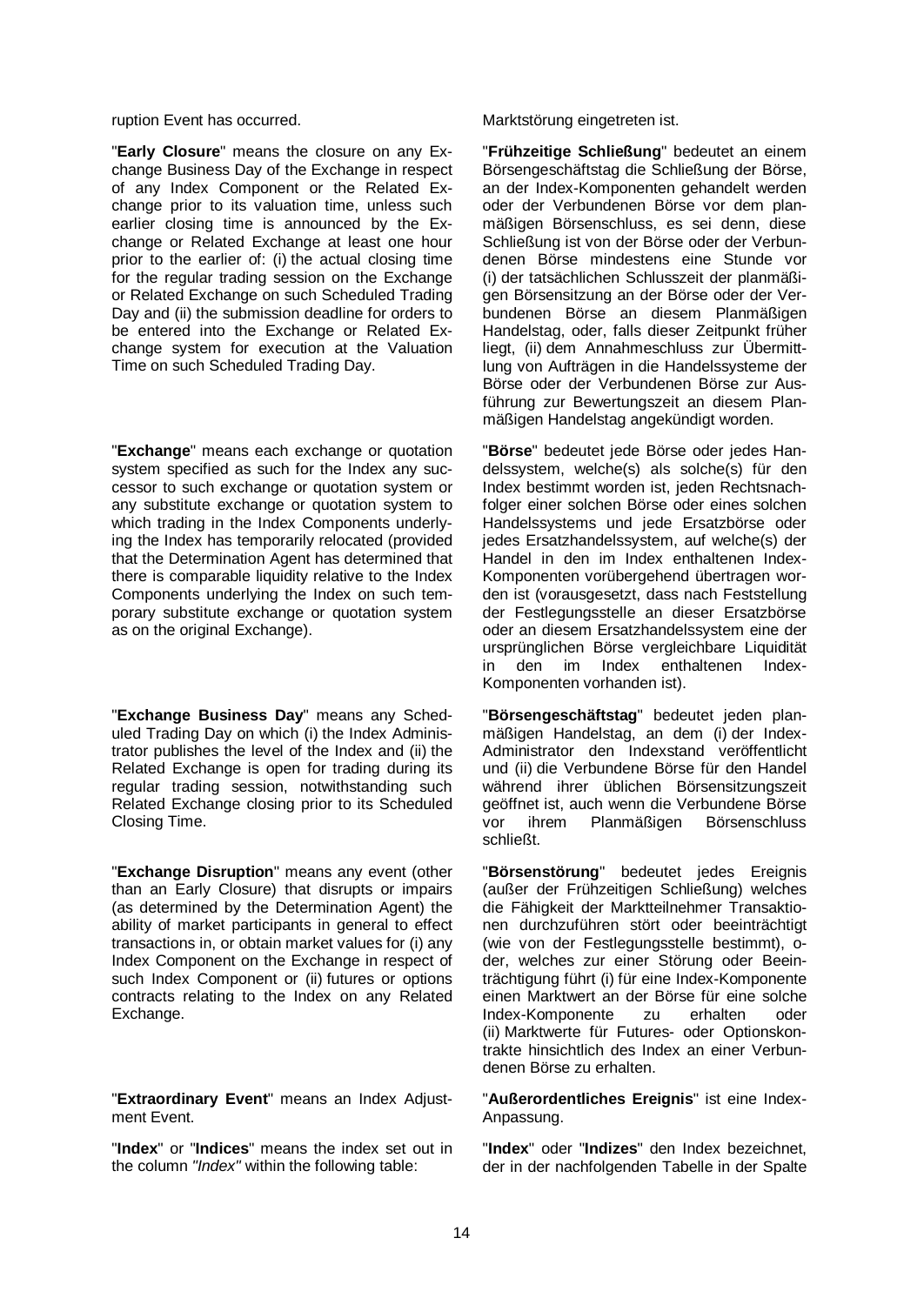"*Index*" dargestellt ist:

| Index               | <b>Bloomberg/Reuters</b>  | <b>Exchange</b> | <b>Related Exchange</b>      |
|---------------------|---------------------------|-----------------|------------------------------|
| <i><b>Index</b></i> | <b>Bloomberg/ Reuters</b> | <b>Börse</b>    | Verbundene Börse             |
| FTSE MIB Index      | <b>FTSEMIB Index</b>      | Multi-Exchange  | All Exchanges<br>Alle Börsen |

"**Index Adjustment Event**" means an Index Modification, Index Cancellation or Index Disruption, all as defined in §4b(2) below.

"**Index Business Day**" means any day that is (or, but for the occurrence of a Market Disruption Event, would have been) a trading day on each Exchange and each Related Exchange, other than a day on which trading on any such Exchange or Related Exchange is scheduled to close prior to its regular weekday closing time.

"**Index Component**" means those securities, assets or reference values of which the Index is comprised from time to time.

"**Index Level**" means the level of the Index as determined by the Determination Agent at the relevant Valuation Time on each Index Valuation Date by reference to the level of the Index published by the Index Administrator.

"**Index Linked Redemption Amount**" means an amount calculated by the Calculation Agent by applying the relevant determinations by the Determination Agent on the Final Index Valuation Date at the Index Valuation Time in accordance with the following provisions:

#### **USD 1,000 \* (100 per cent. + MIN (Cap; Participation Factor \* MAX (Floor; Final Index Level / Initial Index Level** – **Call Strike)))**

USD 1,000 multiplied with the sum of 100 per cent and the lesser of (i) Cap and (ii) the Participation Factor multiplied with the greater of (a) Floor and (b) the quotient of Final Index Level divided by Initial Index minus Call Strike.

#### *Whereby: Wobei:*

"**Final Index Level**" means the official closing level of the Index on the Final Index Valuation Date**.**

"**Initial Index Level**" means the official closing level of the Index on the Initial Index Valuation "**Index-Anpassung**" bedeutet jede Veränderung des Index, Einstellung des Index oder Unterbrechung des Index, wie jeweils im Folgenden §4b(2) definiert.

"**Index-Geschäftstag**" bezeichnet jeden Tag, der ein Handelstag an der maßgeblichen Börse oder Verbundenen Börse ist (oder ohne den Eintritt einer Marktstörung gewesen wäre), außer einem Tag, an dem der Handelsschluss an einer solchen Börse oder Verbundenen Börse planmäßig vor dem regulären Handelsschluss an Wochentagen liegt.

"**Index-Komponente**" bezeichnet diejenigen Wertpapiere, Vermögenswerte oder Bezugswerte, aus denen der Index jeweils zusammengesetzt ist.

"**Index-Stand**" ist der Stand des Index, wie er von der Festlegungsstelle zur Bewertungszeit an jedem Index-Bewertungstag unter Bezugnahme auf den vom Index-Administrator veröffentlichten Stand des Index festgestellt wird.

"**Indexbezogener Rückzahlungsbetrag**" ist ein Betrag, der von der Berechnungsstelle unter Anwendung der maßgeblichen Festlegungen durch die Festlegungsstelle am Index-Bewertungstag zur Index-Bewertungszeit gemäß den folgenden Bestimmungen ermittelt wird:

#### **USD 1.000 \* (100% + MIN (Höchstbetrag; Partizipationsfaktor \* MAX (Mindestbetrag; Finaler Index-Stand / Anfänglicher Index-Stand** – **Ausübungspreis))) corresponding to dies entspricht**

USD 1.000 multipliziert mit der Summe aus 100 % und dem geringeren aus (i) Höchstbetrag und (ii) dem Partizipationsfaktor multipliziert mit dem größeren aus (a) Mindestbetrag und (b) dem Quotienten aus Finaler Index-Stand geteilt durch Anfänglicher Index-Stand – Ausübungspreis.

"**Finaler Index-Stand**" den offiziellen Schlussstand des Index an dem Finalen Index-Bewertungstag bezeichnet.

"**Anfänglicher Index-Stand**" den offiziellen Schlussstand des Index an dem Anfänglichen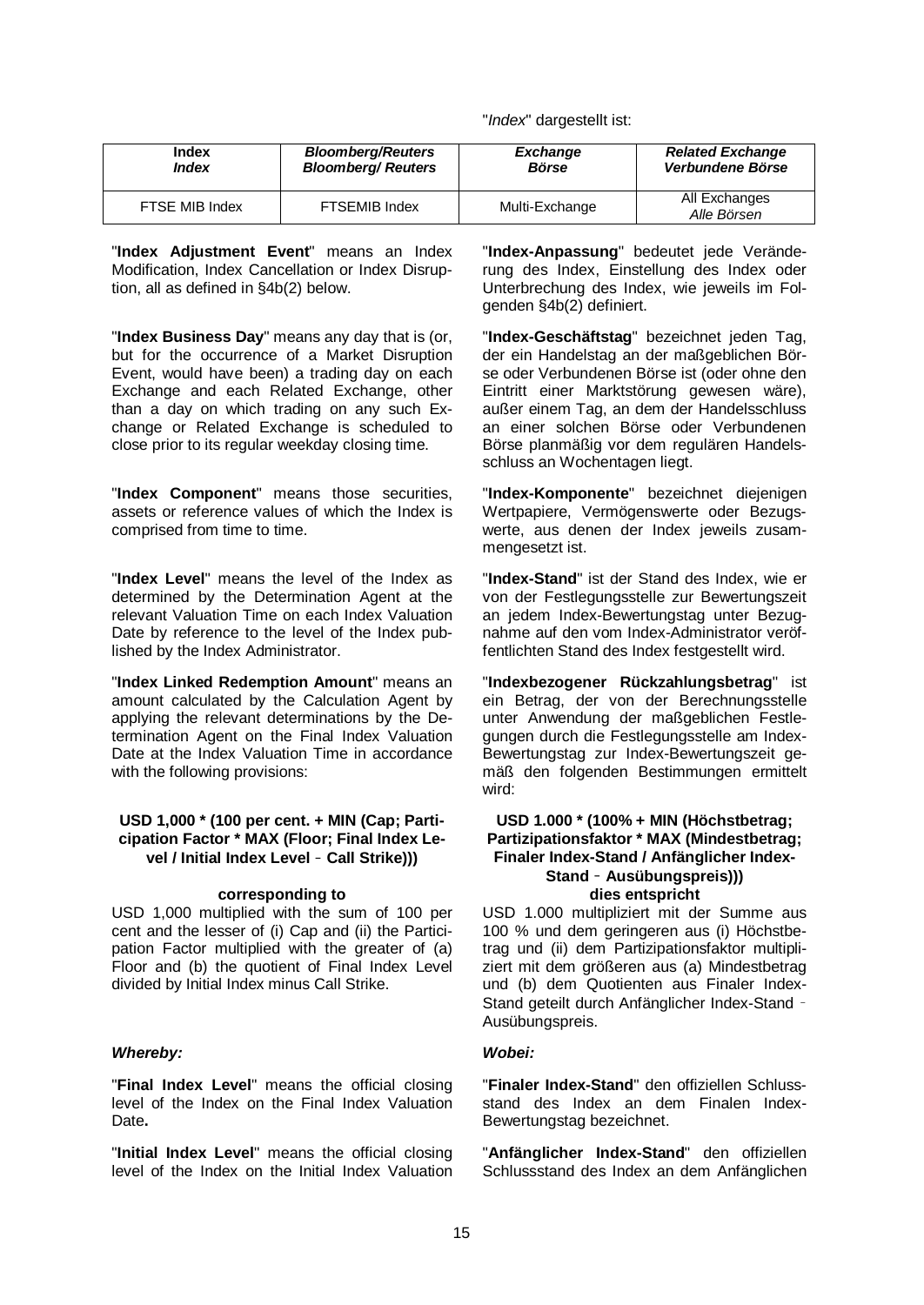"**Initial Index Valuation Date**" means 9 June 2022.

"**Final Index Valuation Date**" means 9 June 2027.

"**Participation Factor**" means 100 per cent. "**Partizipationsfaktor**" 100 % bezeichnet.

"**Index Valuation Date**" means the Initial Index Valuation Date and the Final Index Valuation Date.

"**Index Valuation Time**" means the Scheduled Closing Time on the Index Valuation Date.

"**Index Administrator**" means FTSE International Limited which is the corporation or other entity that is responsible for setting and reviewing the rules and procedures and the methods of calculation and adjustments, if any, related to the relevant Index and announces (directly or through an agent) the level of the relevant Index on a regular basis during each Scheduled Trading Day; where reference to the Index Administrator shall include a reference to the "**Successor Index Administrator**" defined in §4b(1) below.

"**Market Disruption Event**" means the occurrence or existence in respect of any Index Component, of (i) a Trading Disruption, (ii) an Exchange Disruption, which in either case the Determination Agent determines is material, at any time during the one hour period that ends at the relevant determination time in respect of an Exchange on which such Index Component is principally traded or (iii) an Early Closure and the aggregate of all Index Component in respect of which a Trading Disruption, an Exchange Disruption or an Early Closure occurs or exists comprises 20 per cent. or more of the level of the Index or the occurrence or existence, in respect of futures or options contracts relating to the Index of: (1) a Trading Disruption, (2) an Exchange Disruption, which in either case the Determination Agent determines is material, at any time during the one hour period that ends at the relevant determination time in respect of the Related Exchange or (3) an Early Closure. For the purposes of determining whether a Market Disrup-

Date. **Index-Bewertungstag bezeichnet.** The late of the late of the late of the late of the late of the late of the late of the late of the late of the late of the late of the late of the late of the late of the late of th

"**Anfänglicher Index-Bewertungstag**" bedeutet 9. Juni 2022.

"**Finaler Index-Bewertungstag**" bedeutet 9. Juni 2027.

"**Cap**" means 40 per cent. "**Höchstbetrag**" 40 % bezeichnet.

"**Floor**" means 0 per cent. "**Mindestbetrag**" 0 % bezeichnet.

"**Call Strike**" mean 100 per cent. "**Ausübungspreis**" 100 % bezeichnet.

"**Index-Bewertungstag**" bedeutet den Anfänglichen Index-Bewertungstag und den Finalen Index-Bewertungstag.

"**Index-Bewertungszeit**" bedeutet den Plan-Börsenschluss Bewertungstag.

"**Index-Administrator**" ist FTSE International Limited. Der Index-Administrator ist die Gesellschaft oder Person, welche die Regelungen und Vorgehensweisen und Methoden der Berechnung des maßgeblichen Index und, soweit vorhanden, zu Anpassungen dieses Index aufstellt und überwacht, und welche regelmäßig an jedem Planmäßigen Handelstag den Stand des maßgeblichen Index (entweder unmittelbar oder durch eine beauftragte Stelle) veröffentlicht; dabei gilt jede Bezugnahme auf den 'Index-Administrator' auch als Bezugnahme auf den "**Index-Administrator-Nachfolger**" wie nachfolgend in §4b(1) definiert.

"**Marktstörung**" bedeutet: das Entstehen oder Bestehen bezogen Komponente von (i) einer Handelsaussetzung, (ii) einer Börsenstörung, soweit diese in beiden Fällen von der Festlegungsstelle als erheblich eingestuft werden, innerhalb der letzten Stunde vor dem maßgeblichen Feststellungszeitpunkt bezogen auf eine Börse, an der eine solche Index-Komponente überwiegend gehandelt wird oder (iii) eine Frühzeitige Schließung und die Index-Komponenten insgesamt, auf die sich die Handelsaussetzung, die Börsenstörung oder die Frühzeitige Schließung bezieht, 20% oder mehr vom Indexstand ausmachen müssen oder bei auf den entsprechenden Index bezogenen Futures- und Optionskontrakten das Entstehen oder Bestehen (1) einer Handelsaussetzung, (2) einer Börsenstörung, soweit diese in beiden Fällen von der Festlegungsstelle als erheblich eingestuft werden, innerhalb der letzten Stunde vor dem maßgeblichen Feststellungszeitpunkt an der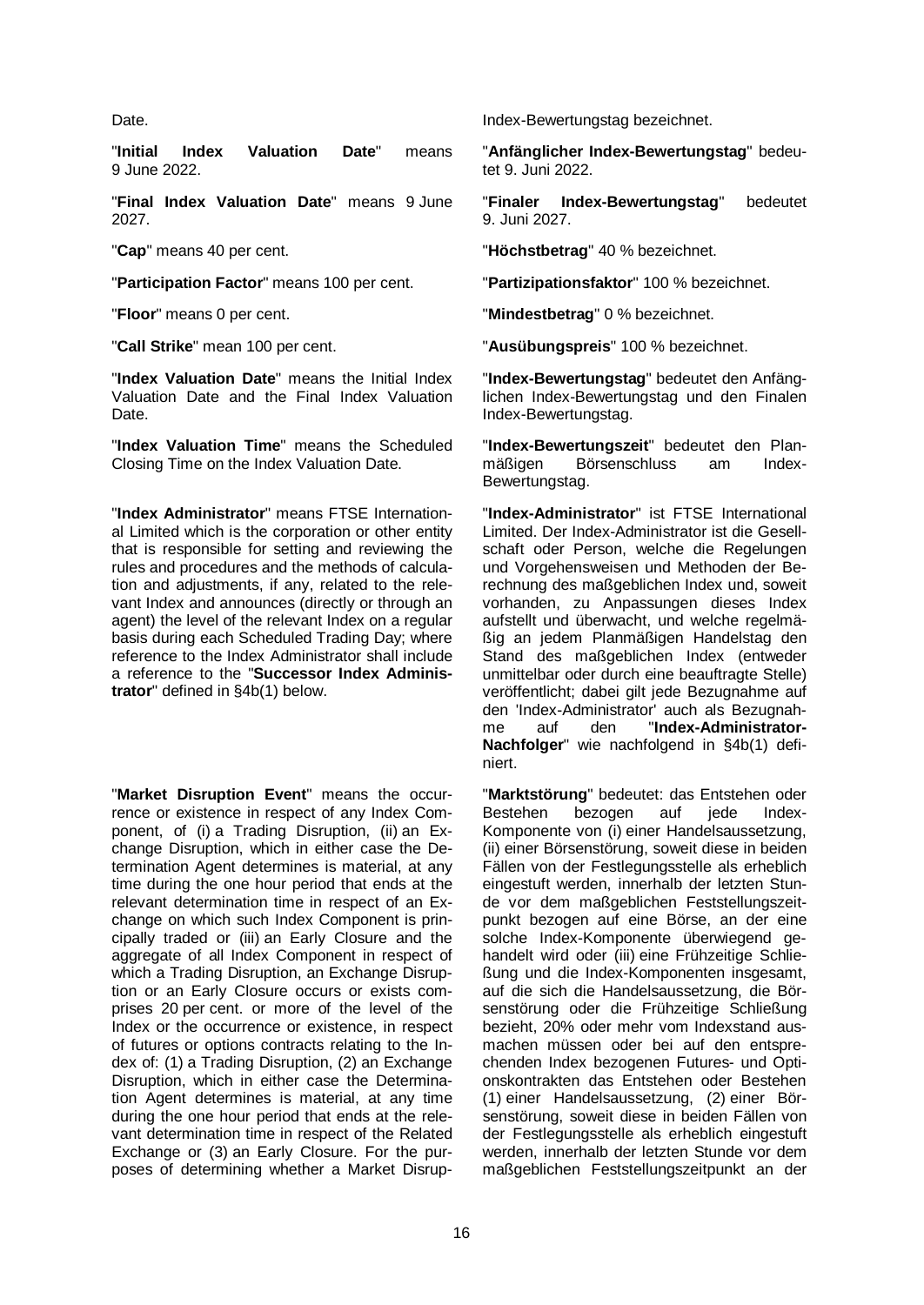tion Event exists in respect of the Index at any time, if a Market Disruption event occurs in respect of an Index Component at that time, the relevant percentage contribution of that Index Component to the level of the Index shall be based on a comparison of (x) the portion of the level of the Index attributable to that Index Component and (y) the overall level of the Index, in each case using the official opening weightings as published by the relevant Index Administrator as part of the market "opening data".

"**Related Exchange(s)**" means each exchange or quotation system (as the Determination Agent may select) where trading has a material effect (as determined by the Determination Agent) on the overall market for futures or options contracts relating to such Index or, in any such case, any transferee or successor exchange of such exchange or quotation system.

"**Scheduled Closing Time**" means, in respect of an Exchange or Related Exchange and any day on which each Exchange and each Related Exchange are scheduled to be open for trading for their relevant regular trading sessions, the scheduled weekday closing time of such Exchange or Related Exchange on such Scheduled Trading Day, without regard to after hours or any other trading outside of the regular trading session hours.

"**Scheduled Trading Day**" means any day on which (i) the Index Administrator is scheduled to publish the level of the Index and (ii) each Exchange and each Related Exchange are scheduled to be open for trading for their relevant regular trading sessions.

"**Trading Disruption**" means any suspension of or limitation imposed on trading by the relevant Exchange or Related Exchange or otherwise and whether by reason of movements in price exceeding limits permitted by the relevant Exchange or Related Exchange or otherwise (i) relating to any Index Component on the Exchange in respect of such Index Component or (ii) in futures or options contracts relating to the Index on the Related Exchange.

"**Valuation Time**" means the Scheduled Closing Time.

Verbundenen Börse oder (3) eine Frühzeitige Schließung. Zum Zweck der Bestimmung des Bestehens einer Marktstörung im Hinblick auf den Index ist, im Fall des Auftretens einer<br>Marktstörung bezüglich einer Index-Marktstörung bezüglich einer Index-Komponente, der prozentuale Beitrag dieser Index-Komponente zum Indexstand anhand eines Vergleichs zwischen (x) dem dieser Index-Komponente zurechenbare prozentuale Anteil am entsprechenden Index und (y) dem gesamten Indexstand jeweils auf der Grundlage der anfänglichen Gewichtungen, die von dem maßgeblichen Index-Administrator als Teil der "Markteröffnungsdaten" veröffentlicht wurden, zu bestimmen.

"**Verbundene Börse(n)**" bedeutet jede Börse oder jedes Handelssystem (wie von der Festlegungsstelle bestimmt), an der oder dem der Handel eine erhebliche Auswirkung auf den Gesamtmarkt in auf den Index bezogenen Futures- oder Optionskontrakte hat (wie von der Festlegungsstelle bestimmt) oder, in jedem dieser Fälle, ein Übernehmer oder Rechtsnachfolger einer solchen Börse oder eines solchen Handelssystems.

"**Planmäßiger Börsenschluss**" bedeutet bezüglich einer Börse oder einer Verbundenen Börse und bezüglich jedem Tag, an dem diese Börse oder Verbundene Börse planmäßig zum Handel in der jeweiligen regulären Börsensitzung geöffnet ist die planmäßige Schlusszeit dieser Börse oder Verbundenen Börse an Wochentagen an solch einem Planmäßigen Handelstag, ohne Berücksichtigung von Überstunden oder einem Handel außerhalb der regulären Börsensitzungszeiten.

"**Planmäßiger Handelstag**" bedeutet jeden Tag, (i) an dem der Index-Administrator den Indexstand veröffentlichen muss und (ii) jede Börse oder Verbundene Börse planmäßig zum Handel in der jeweiligen regulären Börsensitzung geöffnet ist.

"**Handelsaussetzung**" bedeutet jede von der maßgeblichen Börse oder Verbundenen Börse verhängte oder anderweitig verfügte Aussetzung oder Begrenzung des Handels, sei es wegen die Begrenzungen der maßgeblichen Börse oder Verbundenen Börse überschreitender Kursausschläge oder wegen sonstiger Gründe (i) in Index-Komponenten, die an der Börse gehandelt werden oder (ii) in auf den Index bezogenen Futures- oder Optionskontrakten an der Verbundenen Börse.

"**Bewertungszeit**" bedeutet den Planmäßigen Börsenschluss.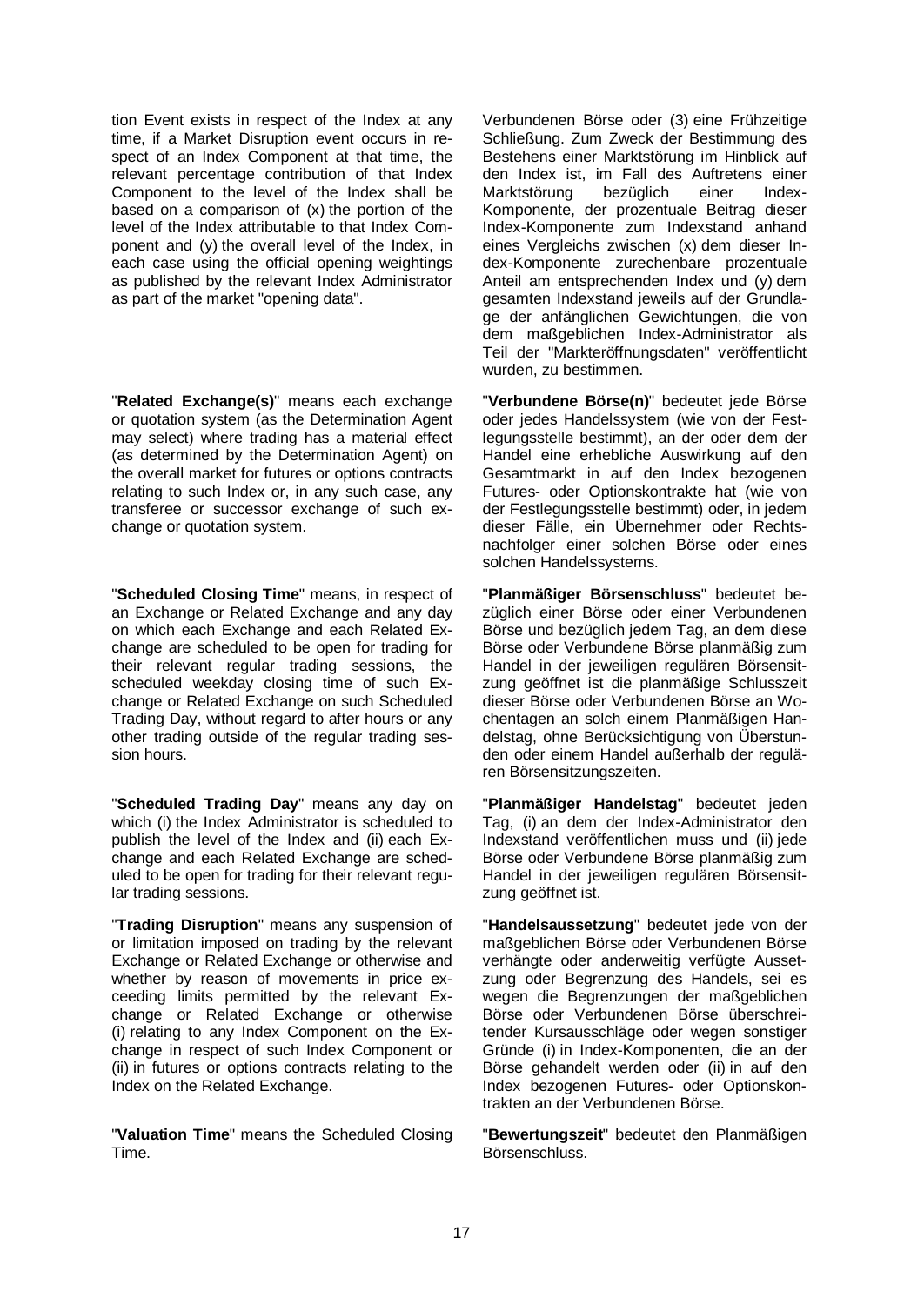#### **§4b**

#### **(Successor Index. Determination Agent Adjustment. Correction of the Index. Disrupted Days. Extraordinary Event. Additional Disruption Event)**

- (1) *Successor Index*. If the Index is not calculated and announced by the Index Administrator but is calculated and announced by a successor to the Index Administrator (the "**Successor Index Administrator**") acceptable to the Determination Agent or replaced by a successor index using, in the determination of the Determination Agent, the same or a substantially similar formula for, and method of, calculation as used in the calculation, of the Index (the "**Successor Index**"), then such index shall be deemed to be the Index so calculated and announced by the Successor Index Administrator or that Successor Index, as the case may be.
- - (a) If on or prior to any Index Valuation Date the Index Administrator permanently cancels the Index and no Successor Index exists (an "**Index Cancellation**") or an Administrator/Benchmark Event oc-<br>curs (whereby an Administracurs (whereby an Administrator/Benchmark Event shall be deemed to have occurred on the Administrator/Benchmark Event Date) in respect of the Index, then
	- (i) if an Alternative Pre-nominated Index has been specified in relation to such Index, then the Determination Agent shall attempt to determine an Adjustment Payment.

If the Determination Agent determines an Adjustment Payment,

(A) it shall notify the Issuer of the Adjustment Payment and if the Adjustment Payment is an amount that the Holder would (but for  $§4b(2)(a)(i)(C)(bb))$  be required to pay to the Issuer in respect of each Security, request the Issuer to notify the Determination Agent whether it intends to redeem the Securities pursuant to Condition §4b(2)(c). If the Issuer does not intend to redeem the Securities pursuant to this §4b(2)(c) then the following provisions of this

#### **(Nachfolge-Index. Anpassung durch die Festlegungsstelle. Korrekturen des Index. Störungstage. Außerordentliches Ereignis. Zusätzliches Störungsereignis)**

- (1) *Nachfolge-Index*. Wird der Index nicht durch den Index-Administrator berechnet und veröffentlicht, jedoch durch einen aus Sicht der Festlegungsstelle akzeptablen Nachfolger des Index-Administrator (den "**Index-Administrator-Nachfolger**") berechnet und veröffentlicht, oder durch einen Nachfolge-Index ersetzt, der nach Feststellung der Festlegungsstelle anhand derselben oder in wesentlichen Teilen ähnlichen Berechnungsformel und -methode wie dieser Index bestimmt wird (der "**Nachfolge-Index**"), tritt der durch den Index-Administrator-Nachfolger ermittelte Index beziehungsweise der Nachfolge-Index an die Stelle dieses Index.
- (2) *Determination Agent Adjustment*. (2) *Anpassung durch die Festlegungsstelle*.
	- (a) Falls an oder vor einem Index-Bewertungstag der Index-Administrator den Index dauerhaft einstellt, ohne dass ein Nachfolge-Index existiert (eine "**Einstellung des Index**") oder ein Administrator-/Benchmark-Ereignis in Bezug auf den Index eintritt (wobei ein Administrator-/Benchmark-Ereignis als an dem Administrator-/Benchmark-Ereignistag eingetreten gilt), dann gilt
		- (i) falls ein Alternativer Vorbestimmter Index in Bezug auf einen solchen Index angegeben worden ist, dann wird die Festlegungsstelle versuchen, eine Anpassungszahlung zu bestimmen.

Falls die Festlegungsstelle eine Anpassungszahlung festlegt,

(A) wird sie die Emittentin von der Anpassungszahlung in Kenntnis setzen und, falls die Anpassungszahlung ein Betrag ist, den der Gläubiger (mit Ausnahme von §4b(2)(a)(i)(C)(bb)) an die Emittentin in Bezug auf jedes Wertpapier zahlen muss, von der Emittentin verlangen, dass sie der Festlegungsstelle mitteilt, ob sie beabsichtigt, die Wertpapiere gemäß §4b(2)(c) zu kündigen. Falls die Emittentin nicht beabsichtigt, die Wertpapiere gemäß §4b(2)(c) zu kündigen, gelten die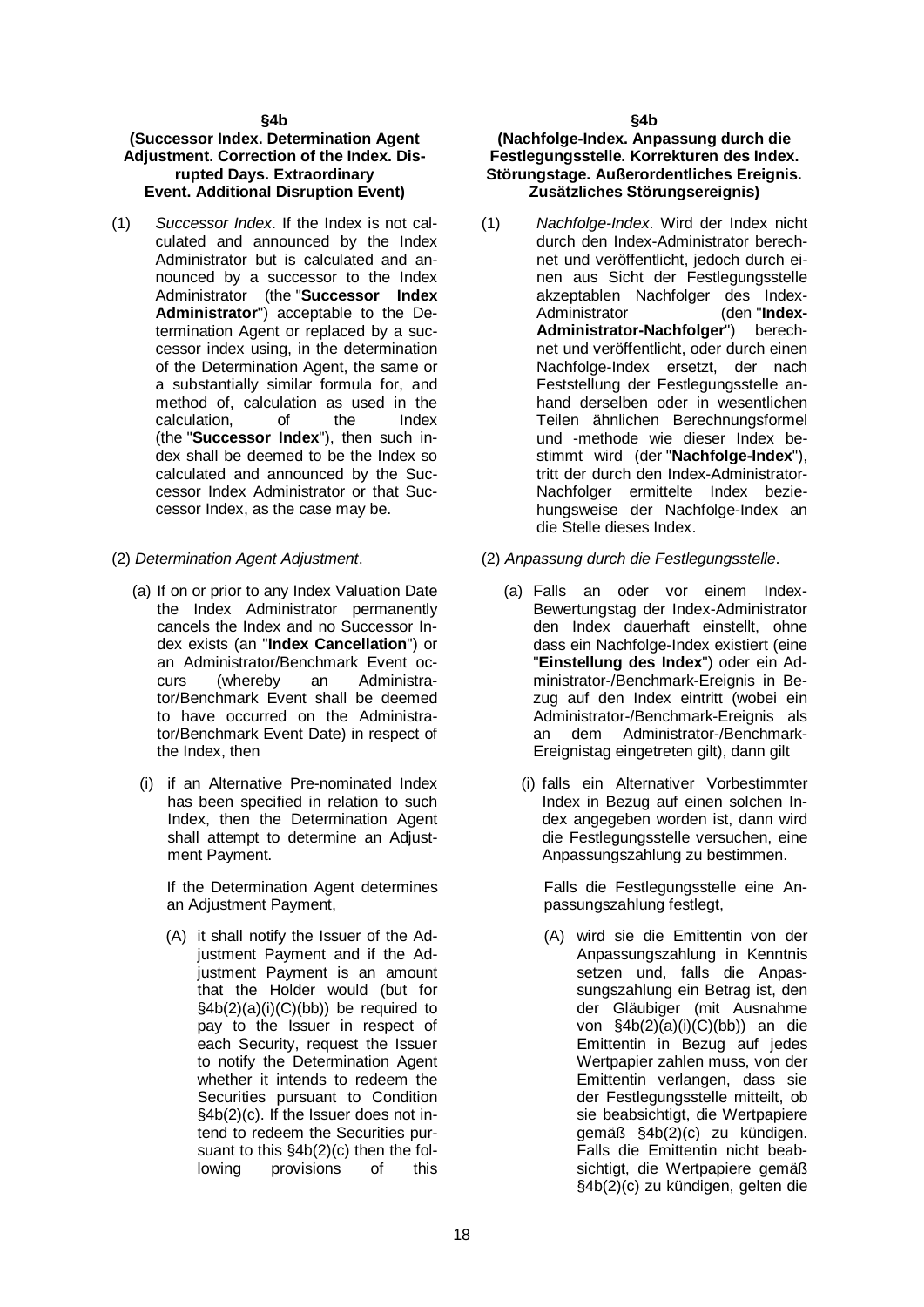§4b(2)(a)(i) shall apply. Bestimmungen dieses

- (B) the Terms and Conditions shall be amended so that references to the Index are replaced by references to the Alternative Pre-nominated Index;
- (C) the Terms and Conditions shall be adiusted to implement the Adiustment Payment as follows:
	- (aa) if the Adjustment Payment is an amount that the Issuer is required to pay in respect of each Security, the Determination Agent shall adjust the Terms and Conditions to provide for the payment of the Adjustment Payment on the immediately succeeding Interest Payment Date or if there is no such immediately succeeding Interest Payment Date, on the Maturity Date or other date when the Securities are redeemed in full; or
	- (bb) if the Adjustment Payment is an amount that the Holder<br>would (but for this would (but  $§4b(2)(a)(i)(C)(bb))$  be required to pay to the Issuer in respect of each Security, the Determination Agent shall adjust the Terms and Conditions to provide for the reduction of the amounts due by the Issuer until the aggregate amount of such reductions is equal to the Adjustment Payment, (subject, in the determination of the Determination Agent, to any minimum redemption amount of the Securities which the Determination Agent determines is required pursuant to any applicable law or regulation (including, without limitation, any tax law) and the rules of each listing authority, stock exchange and/or quotation system by which the Securities have then been admitted

§4b(2)(a)(i).

- (B) sind die Emissionsbedingungen anzupassen, sodass Bezugnahmen auf den Index durch Bezugnahmen auf den Alternativen Vorbestimmten Index ersetzt werden;
- (C) sind die Emissionsbedingungen dahingehend anzupassen, dass sie die Anpassungszahlung wie folgt umsetzen:
	- (aa) falls die Anpassungszahlung ein Betrag ist, der von der Emittentin in Bezug auf jedes Wertpapier zu zahlen ist, wird die Festlegungsstelle die Emissionsbedingungen dahingehend anpassen, dass eine Zahlung der Anpassungszahlung an dem unmittelbar folgenden Zinszahlungstag erfolgt oder, falls es keinen solchen unmittelbar folgenden Zinszahlungstag gibt, am Fälligkeitstag oder einem anderen Tag, an dem die Wertpapiere vollständig zurückgezahlt werden; oder
	- (bb) falls die Anpassungszahlung ein Betrag ist, den der Gläubiger (mit Ausnahme dieses  $\frac{\text{§4b}(2)(a)(i)(C)(bb)}{}$ an die Emittentin in Bezug auf jedes Wertpapier zahlen müsste, wird die Festlegungsstelle die Emissionsbedingungen dahingehend anpassen, dass sie eine Kürzung der von der Emittentin zu leistenden Beträge vorsehen, bis der Gesamtbetrag dieser Kürzungen der Anpassungszahlung entspricht (vorbehaltlich eines Mindestrückzahlungsbetrags der Wertpapiere, den die Festlegungsstelle bei der Festlegung gemäß anwendbarem Recht oder einer anwendbaren Verordnung (einschließlich, unter anderem, des Steuerrechts) und den Vorschriften jeder Zulassungsbehörde, Wertpapierbörse und/oder jedes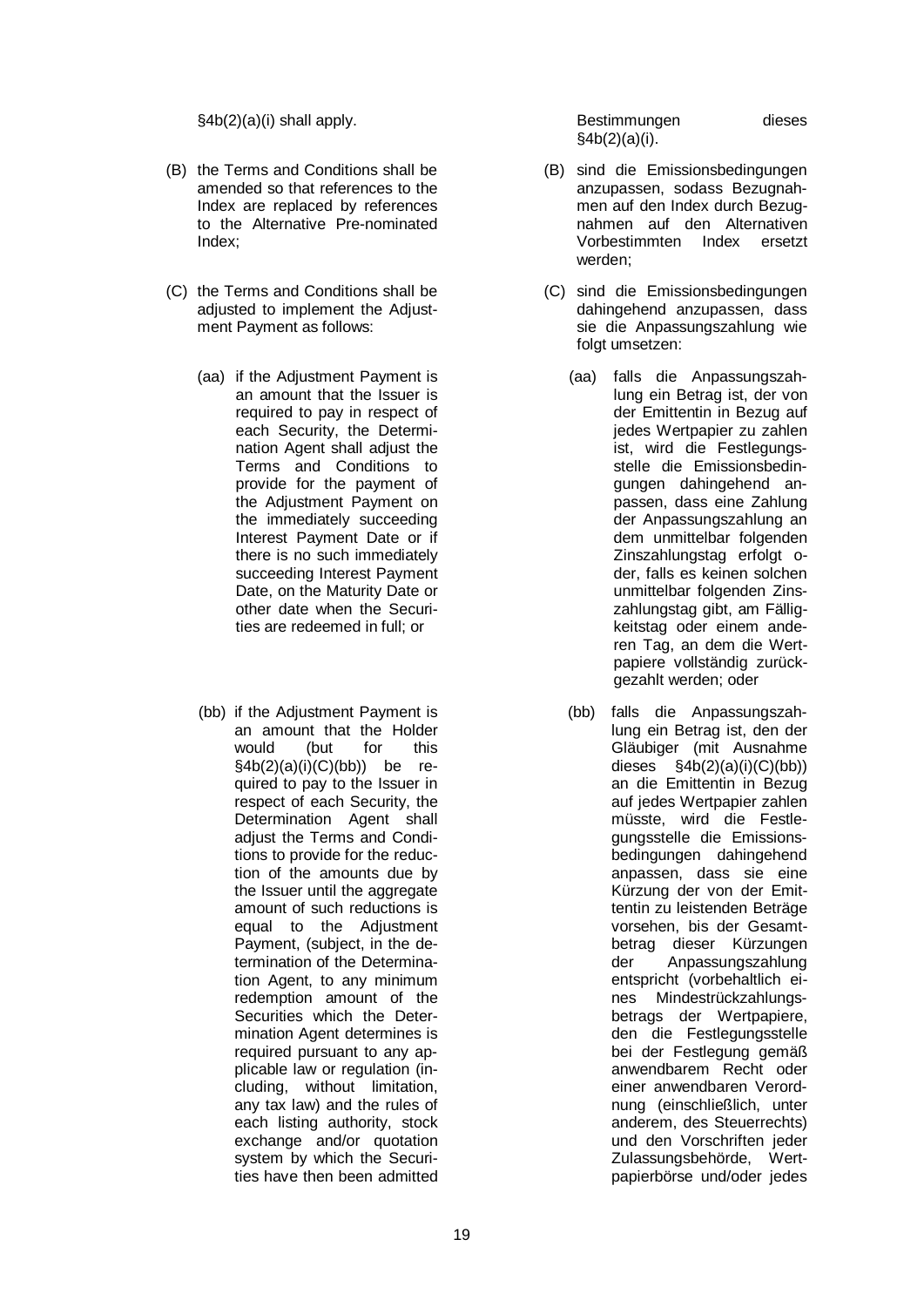to listing, trading and/or quotation);

- (D) the Determination Agent shall make such other adjustments to the Terms and Conditions as it determines necessary or appropriate in order to account for the effect of the replacement of the Index with the Alternative Pre-nominated Index and/or to preserve as nearly as practicable the economic equivalence of the Securities before and after the replacement of the Index with the Alternative Prenominated Index; and
- (E) the Determination Agent shall notify the Issuer, the Fiscal Agent and the Holder of any replacement of the Index by the Alternative Prenominated Index, the Adjustment Payment and any other adjustments to the Terms and Conditions, giving summary details of the adjustment(s), provided that any failure to give such notice shall not affect the validity of the foregoing.
- (F) If the Determination Agent is unable to determine an Adjustment Payment, then §4b(2)(c) shall apply.
- (ii) If an Alternative Pre-nominated Index in relation to the Index is not specified, then §4b(2)(c) shall apply.
- 

If (i) on or prior to any Index Valuation Date the Index Administrator announces that it will make a material change in the formula for or the method of calculating the Index or in any other way materially modifies that Index (other than a modification prescribed in that formula or method to maintain that Index in the event of changes in constituent securities and capitalisation and other routine events) (an "**Index Modification**") or (ii)

Handelssystem, durch die die Wertpapiere zum Listing, Handel und/oder zum Angebot zugelassen worden sind) als erforderlich festlegt;

- (D) wird die Festlegungsstelle sonstige andere Anpassungen an den Emissionsbedingungen vornehmen, die sie als notwendig oder geeignet erachtet, um die Wirkung der Ersetzung des Index mit dem Alternativen Vorbestimmten Index zu berücksichtigen und/oder die wirtschaftliche Gleichwertigkeit der Wertpapiere vor und nach der Ersetzung des Index durch den Alternativen Vorbestimmten Index so gut wie praktisch möglich zu erhalten; und
- (E) wird die Festlegungsstelle die Emittentin, die Hauptzahlstelle und den Gläubiger über jede Ersetzung des Index durch den Alternativen Vorbestimmten Index, die Anpassungszahlung sowie jede andere Anpassung der Emissionsbedingungen benachrichtigen, mit einer Zusammenfassung der einzelnen Anpassung(en), unter der Voraussetzung, dass jedes Unterlassen einer solchen Mitteilung die Gültigkeit des Vorgenannten nicht beeinträchtigt.
- (F) Falls die Festlegungsstelle nicht dazu in der Lage ist, eine Anpassungszahlung zu bestimmen, ist §4b(2)(c) anwendbar.
- (ii) Falls kein Alternativer Vorbestimmter Index in Bezug auf den Index angegeben wird, ist §4b(2)(c) anwendbar.
- (b) Index Modification and Index Disruption: (b) Veränderung des Index und Unterbrechung des Index:

Falls (i) der Index-Administrator an oder vor einem Index-Bewertungstag bekannt gibt, dass er eine wesentliche Veränderung in der zur Berechnung des Index verwendeten Formel oder Berechnungsmethode vornimmt oder auf andere Weise den Index wesentlich verändert (außer, dass es sich dabei um eine in einer solchen Formel oder Berechnungsmethode vorgesehene Anpassung handelt, die dazu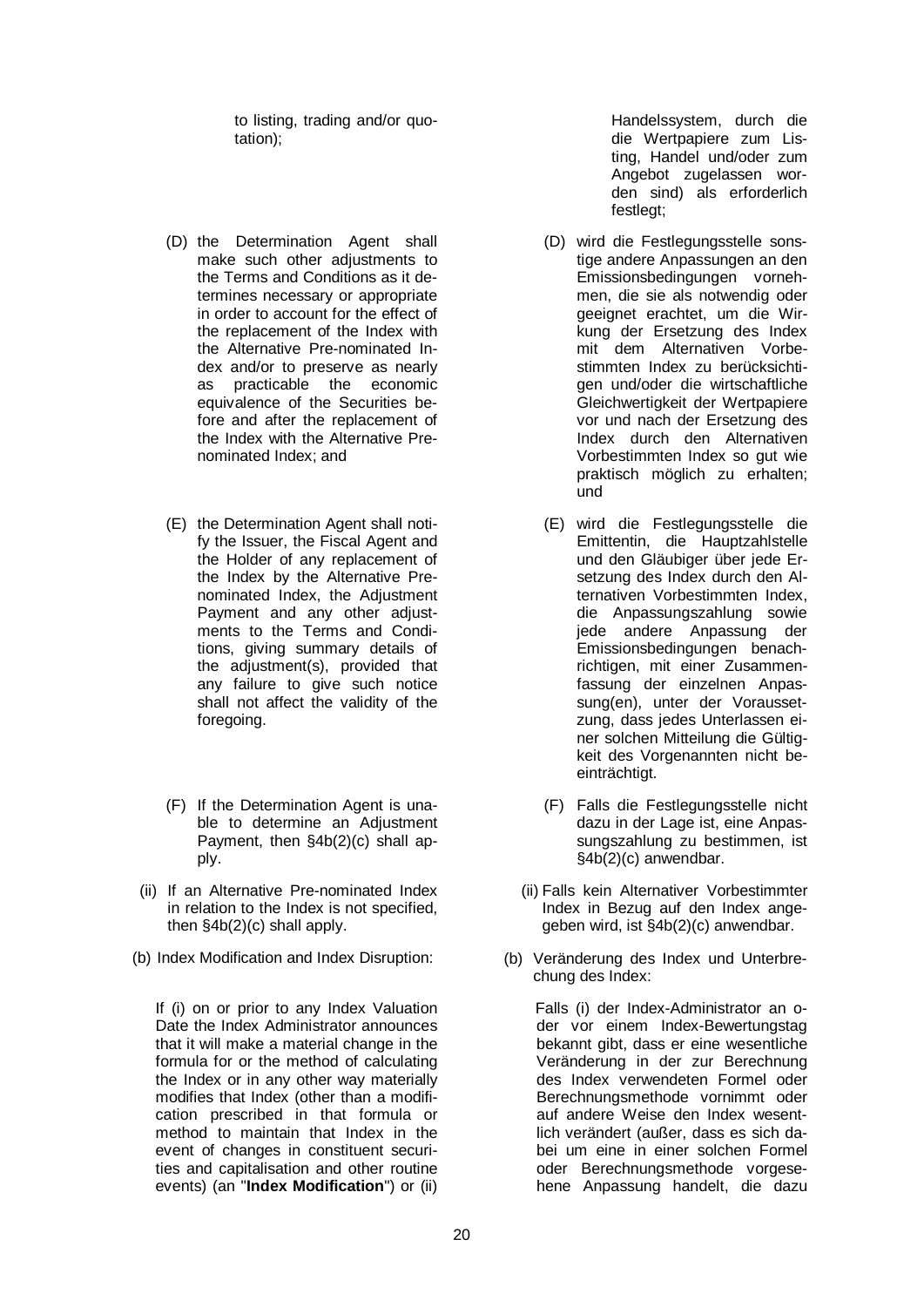on any Index Valuation Date, the Index Administrator fails to calculate and announce the Index (provided that the Determination Agent may, in its reasonable discretion (*billiges Ermessen, § 317 BGB)*, determine that, in respect of a Multi-Exchange Index, such failure to calculate and announce such Index shall instead be a Disrupted Day in respect of such Index) (an "**Index Disruption**") then the Determination Agent shall determine if such Index Modification or Index Disruption has a material effect on the Securities and, if so, subject to §4b(2)(c), shall calculate the relevant Substitute Value using, in lieu of a published level for that Index, the level for that Index as at that Valuation Date as determined by the Determination Agent in its reasonable discretion (*billiges Ermessen, § 317 BGB*) in accordance with the formula for and method of calculating that Index last in effect prior to that change, failure or cancellation, but using only those Index Components that comprised that Index immediately prior to that Index Adjustment Event.

(c) Redemption for Index Adjustment Event: (c) Kündigung aufgrund eines Indexanpas-

- (i) an Index Cancellation or an Administrator/Benchmark Event occurs and an Alternative Pre-nominated Index is not specified;
- (ii) an Index Cancellation or an Administrator/Benchmark Event occurs and an Alternative Pre-nominated Index is specified but the Determination Agent is unable to determine the Adjustment Payment;
- (iii) an Index Cancellation or an Administrator/Benchmark Event occurs, an Alternative Pre-nominated Index is specified and the Determination Agent determines that the Adjustment Payment

dient, den Index im Fall von Veränderungen der enthaltenen Wertpapiere, der Kapitalisierung und anderen routinemäßigen Ereignissen zu erhalten) (eine "**Veränderung des Index**") oder (ii) der Index-Administrator es unterlässt, an einem Index-Bewertungstag den Index zu berechnen und zu veröffentlichen (außer für den Fall, dass die Festlegungsstelle nach billigem Ermessen (§ 317 BGB) bestimmen kann, dass, in Bezug auf einen Index dessen Index Komponenten sich auf mehrere Börsen beziehen, das Unterlassen der Berechnung und der Bekanntgabe eines solchen Index stattdessen ein Störungstag in Bezug auf diesen Index ist) (eine "**Unterbrechung des Index**"), dann ermittelt die Festlegungsstelle, ob diese Veränderung des Index oder Unterbrechung des Index eine erhebliche Auswirkung auf die Wertpapiere hat, und falls dies der Fall ist, wird sie, vorbehaltlich §4b(2)(c), den maßgeblichen Ersatzwert berechnen, und dabei an Stelle des veröffentlichten Standes des Index den Stand des Index zu dem Bewertungstag verwenden, wie von der Festlegungsstelle nach billigem Ermessen (§ 317 BGB) gemäß der zur Berechnung des Index verwendeten Formel oder Berechnungsmethode bestimmt, die vor der Änderung, Unterlassung oder Einstellung gültig war, jedoch nur unter Verwendung der Index-Komponenten, die der Index unmittelbar vor dem Indexanpassungsereignis beinhaltete.

sungsereignisses:

If: Falls:

- (i) eine Einstellung des Index oder ein Administrator-/Benchmark-Ereignis eintritt und kein Alternativer Vorbestimmter Index angeben ist;
- (ii) eine Einstellung des Index oder ein Administrator-/Benchmark-Ereignis eintritt und ein Alternativer Vorbestimmter Index angegeben ist, die Festlegungsstelle jedoch nicht dazu in der Lage ist, eine Anpassungszahlung festzustellen;
- (iii) eine Einstellung des Index oder ein Administrator-/Benchmark-Ereignis eintritt, ein Alternativer Vorbestimmter Index angegeben ist und die Festlegungsstelle festlegt, dass die Anpas-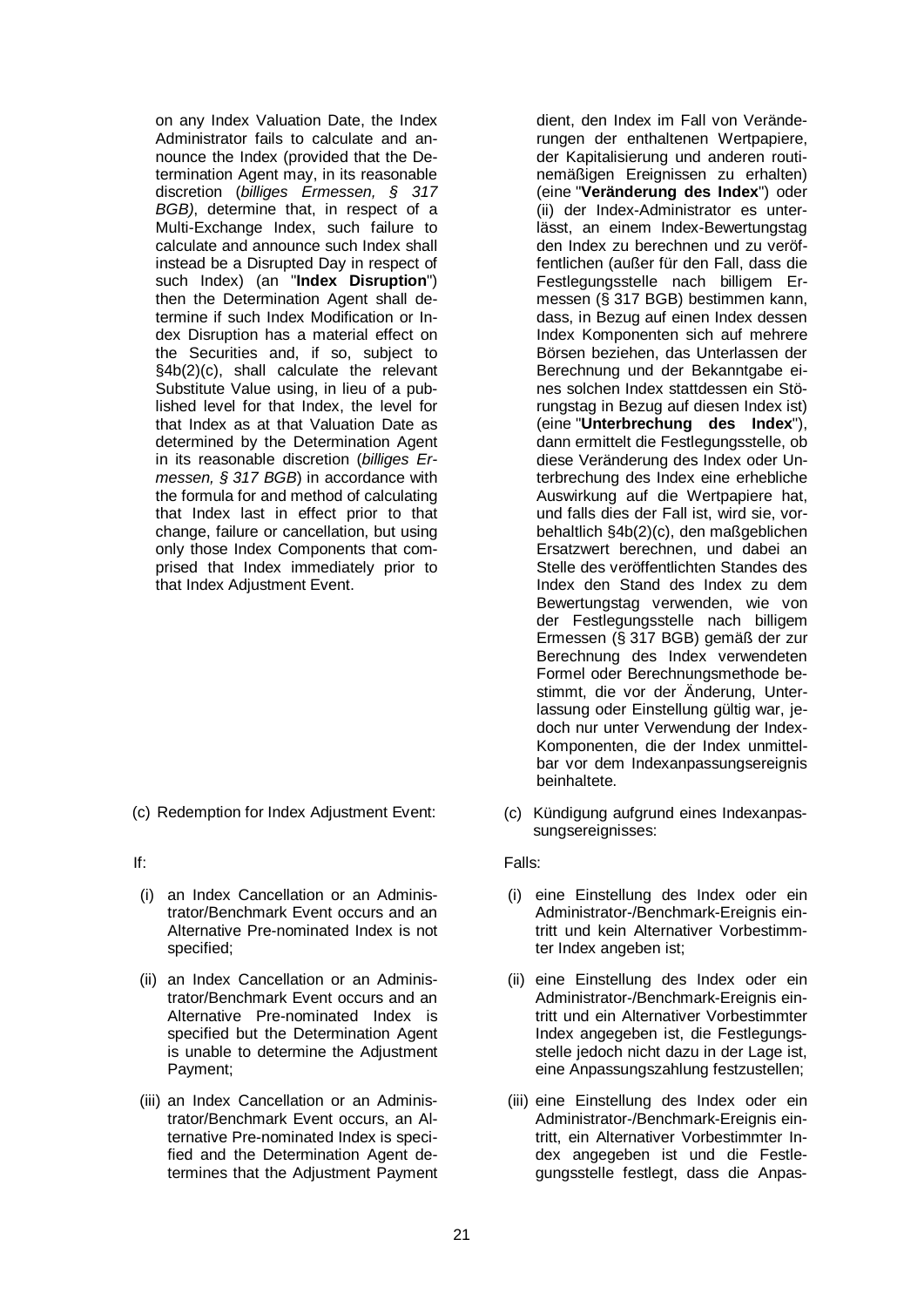would be an amount that the Holder would (but for Condition §4b(2)(a)(i)(C)(bb)) be required to pay to the Issuer in respect of each Security; or

(iv) an Index Modification or an Index Disruption occurs and it (a) would be unlawful at any time under any applicable law or regulation or (b) would contravene any applicable licensing requirements, in each case for the Determination Agent to calculate the relevant Substitute Value in accordance with Condition §4b(2)(b),

#### (each an "**Index Adjustment Redemption Event**")

then the Issuer may, at any time thereafter and in its reasonable discretion *(billiges Ermessen, § 315 BGB)*, determine that the Securities shall be redeemed in whole (but not in part). If the Issuer so determines that the Securities shall be redeemed, then the Issuer shall give not less than five Business Days' notice to the Holder to redeem the Securities.

The Issuer will redeem the Securities in whole (but not in part) at the Early Redemption Amount within 5 Business Days following the notification to the Holders of the redemption of the Securities in accordance with § 12.

The Issuer's obligations under the Securities shall be satisfied in full upon payment of such amount.

If the Issuer determines that the relevant Securities shall continue, the Determination Agent may make such adjustment as the Determination Agent, in its reasonable discretion (*billiges Ermessen, § 317 BGB)*, considers appropriate, if any, to the formula for determining the Index Linked Redemption Amount or the Substitute Value and any other variable relevant to the settlement or payment terms of the Securities, which change or adjustment shall be effective on such date as the Determination Agent shall determine. The Determination Agent shall provide notice to the Holder in accordance with § 12 of any such change or adjustment, giving summary details of the relevant change or adjustment, as soon as reasonably practicable provided that any failure to give such notice shall not affect the validity of any such change or adjustment.

sungszahlung ein Betrag wäre, den der Gläubiger (mit Ausnahme von Bedingung §4b(2)(a)(i)(C)(bb)) an die Emittentin in Bezug auf jedes Wertpapier zahlen müsste; oder

(iv) eine Veränderung des Index oder eine Unterbrechung des Index eintritt und es (a) zu jedem Zeitpunkt unter anwendbarem Recht bzw. anwendbaren Verordnungen rechtswidrig wäre oder (b) gegen geltende Zulassungsvorschriften verstoßen würde, sollte die Festlegungsstelle den maßgeblichen Ersatzwert gemäß Bedingung §4b(2)(b) berechnen,

#### (jeweils ein "**Indexanpassungskündigungsereignis**")

so kann die Emittentin, zu jedem Zeitpunkt danach und nach billigem Ermessen (§ 315 BGB), bestimmen, dass die Wertpapiere vollständig (aber nicht teilweise) gekündigt werden. Falls die Emittentin auf diese Weise festlegt, dass die Wertpapiere gekündigt werden, wird die Emittentin den Gläubiger gemäß § 12 innerhalb einer Frist von nicht weniger als fünf Geschäftstagen die Kündigung der Wertpapiere mitteilen.

Die Emittentin wir

d die Wertpapiere vollständig (aber nicht teilweise) 5 Geschäftstage, nach der Mitteilung der Kündigung an die Gläubiger gemäß §12 zum Vorzeitigen Rückzahlungsbetrag zurückzahlen.

Mit der Zahlung dieses Betrags sind die Verpflichtungen der Emittentin aus den Wertpapieren vollständig erfüllt.

Falls die Emittentin festlegt, dass die maßgeblichen Wertpapiere nicht zurückgezahlt werden, kann die Festlegungsstelle solche Anpassungen an der zur Ermittlung des Indexbezogenen Rückzahlungsbetrags oder des Ersatzwerts verwendeten Formel und an jeder sonstigen zur Abrechnung maßgeblichen Variablen oder jeder Zahlungsbestimmung der Wertpapiere vornehmen, die sie nach billigem Ermessen (§ 317 BGB) für geeignet hält. Eine solche Änderung oder Anpassung wird an dem Tag, den die Festlegungsstelle bestimmt, wirksam. Die Festlegungsstelle wird den Gläubigern solche Änderungen bzw. Anpassungen so bald wie billigerweise möglich gemäß § 12 mitteilen, indem sie Einzelheiten der maßgeblichen Änderung oder Anpassung zusammenfasst, unter der Voraussetzung, dass jedes Unterlassen einer solchen Mitteilung die Gültigkeit einer solchen Änderung bzw. Anpassung nicht beein-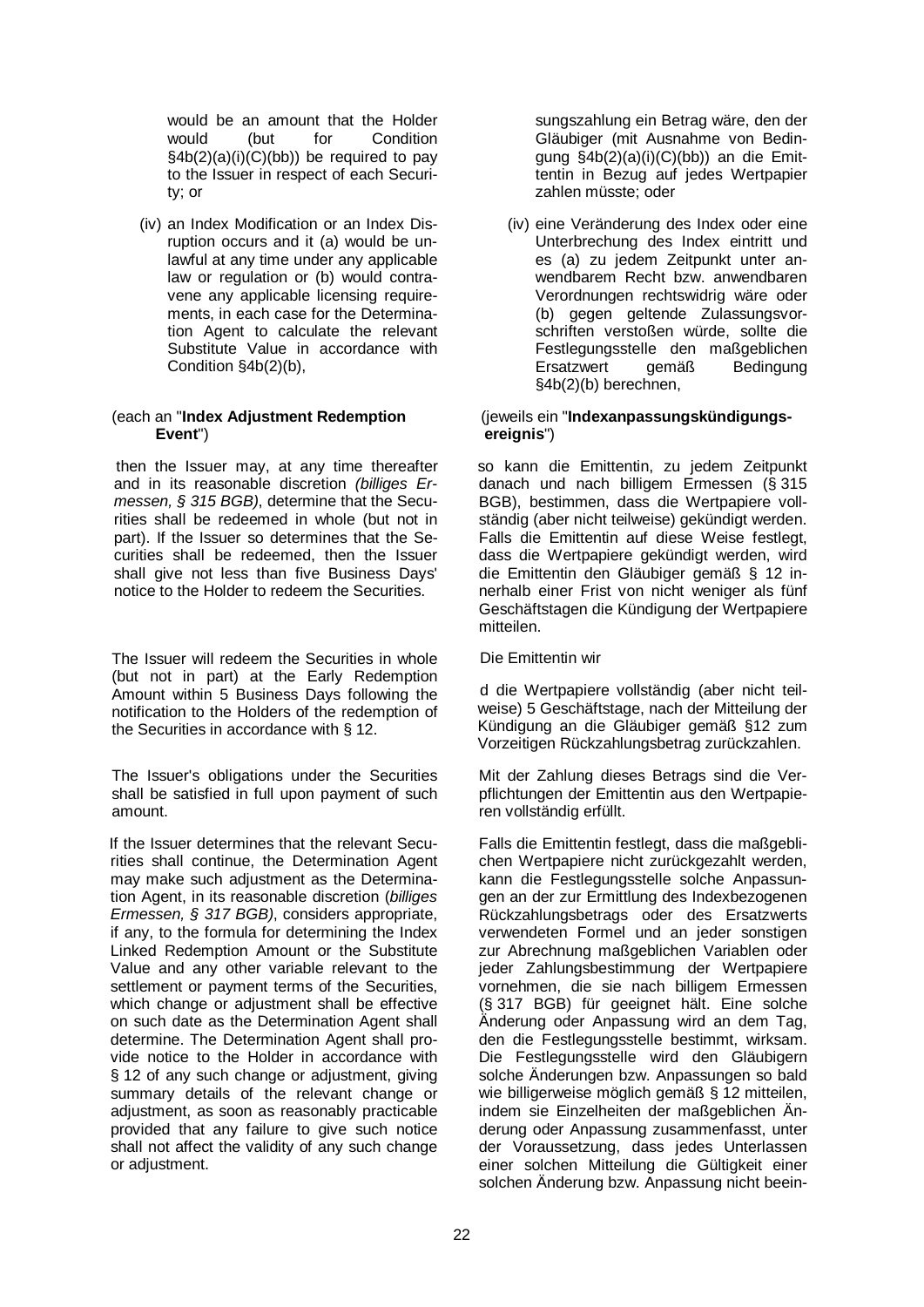#### Whereby: Wobei:

"**Administrator/Benchmark Event**" means, in respect of any Securities, a determination made by the Determination Agent that any authorisation, registration, recognition, endorsement, equivalence decision, approval or inclusion in any official register in respect of the Relevant Benchmark or the administrator or sponsor of the Relevant Benchmark has not been, or will not be, obtained or has been, or will be, rejected, refused, suspended or withdrawn by the relevant competent authority or other relevant official body, in each case with the effect that any of the Issuer, the Determination Agent or the Calculation Agent is not, or will not be, permitted under any applicable law or regulation to use the Relevant Benchmark to perform its or their respective obligations in respect of the Securities.

"**Administrator/Benchmark Event Date**" means, in respect of an Administrator/Benchmark Event, the date on which the authorisation, registration, recognition, endorsement, equivalence decision, approval or inclusion in any official register is (i) required under any applicable law or regulation; or (ii) rejected, refused, suspended or withdrawn, if the applicable law or regulation provides that the Relevant Benchmark is not permitted to be used under the Securities following rejection, refusal, suspension or withdrawal, or, in each case, if such date occurs before the Issue Date, the Issue Date.

#### "**Alternative Pre-nominated Index**" is not specified.

"**Adjustment Payment**" means in respect of any Security, the payment (if any) determined by the Determination Agent as is required in order to reduce or eliminate, to the extent reasonably practicable, any transfer of economic value to or from the Issuer as a result of the replacement of the Index by the Alternative Pre-nominated Index. The Determination Agent may determine that the Adjustment Payment is zero.

"**Substitute Value**" means an index level that is determined by the Determination Agent in its

# trächtigt.

"**Administrator-/Benchmark-Ereignis**" bezogen auf jedes Wertpapier, eine Festlegung von der Festlegungsstelle bezeichnet, dass eine<br>Autorisierung, Registrierung, Anerkennung, Autorisierung, Registrierung, Billigung, Gleichwertigkeitsentscheidung, Genehmigung oder Aufnahme in ein amtliches Register in Bezug auf die Maßgebliche Benchmark bzw. dem Administrator oder Sponsor der Maßgeblichen Benchmark von der zuständigen Behörde oder einer anderen zuständigen amtlichen Stelle nicht erteilt wurde bzw. wird, oder abgelehnt, zurückgewiesen, ausgesetzt oder zurückgenommen wurde oder wird, in jedem Falle mit der Folge, dass es der Emittentin oder der Festlegungsstelle unter geltendem Recht bzw. geltenden Vorschriften nicht erlaubt ist oder erlaubt sein wird, die Maßgebliche Benchmark zur Erfüllung der jeweiligen Verpflichtungen aus den Wertpapieren zu verwenden.

"**Administrator-/Benchmark-Ereignistag**" in Bezug auf ein Administrator-/Benchmark-Ereignis den Tag bezeichnet, an dem die Autorisierung, Registrierung, Anerkennung, Billigung, Gleichwertigkeitsentscheidung, Genehmigung oder Aufnahme in ein amtliches Register (i) nach geltendem Recht bzw. geltenden Vorschriften erforderlich ist, oder (ii) abgelehnt, zurückgewiesen, ausgesetzt oder zurückgenommen worden ist, wenn das geltende Recht bzw. die geltenden Vorschriften bestimmen, dass die Maßgebliche Benchmark nach Ablehnung, Zurückweisung, Aussetzung oder Zurücknahme in Bezug auf die Wertpapiere nicht mehr verwendet werden darf oder, falls dieses Datum vor dem Begebungstag liegt, der Begebungstag.

"**Alternativer Vorbestimmter Index**" nicht bestimmt ist.

"**Anpassungszahlung**" in Bezug auf ein Wertpapier, die (etwaige) von der Festlegungsstelle bestimmte Zahlung bezeichnet, die erforderlich ist, um jede Übertragung eines wirtschaftlichen Wertes auf die Emittentin oder von der Emittentin infolge der Ersetzung des Index durch den Alternativen Vorbestimmten Index zu verringern oder zu beseitigen, soweit dies vernünftigerweise möglich ist. Die Festlegungsstelle kann bestimmen, dass die Anpassungszahlung gleich Null ist.

"**Ersatzwert**" einen Stand des Index bezeichnet, den die Festlegungsstelle nach billigem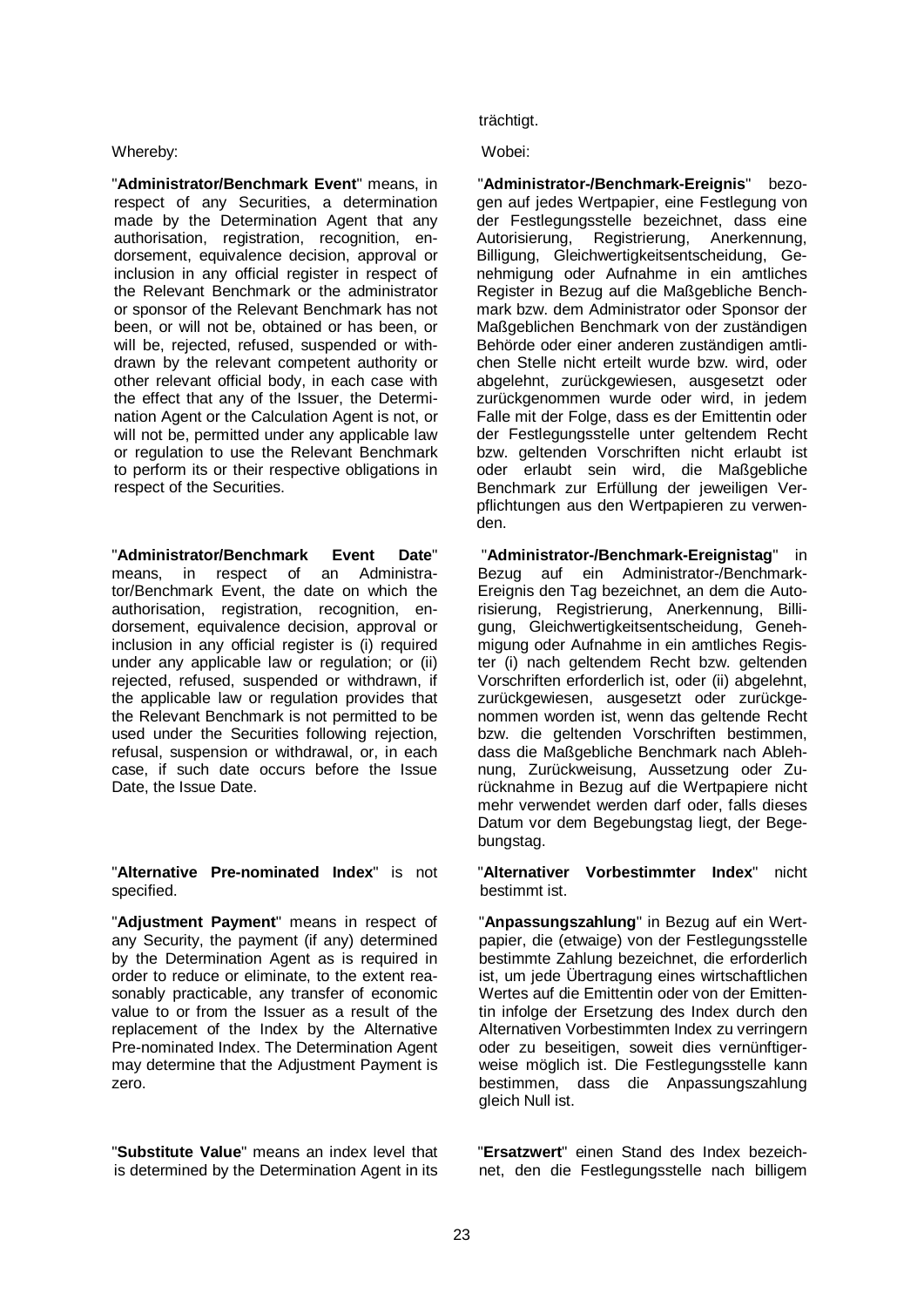reasonable discretion (*billiges Ermessen, § 317 BGB*).

"**Index Adjustment Event**" means, in respect of an Index, an Administrator/Benchmark Event, an Index Cancellation, an Index Disruption or an Index Modification.

"**Relevant Benchmark**" means the Index, the Reference Rate and any other index, benchmark or price source by reference to which interest, principal or other amounts payable under the Securities is calculated.

- (3) *Correction of the Index*. In the event that any price or level of the Index published on the Exchange or Related Exchange by the Index Administrator and which is utilised for any calculation or determination made in relation to the Securities subsequently corrected and the correction is published by the Exchange or the Index Administrator before the Maturity Date, the Determination Agent will determine the amount that is payable or deliverable as a result of that correction, and, to the extent necessary, will adjust the terms of such transaction to account for such correction and will notify the Holders accordingly pursuant to §12.
- (4) *Disrupted Days*. If the Determination Agent in its reasonable discretion pursuant to § 317 BGB and in consideration of the relevant capital market practice and by acting in good faith determines that any Index Valuation Date is a Disrupted Day or not a Scheduled Trading Day, then the Index Valuation Date shall be the first succeeding Index Business Day that the Determination Agent determines is not a Disrupted Day, unless the Determination Agent determines that each of the five Index Business Days immediately following the original date is a Disrupted Day. In that case:
	- (a) that fifth Index Business Day shall be deemed to be the Index Valuation Date, notwithstanding the fact that such day is a Disrupted Day; and
	- (b) the Determination Agent shall determine the Index Level as of the

Ermessen (§ 317 BGB) bestimmt.

"**Indexanpassungsereignis**" in Bezug auf einen Index ein Administrator-/Benchmark-Ereignis, eine Einstellung des Index, eine Unterbrechung des Index oder eine Veränderung des Index bezeichnet.

"**Maßgebliche Benchmark**" bezeichnet den Index, den Referenzsatz sowie jeden anderen Index, Benchmark oder Preisquelle auf die für die Berechnung der Verzinsung, der Rückzahlung oder sonstigen unter den Wertpapieren zahlbaren Beträge Bezug genommen wird.

- (3) *Korrektur des Index*. Sollte ein an der Börse oder Verbundenen Börse oder der durch den Index-Administrator veröffentlichte Kurs oder Stand, der für irgendeine Berechnung oder Feststellung in Bezug auf die Wertpapiere verwendet worden ist, nachträglich korrigiert werden und wird diese Korrektur durch die Börse oder den Index-Administrator vor dem Fälligkeitstag veröffentlicht, so wird die Festlegungsstelle den aufgrund dieser Korrektur zahlbaren oder lieferbaren Betrag bestimmen und, falls erforderlich, die Bedingungen der Transaktion zur Berücksichtigung dieser Korrektur anpassen und die Gläubiger gemäß §12 entsprechend unterrichten.
- (4) *Störungstage*. Wenn die Festlegungsstelle nach billigem Ermessen gemäß § 317 BGB und unter Berücksichtigung der jeweiligen üblichen Kapitalmarktregelungen und unter Berücksichtigung des Grundsatzes von Treu und Glauben feststellt, dass ein Index-Bewertungstag ein Störungstag oder kein Börsengeschäftstag ist, dann ist der Index-Bewertungstag der nächstfolgende Index-Geschäftstag, an dem die Festlegungsstelle feststellt, dass kein Störungstag vorliegt, es sei denn, die Festlegungsstelle stellt fest, dass an jedem der fünf Index-Geschäftstage, die unmittelbar auf den ursprünglichen Tag folgen, ein Störungstag vorliegt. Im letzteren Falle:
	- (a) gilt der entsprechende fünfte In-<br>dex-Geschäftstag als Indexdex-Geschäftstag Bewertungstag, ungeachtet der Tatsache, dass dieser Tag ein Störungstag ist; und
	- (b) bestimmt die Festlegungsstelle den Index-Stand zum maßgebli-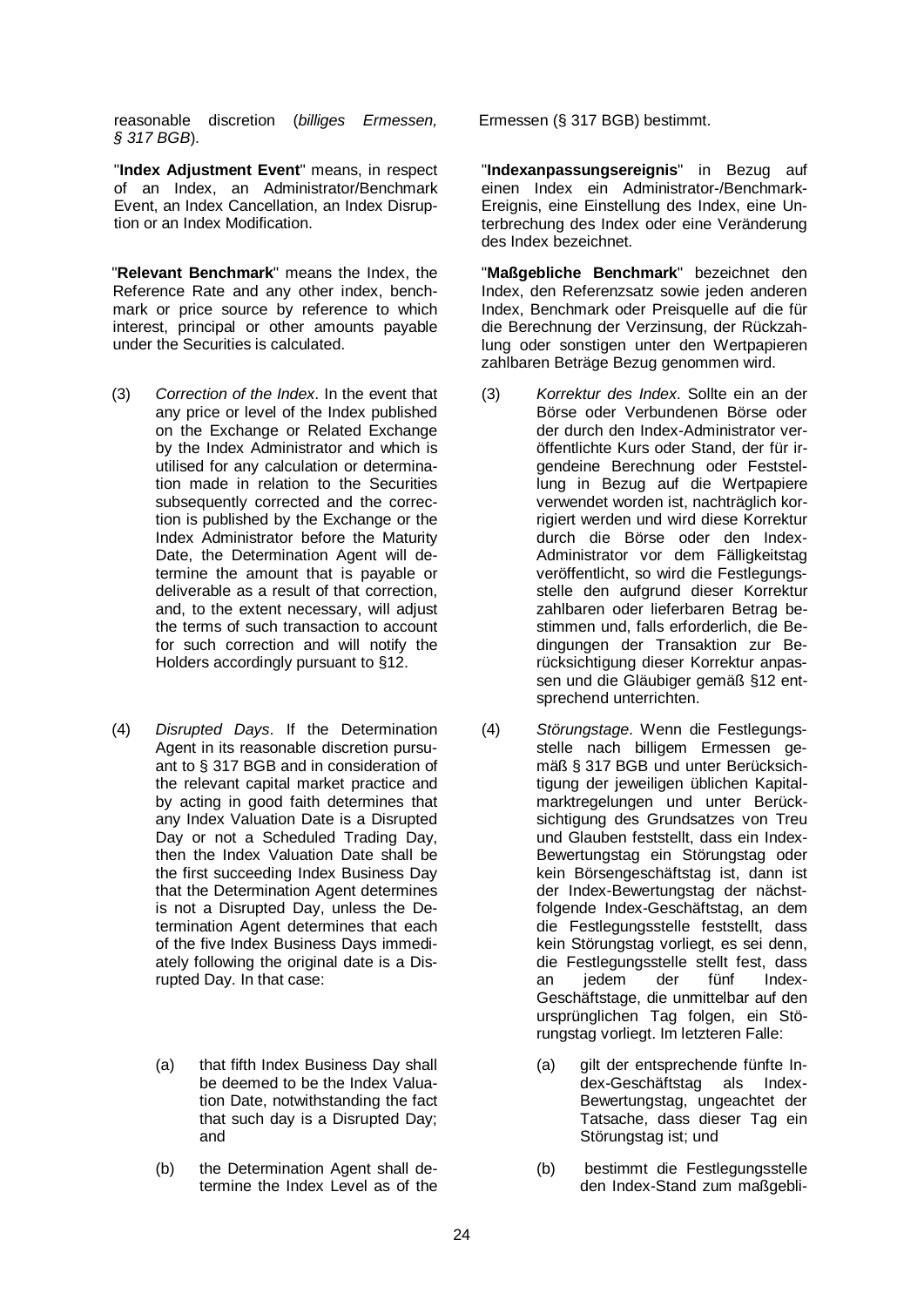relevant Index Valuation Date on that fifth Index Business Day in accordance with the formula, for and method of, calculating the Index last in effect prior to the commencement of the Market Disrup-<br>tion Event using the exusina change-traded price on the relevant Exchange (or, if trading in the relevant Index Component has been materially suspended or materially limited, its good faith estimate of the exchange-traded price that would have prevailed but for the suspension or limitation as of the relevant Index Valuation Date) on that fifth Index Business Day of each Index Component comprising the Index.

- (5) *Extraordinary Event*. In the event of an Extraordinary Event the Determination Agent shall make such adjustments to the redemption, settlement, payment or any other terms of the Securities as the Determination Agent determines appropriate to account for the economic effect on the Securities of such Extraordinary Event upon the Determination Agent having given not less than 5 Business Days notice to the Holders in accordance with §12; and not less than 7 Business Days before the giving of such notice, notice to the Fiscal Agent **(**unless the Fiscal Agent acts as Determination Agent).
- (6) *Additional Disruption Event.* In the event of an Additional Disruption Event, the Determination Agent (A) shall determine the appropriate adjustment(s) by reference to the adjustment(s) in respect of such Additional Adjustment Event made<br>by any Related Exchange by any Related Exchange (an "**Adjustment by the Related Exchange**"); and (B) if within 10 days after occurrence of the Additional Disruption Event, the Determination Agent determines that no Adjustment by the Related Exchange was made, the Determination Agent may make such adjustments (including a substitution of the Index) to the redemption, settlement, payment or any other terms of the Securities as the Determination Agent determines appropri-

chen Index-Bewertungstag an diesem fünften Index-Geschäftstag in Übereinstimmung mit der vor Beginn der Marktstörung gültigen Berechnungsformel und Berechnungsmethode, indem sie den Börsenkurs der maßgeblichen Börse (oder, falls der Handel in der be-Index-Komponente erheblich unterbrochen oder erheblich eingeschränkt worden ist, eine nach Treu und Glauben erfolgte Schätzung des Börsenkurses, der nach Ansicht der Festlegungsstelle ohne eine solche Unterbrechung oder Einschränkung zustande gekommen wäre) jeder im Index enthaltenen Index-Komponente an<br>diesem fünften Indexdiesem fünften Geschäftstag verwendet.

- (5) *Außerordentliches Ereignis*. Im Fall eines Außerordentlichen Ereignisses wird die Festlegungsstelle diejenigen Anpassungen der Tilgungs-, Lieferungs-, Zahlungs- und sonstigen Bedingungen der Wertpapiere vornehmen, die sie als angemessen dafür bestimmt, den wirtschaftlichen Auswirkungen eines solchen außerordentlichen Ereignisses auf die Wertpapiere Rechnung zu tragen, wenn die Festlegungsstelle die Gläubiger spätestens 5 Geschäftstage vorher gemäß §12 darüber unterrichtet hat, und spätestens 7 Geschäftstage vor dieser Unterrichtung der Hauptzahlstelle eine Mitteilung übersandt hat (es sei denn, die Hauptzahlstelle handelt als Festlegungsstelle).
- (6) *Zusätzliches Störungsereignis*. Im Fall eines Zusätzlichen Störungsereignisses, (A) wird die Festlegungsstelle die entsprechenden Anpassungen unter Verweisung auf diejenigen Anpassungen bezüglich eines einschlägigen Zusätzlichen Anpassungsereignisses festlegen, die an einer Verbundenen Börse vorgenommen werden (eine "**Anpassung durch die Verbundene Börse**"); und (B) falls innerhalb von 10 Tagen nach Eintritt des Zusätzlichen Anpassungsereignisses die Festlegungsstelle feststellt, dass keine Anpassung durch die Verbundene Börse erfolgt ist, kann die Festlegungsstelle diejenigen Anpassungen (einschließlich eines Austausches des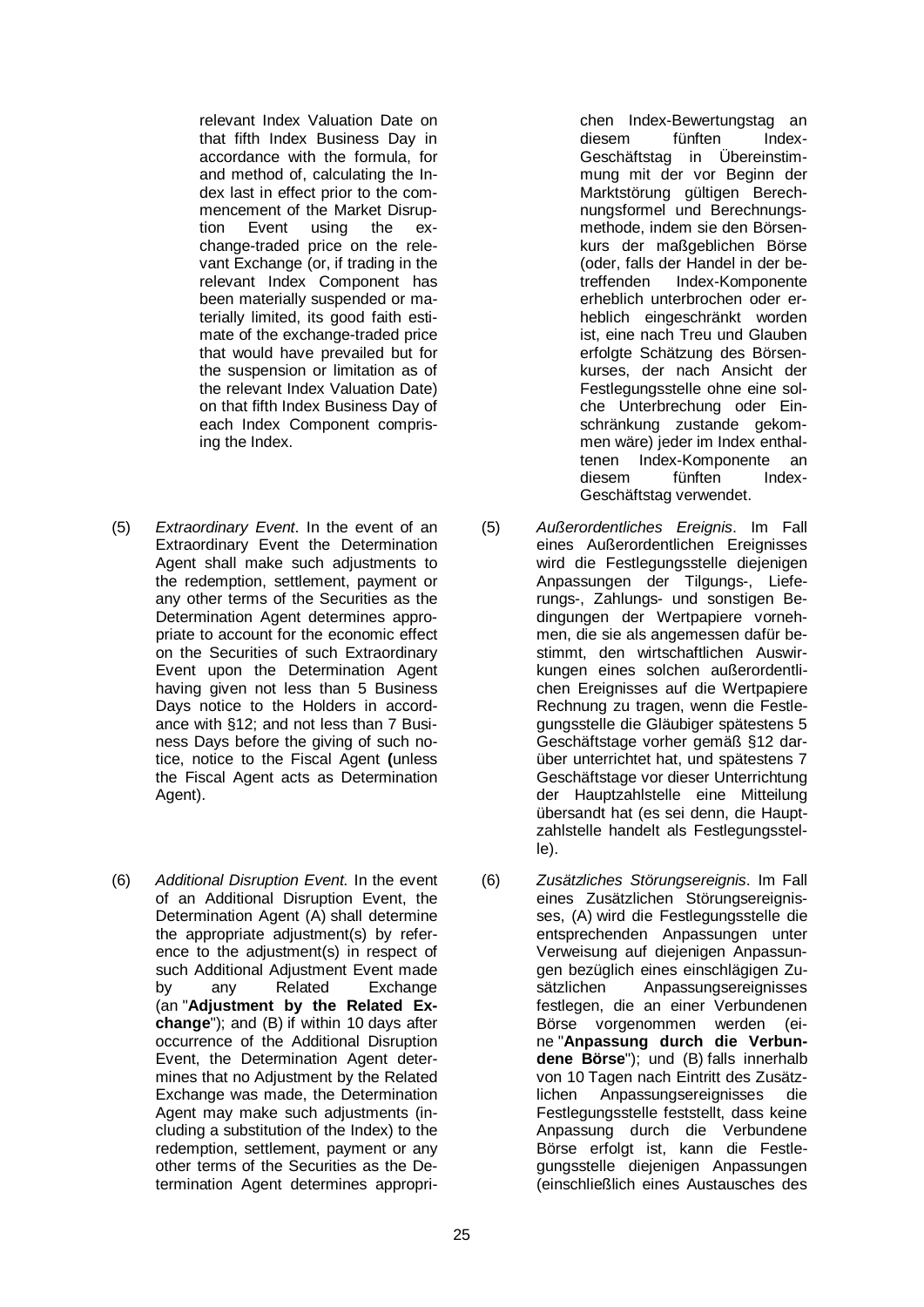ate to account for the economic effect on the Securities of such Additional Disruption Event. After applying any adjustment in accordance with this clause, the Determination Agent shall give notice (i) to the Holders not less than 5 days after the application of such adjustment in accordance with §12; and (ii) to the Fiscal Agent (unless the Fiscal Agents acts as Determination Agent) not less than 3 days after the application of such adjustment.

"**Additional Disruption Event**" means a Hedging Disruption (as defined in §4  $(4)$ ).

#### **§5 (Payments)**

- (1) *Payment of Principal*. Payment of principal in respect of Securities shall be made, subject to applicable fiscal and other laws and regulations, in the Currency and to the Clearing System or to its order for credit to the accounts of the relevant account holders of the Clearing System upon presentation and surrender of the Global Note at the specified office of any Paying Agent outside the United States.
- (2) *Business Day*. If the date for payment of any amount in respect of any Security is not a Business Day then the Holder shall not be entitled to payment until the next Business Day.

If the payment of any amount shall be adjusted as described above, the relevant amount payable shall not be adjusted respectively.

"**Business Day**" means a day on which (except Saturday and Sunday) banks are open for business (including dealings in foreign exchange and foreign currency deposits) in London and Frankfurt am Main and New York.

(3) *United States*. "**United States**" means the United States of America including the States thereof and the District of Columbia and its possessions (including Puerto Rico, the U.S. Virgin Islands, Guam, American Samoa, Wake Island

Index) der Tilgungs-, Lieferungs-, Zahlungs- und sonstigen Bedingungen der Wertpapiere vornehmen, die sie als angemessen dafür bestimmt, den wirtschaftlichen Auswirkungen eines solchen Zusätzlichen Anpassungsereignis auf die Wertpapiere Rechnung zu tragen. Nach Anwendung einer solchen Anpassung gemäß dieser Klausel, wird die Festlegungsstelle (i) an die Gläubiger innerhalb von 5 Tagen nach Anwendung der Anpassung Mitteilung gemäß §12 geben und (ii) an die Hauptzahlstelle (soweit nicht die Hauptzahlstelle als Festlegungsstelle handelt) innerhalb von 3 Tagen nach Anwendung der Anpassung.

"**Zusätzliches Störungsereignis**" bezeichnet eine Hedging-Störung (wie in §4 (4) definiert).

# **§5 (Zahlungen)**

- (1) *Zahlungen von Kapital*. Zahlungen von Kapital auf die Wertpapiere erfolgen nach Maßgabe der anwendbaren steuerlichen und sonstigen Gesetze und Vorschriften in der festgelegten Währung an das Clearing System oder dessen Order zur Gutschrift auf den Konten der betreffenden Kontoinhaber bei dem Clearingsystem gegen Vorlage und Einreichung der Globalurkunde bei der bezeichneten Geschäftsstelle einer der Zahlstellen außerhalb der Vereinigten Staaten.
- (2) *Geschäftstag*. Fällt der Fälligkeitstag einer Zahlung in Bezug auf ein Wertpapier auf einen Tag, der kein Geschäftstag ist, hat der Gläubiger keinen Anspruch auf Zahlung vor dem nächsten Geschäftstag.

Falls eine Zahlung wie oben beschrieben verschoben wird, erfolgt keine Anpassung des zu zahlenden Betrags.

"**Geschäftstag**" ist jeder Tag (außer Samstag und Sonntag), an dem die Banken in London und Frankfurt am Main und New York für Geschäfte (einschließlich Devisenhandelsgeschäfte und Fremdwährungseinlagengeschäfte) geöffnet sind.

(3) *Vereinigte Staaten*. "**Vereinigte Staaten**" sind die Vereinigten Staaten von Amerika, einschließlich deren Bundesstaaten und des Districts of Columbia und deren Besitztümer (einschließlich Puerto Rico, die U.S. Virgin Islands, Guam, American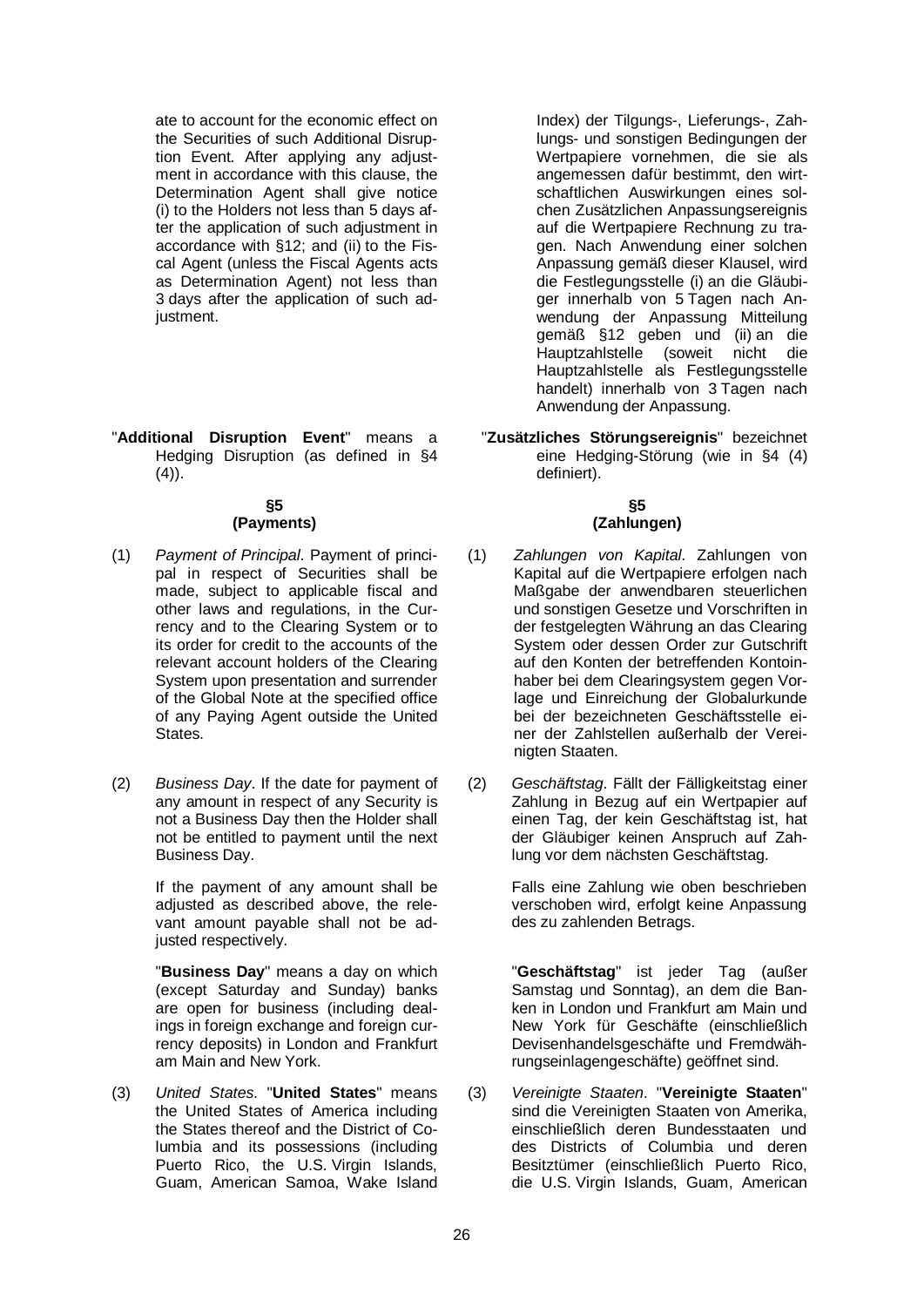- (4) *Discharge.* The Issuer or, as the case may be, the Guarantor, shall be discharged by payment to, or to the order of, the Clearing System.
- (5) *References to Principal.* References to "principal" shall be deemed to include, as applicable the Index Linked Redemption Amount, the Early Redemption Amount and any premium and any other amounts which may be payable under or in respect of the Securities.

#### **§6 (Tax Gross-up)**

All payments of principal made by the Issuer in respect of the Securities to the Holders shall be made free and clear of, and without withholding or deduction for, any taxes, duties, assessments or governmental charges of whatever nature imposed, levied, collected, withheld or assessed by or within any Taxing Jurisdiction, unless such withholding or deduction is required by law. In that event the Issuer shall pay such additional amounts (the "**Additional Amounts**") as shall result in receipt by the Holders of such amounts as would have been received by them had no such withholding or deduction been required, except that no Additional Amounts shall be payable with respect to any Security:

(a) as far as German *Kapitalertragsteuer* (including *Abgeltungsteuer,* as well as including church tax, if any) to be deducted or withheld pursuant to the German Income Tax Act (*Einkommensteuergesetz*), even if the deduction or withholding has to be made by the Issuer or its representative and the German<br>Solidarity Surcharge (Solidar-Surcharge *itätszuschlag*) or any other tax which may substitute the German *Kapitalertragsteuer* or *Solidaritätszuschlag*, as the case may be, is concerned; or

and the Northern Mariana Islands). Samoa, Wake Island und die Northern Mariana Islands).

- (4) *Erfüllung*. Die Emittentin bzw. die Garantin wird durch Zahlung an oder an die Order des Clearing Systems von ihren Zahlungsverpflichtungen befreit.
- (5) *Bezugnahmen auf Kapital*. Bezugnahmen in diesen Emissionsbedingungen auf "Kapital" schließen, soweit anwendbar, den Indexbezogenen Rückzahlungsbetrag, den Vorzeitigen Rückzahlungsbetrag sowie jeden Aufschlag sowie sonstige auf oder in Bezug auf die Wertpapiere zahlbaren Beträge ein.

#### **§6 (Steuer Gross-up)**

Alle in Bezug auf die Wertpapiere von der Emittentin an die Gläubiger zahlbaren Kapitalbeträge, soweit einschlägig, werden ohne Einbehalt oder Abzug an der Quelle für oder wegen gegenwärtiger oder zukünftiger Steuern, Abgaben oder Gebühren bzw. Veranlagungen gleich welcher Art gezahlt, die von einer Steuerjurisdiktion im Wege des Einbehalts oder des Abzugs auferlegt, einbehalten oder erhoben werden, es sei denn, ein solcher Abzug oder Einbehalt ist gesetzlich vorgeschrieben. In diesem Fall wird die Emittentin diejenigen zusätzlichen Beträge ("**Zusätzliche Beträge**") zahlen, die erforderlich sind, damit die den Gläubigern zufließenden Nettobeträge nach diesem Einbehalt oder Abzug jeweils den Beträgen an Kapital entsprechen, die ohne einen solchen Einbehalt oder Abzug von den Gläubigern erhalten worden wären; jedoch sind solche Zusätzlichen Beträge nicht zu zahlen:

(a) in Bezug auf die deutsche Kapitalertragsteuer (inklusive der Abgeltungsteuer sowie einschließlich Kirchensteuer, soweit anwendbar), die nach dem deutschen Einkommensteuergesetz abgezogen oder einbehalten wird, auch wenn der Abzug oder Einbehalt durch die Emittentin oder ihren Stellvertreter vorzunehmen ist, und den deutschen Solidaritätszuschlag oder jede andere Steuer, welche die deutsche Kapitalertragsteuer bzw. den Solidaritätszuschlag ersetzen sollte; oder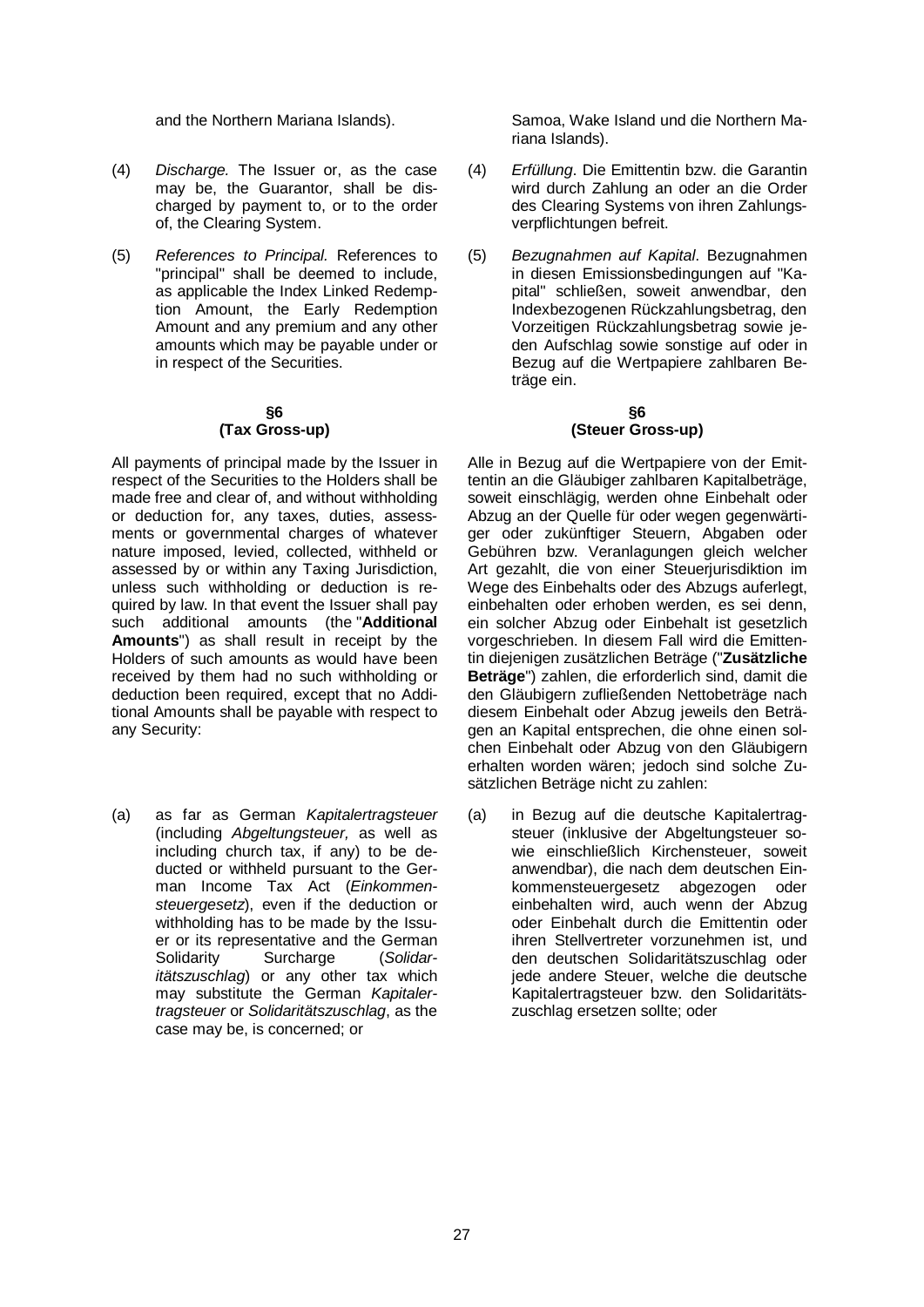(b) to, or to a third party on behalf of, a Holder where such Holder (or a fiduciary, settlor, beneficiary, member or shareholder of such Holder, if such Holder is an estate, a trust, a partnership or a corporation) is liable to such withholding or deduction by reason of having some present or former connection with any Taxing Jurisdiction, including, without limitation, such Holder (or such fiduciary, settlor, beneficiary, member or shareholder) being or having been a citizen or resident thereof or being or having been engaged in a trade or business or present therein or having, or having had, a permanent establishment therein, other than by reason only of the holding of such Security or the receipt of the relevant payment in respect thereof; or

- (c) to, or to a third party on behalf of, a Holder where no such withholding or deduction would have been required to be withheld or deducted if the Securities were credited at the time of payment to a securities deposit account with a bank outside any Taxing Jurisdiction; or
- (d) to the extent such withholding tax or deduction is payable by or on behalf of a Holder who could lawfully avoid (but has not so avoided) such withholding or deduction by complying or procuring that any third party complies with any statutory requirements or by making or procuring that a third party makes a declaration of non-residence or other similar claim for exemption to any tax authority in the place where the payment is effected; or
- (e) to the extent such withholding tax or deduction is payable by or on behalf of a Holder who would have been able to avoid such withholding or deduction by effecting a payment via another Paying Agent in a Member State of the European Union, not obliged to withhold or deduct tax; or
- (f) to the extent such withholding tax or deduction is for or on account of the
- (b) an einen Gläubiger oder an einen Dritten für einen Gläubiger, falls dieser Gläubiger (oder ein Treuhänder, Gründer eines Treuhandvermögens, Begünstigter, Teilhaber oder Aktionär eines solchen Gläubigers, falls es sich bei diesem um ein Nachlassvermögen, ein Treuhandvermögen oder eine Personengesellschaft handelt) auf Grund irgendeiner über die bloße Inhaberschaft der Wertpapiere oder den Erhalt der unter diesen zu leistenden Zahlungen hinausgehenden früheren oder gegenwärtigen Verbindungen zu irgendeiner Steueriurisdiktion (einschließlich solcher Gläubiger (bzw. Treuhänder, Gründer eines Treuhandvermögens, Begünstigte, Teilhaber oder Aktionäre), welche Staatsbürger dieses Landes waren oder sind oder in diesem Land Handel oder Geschäfte betrieben haben oder betreiben oder in diesem einen Geschäfts- oder Wohnsitz hatten oder haben) einem solchen Einbehalt oder Abzug unterliegt und sich diese Verbindung nicht nur darauf beschränkt, dass er die Wertpapiere hält oder die unter diesen jeweils zu leistenden Zahlungen erhält; oder
- (c) an den Gläubiger oder an einen Dritten für den Gläubiger, falls kein Einbehalt oder Abzug erfolgen müsste, wenn die Wertpapiere zum Zeitpunkt der fraglichen Zahlung einem Depotkonto bei einer nicht in einer Steuerjurisdiktion ansässigen Bank gutgeschrieben gewesen wären; oder
- (d) soweit der Einbehalt oder Abzug von dem Gläubiger oder von einem Dritten für den Gläubiger zahlbar ist, der einen solchen Einbehalt oder Abzug dadurch rechtmäßigerweise hätte vermeiden können (aber nicht vermieden hat), dass er Vorschriften beachtet, oder dafür sorgt, dass Dritte dieses tun, welche die Abgabe einer Nichtansässigkeitserklärung oder eines ähnlichen Antrags auf Quellensteuerbefreiung gegenüber der am Zahlungsort zuständigen Steuerbehörden vorsehen; oder
- (e) soweit der Einbehalt oder Abzug von dem Gläubiger oder von einem Dritten für den Gläubiger zahlbar ist, der einen solchen Einbehalt oder Abzug durch die Bewirkung einer Zahlung über eine andere Zahlstelle in einem Mitgliedsstaat der Europäischen Union, welche nicht zu einem solchen Einbehalt oder Abzug verpflichtet ist, hätte vermeiden können; oder
- (f) soweit der Einbehalt oder Abzug für einen Gläubiger oder dessen Rechnung zahlbar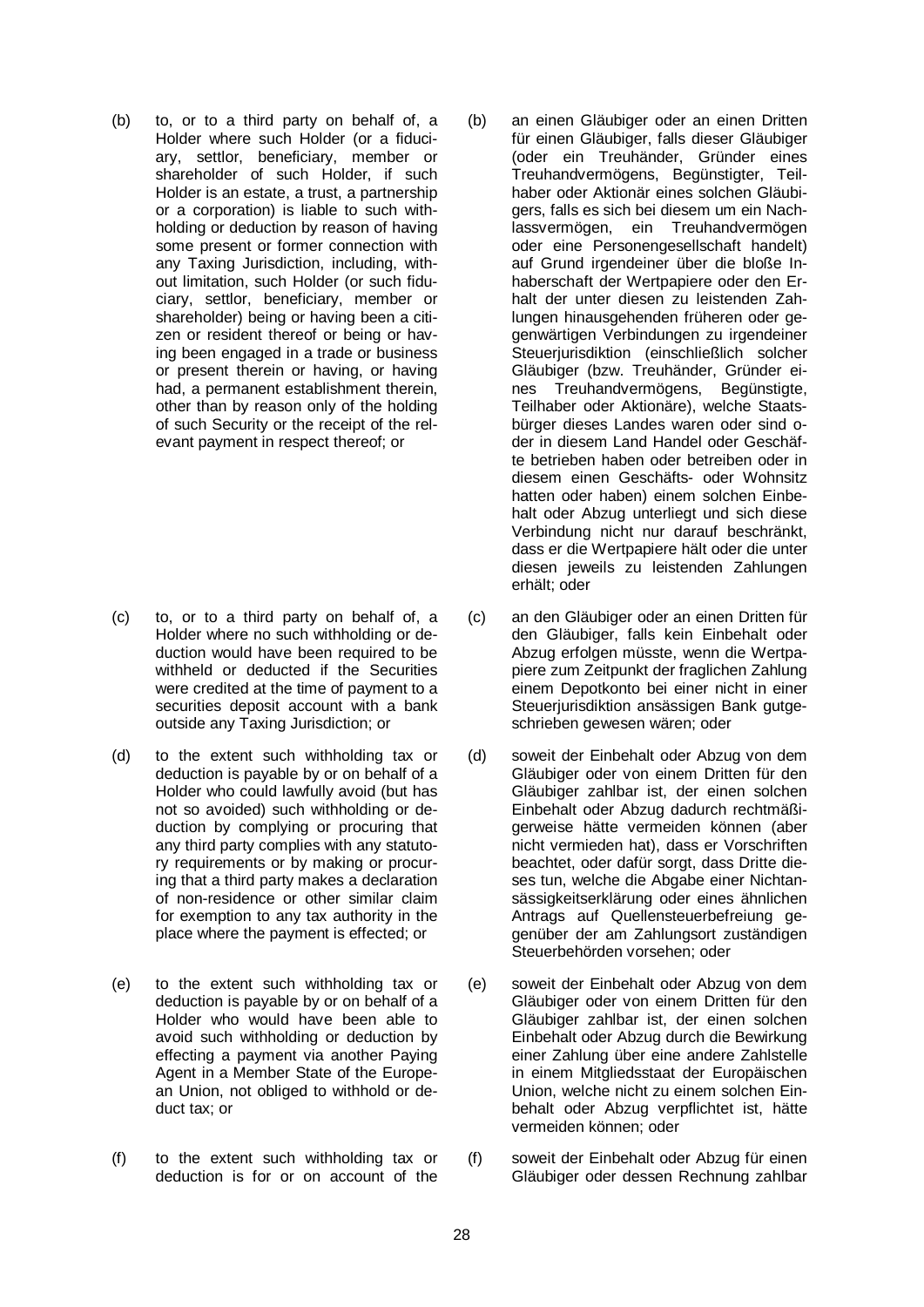presentation by the Holder of any Security for payment on a date more than 30 days after the date on which such payment became due and payable or the date on which payment thereof is duly provided for, whichever occurs later; or

- (g) to the extent such withholding or deduction is required to be made pursuant to the Dutch Withholding Tax Act 2021 (*Wet bronbelasting 2021*); or
- 

nor shall any Additional Amounts be paid with respect to any payment on a Security to a Holder who is a fiduciary or partnership or who is other than the sole beneficial owner of such payment to the extent such payment would be required by the laws of the Taxing Jurisdiction to be included in the income, for tax purposes, of a beneficiary or settlor with respect to such fiduciary or a member of such partnership or a beneficial owner who would not have been entitled to such Additional Amounts had such beneficiary, settlor, member or beneficial owner been the Holder of the Security.

Notwithstanding anything to the contrary in this section 6, the Issuer, the Guarantor, any paying agent or any other person shall be entitled to withhold or deduct from any payment of principal on the Securities, and shall not be required to pay any additional amounts with respect to any such withholding or deduction, any withholding tax (i) imposed on or in respect of any Security pursuant to FATCA, the laws of the Federal Republic of Germany, the Netherlands or any jurisdiction in which payments on the Securities are made implementing FATCA, or any agreement between the Issuer and any such jurisdiction, the United States or any authority of any of the foregoing entered into for FATCA purposes, or (ii) imposed on or with respect to any "dividend equivalent" payment made pursuant to section 871 or 881 of the United States Internal Revenue Code of 1986, as amended.

#### **§7 (Prescription)**

The presentation period provided in §801 paragraph 1, sentence 1 of the German Civil Code (*Bürgerliches Gesetzbuch*) is reduced to ten ist, der Wertpapiere mehr als 30 Tage nach dem Tag, an dem eine Zahlung unter den Wertpapieren fällig und zahlbar wurde bzw., soweit dies später eintritt, nach dem Tag, an dem die Zahlung ordnungsgemäß vorgenommen wurde, vorgelegt hat; oder

- (g) soweit ein solcher Einbehalt oder Abzug gemäß dem niederländischen Quellensteuergesetz 2021 (*Wet bronbelasting 2021*) vorzunehmen ist; oder
- (h) any combination of items (a)-(g); (h) jegliche Kombination der Absätze (a)-(g);

zudem werden keine Zahlungen Zusätzlicher Beträge im Hinblick auf Zahlungen auf die Wertpapiere an einen Gläubiger vorgenommen, welcher als Treuhänder oder Personengesellschaft oder ein anderer als der wirtschaftliche Eigentümer fungiert, soweit nach den Gesetzen einer Steuerjurisdiktion eine solche Zahlung für Steuerzwecke dem Einkommen des Begünstigten bzw. Gründers eines Treuhandvermögens zugerechnet würde im Hinblick auf einen solchen Treuhänder oder einen Teilhaber einer solchen Personengesellschaft oder wirtschaftlichen Eigentümer, welcher selbst nicht zum Erhalt von Zusätzlichen Beträgen berechtigt gewesen wäre, wenn dieser Begünstigte, Gründer eines Treuhandvermögens, Teilhaber oder wirtschaftliche Eigentümer unmittelbarer Gläubiger der Wertpapiere wäre.

Ungeachtet gegenteiliger Angaben in diesem §6 sind die Emittentin, die Garantin, irgendeine Zahlstelle oder sonstige Person ermächtigt, Einbehalte oder Abzüge von Zahlungen von Kapital in Bezug auf die Wertpapiere vorzunehmen und nicht zur Zahlung zusätzlicher Beträge in Bezug auf jegliche solche Einbehalte oder Abzüge verpflichtet, die (i) von oder in Bezug auf jegliche Wertpapiere gemäß FATCA, gemäß den Gesetzen der Bundesrepublik Deutschland oder der Niederlande oder einer anderen Jurisdiktion, in der Zahlungen unter den Wertpapieren vorgenommen werden, zur Umsetzung von FATCA oder gemäß jeglichem Vertrag zwischen der Emittentin und einer anderen solchen Jurisdiktion, den Vereinigten Staaten oder einer Behörde der Vereinigten Staaten oder (ii) von oder in Bezug auf jegliche "dividendenäquivalente" Zahlung gemäß den Abschnitten 871 oder 881 des *United States Internal Revenue Code of 1986,* in der jeweils geltenden Fassung, gemacht werden.

#### **§7 (Verjährung)**

Die in §801 Absatz 1 Satz 1 BGB bestimmte Vorlegungsfrist wird für die Wertpapiere auf zehn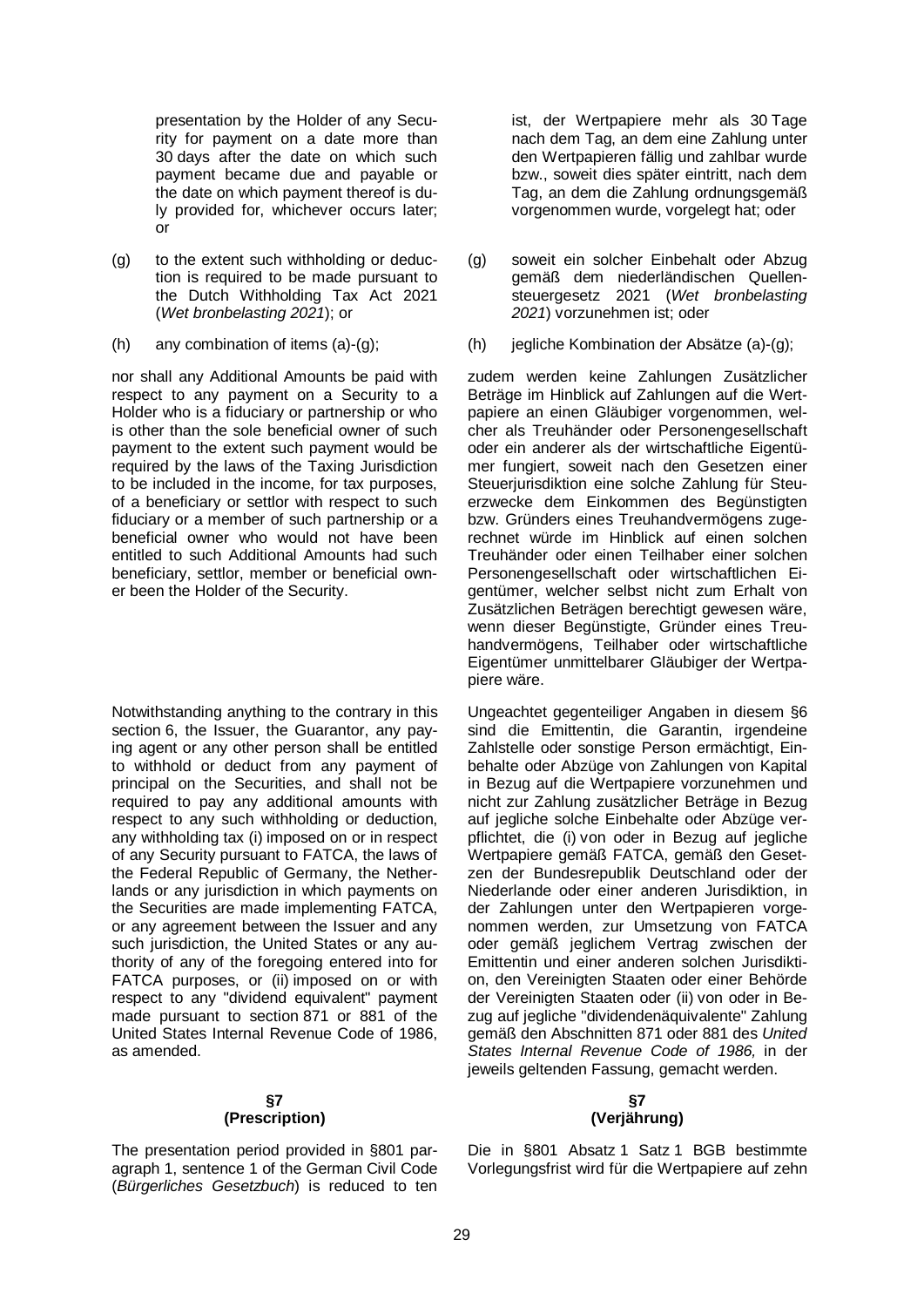years for the Securities. The state of the Securities of the securities of the state of the state of the state of the state of the state of the state of the state of the state of the state of the state of the state of the

#### **§8 (Events of Default)**

If any of the following events (each an "**Event of Default**") occurs, the holder of any Security may by notice in text form to the Issuer at the specified office of the Fiscal Agent declare such Security to be forthwith due and payable, whereupon the Early Redemption Amount of such Security shall become immediately due and payable, unless such Event of Default shall have been remedied prior to the receipt of such notice by the Issuer:

- (a) any principal on such Securities has not been paid within 30 days, following the due date for payment. The Issuer shall not, however, be in default if such sums were not paid in order to comply with a mandatory law, regulation or order of any court of competent jurisdiction. Where there is doubt as to the validity or applicability of any such law, regulation or order, the Issuer will not be in default if it acts on the advice given to it during such 30 day period by independent legal advisers; or
- (b) German insolvency proceedings (*Insolvenzverfahren*) or similar proceedings in other jurisdictions are commenced by a court in the relevant place of jurisdiction or the Issuer itself institutes such proceedings, or offers or makes an arrangement for the benefit of creditors generally (otherwise than in connection with a scheme of reconstruction, merger or amalgamation the terms of which have previously been approved by the Holders); or
- (c) the Issuer ceases all or substantially all of its business operations or sells or disposes of its assets or the substantial part thereof and thus (i) diminishes considerably the value of its assets and (ii) for this reason it becomes likely that the Issuer may not fulfil its payment obligations against the Holders under the Securities.

Nothing herein contained shall be deemed to authorise any Holder to exercise any remedy against the Issuer or the Guarantor solely as a result of, or because it is related directly or indirectly to, the insolvency of the Guarantor or

#### **§8 (Kündigungsgründe)**

Wenn einer der folgenden Kündigungsgründe (jeweils ein "**Kündigungsgrund**") eintritt, ist jeder Gläubiger berechtigt, sein Wertpapier durch Erklärung in Textform an die Emittentin, die in der bezeichneten Geschäftsstelle der Hauptzahlstelle zugehen muss, mit sofortiger Wirkung zu kündigen, woraufhin für dieses Wertpapier der Vorzeitige Rückzahlungsbetrag sofort fällig und zahlbar ist, es sei denn, der Kündigungsgrund ist vor Erhalt der Erklärung durch die Emittentin weggefallen:

- (a) das Kapital ist nicht in Bezug auf solche Wertpapiere sind nicht innerhalb von 30 Tagen nach dem betreffenden Fälligkeitstag gezahlt worden, es sei denn, die Nichtzahlung erfolgte im Einklang mit zwingenden Gesetzesvorschriften, Verordnungen oder der Entscheidung eines zuständigen Gerichtes. Sofern Zweifel an der Wirksamkeit oder Anwendbarkeit solcher Gesetzesvorschriften, Verordnungen oder einer solchen Entscheidung besteht, gerät die Emittentin nicht in Verzug, wenn sie sich innerhalb der 30 Tage bei der Nichtzahlung auf den Rat unabhängiger Rechtsberater stützt; oder
- (b) gegen die Emittentin ist von einem Gericht ein Insolvenzverfahren eröffnet worden oder ein dem Insolvenzverfahren vergleichbares Verfahren in einer anderen Rechtsordnung ist eröffnet worden oder die Emittentin beantragt von sich aus ein solches Verfahren oder bietet einen Vergleich mit Gläubigern an (außer zum Zweck einer Restrukturierung oder Verschmelzung, deren Bedingungen zuvor durch eine Versammlung der Gläubiger genehmigt wurde); oder
- (c) die Emittentin stellt ihre Geschäftstätigkeit ganz oder überwiegend ein, veräußert oder gibt ihr gesamtes Vermögen oder den wesentlichen Teil ihres Vermögens anderweitig ab und (i) vermindert dadurch den Wert ihres Vermögens wesentlich und (ii) es wird dadurch wahrscheinlich, dass die Emittentin ihre Zahlungsverpflichtungen gegenüber den Gläubigern nicht mehr erfüllen kann.

Keine der in diesen Emissionsbedingungen enthaltenen Bestimmungen soll in einer Weise verstanden werden, die es Gläubigern ermöglichen würde, gegen die Emittentin oder die Garantin allein deshalb von Rechtsmitteln Gebrauch zu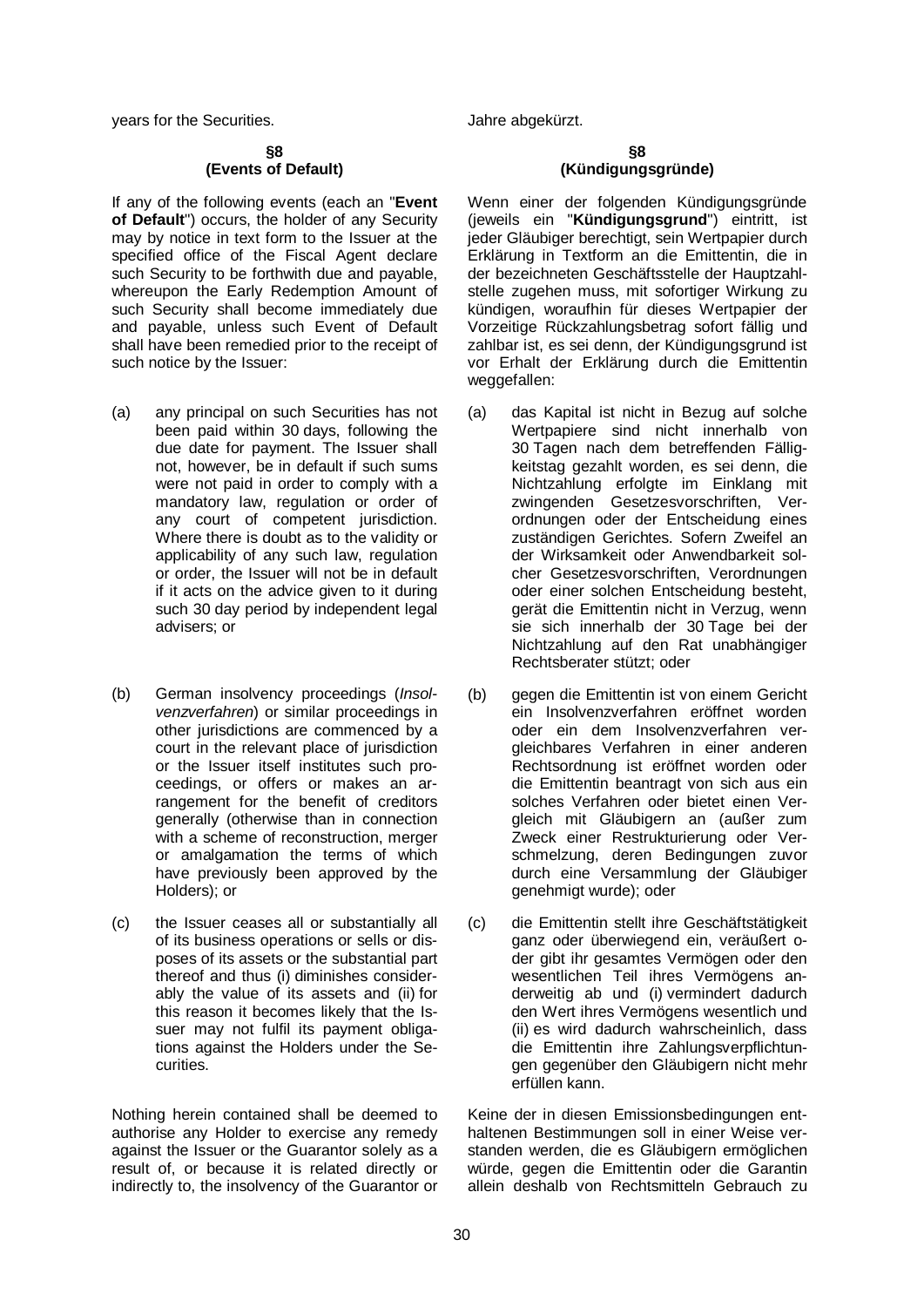the commencement of any proceedings relative to the Guarantor under Title 11 of the United States Code, or the appointment of a receiver for the Guarantor under Title II of the Dodd-Frank Wall Street Reform and Consumer Protection Act of 2010 or the commencement of any other applicable federal or state bankruptcy, insolvency, resolution or other similar law, or solely as a result of, or because it is related directly or indirectly to, a receiver, assignee or trustee in bankruptcy or reorganization, liquidator, sequestrator or similar official having been appointed for or having taken possession of the Guarantor or its property, or solely as a result of, or because it is related directly or indirectly to, the institution of any other comparable judicial or regulatory proceedings relative to the Guarantor, or to the creditors or property of the Guarantor. Notwithstanding the foregoing, Holders are authorised to exercise any remedy against the Issuer as a result of an Event of Default described in Section 8(c).

#### **§9 (Agents)**

(1) *Appointment*. The Fiscal Agent, the Paying Agent, the Determination Agent, and if a Calculation Agent has been appointed, the Calculation Agent (each an "**Agent**" and, together, the "**Agents**") and their offices (which can be substituted with other offices in the same city) are:

> **Fiscal Agent:** Citibank Europe plc 1 North Wall Quay Dublin 1 Ireland

Paying Agent: Citibank Europe plc 1 North Wall Quay Dublin 1 Ireland

**Determination Agent:** Morgan Stanley

& Co. International plc 25 Cabot Square Canary Wharf London E14 4QA United Kingdom

machen, weil sie mit der Insolvenz der Garantin, etwaigen in Bezug auf die Garantin erfolgenden Verfahren unter Titel 11 des United States Code, der Bestellung eines Insolvenzverwalters unter Titel II des Dodd-Frank Wall Street Reform and Consumer Protections Acts von 2010, der Einleitung etwaiger anderweitig anwendbarer bundesoder landesrechtlicher Konkurs-, Insolvenz- oder Abwicklungsgesetze oder sonstiger Gesetze direkt oder indirekt verbunden ist; oder, allein auf Grund der Tatsache, dass sie direkt oder indirekt mit einem Insolvenz-, oder Restrukturierungsverwalter, Abwicklungs-verwalter, Zwangsverwalter oder ähnlichen behördlich zur Inbesitznahme der Garantin oder deren Eigentum bestellten Personen verbunden ist; oder allein aufgrund der Tatsache, dass sie direkt oder indirekt mit der Eröffnung eines jedweden vergleichbaren richterlichen oder regulatorischen Verfahrens in Bezug auf die Garantin oder bezüglich der Gläubiger oder des Eigentums der Garantin verbunden ist. Ungeachtet des Vorstehenden, sind die Gläubiger berechtigt von jeglichen Rechtsmitteln gegen die Emittentin Gebrauch zu machen, die sich aus einem in § 8 (c) bezeichneten Kündigungsgrund ergeben.

#### **§9 (Beauftragte Stellen)**

(1) *Bestellung*. Die Hauptzahlstelle, die Zahlstelle, die Festlegungsstelle und, soweit eine Berechnungsstelle ernannt wurde, die Berechnungsstelle (jede eine "**beauftragte Stelle**" und zusammen die "**beauftragten Stellen**") und ihre Geschäftsstellen (die durch Geschäftsstellen innerhalb derselben Stadt ersetzt werden können) lauten:

**Hauptzahlstelle:** Citibank Europe plc

1 North Wall Quay Dublin 1 Irland

**Zahlstelle:** Citibank Europe plc 1 North Wall Quay Dublin 1 Irland

**Festlegungsstelle:** Morgan Stanley & Co.

International plc 25 Cabot Square Canary Wharf London E14 4QA Vereinigtes Königreich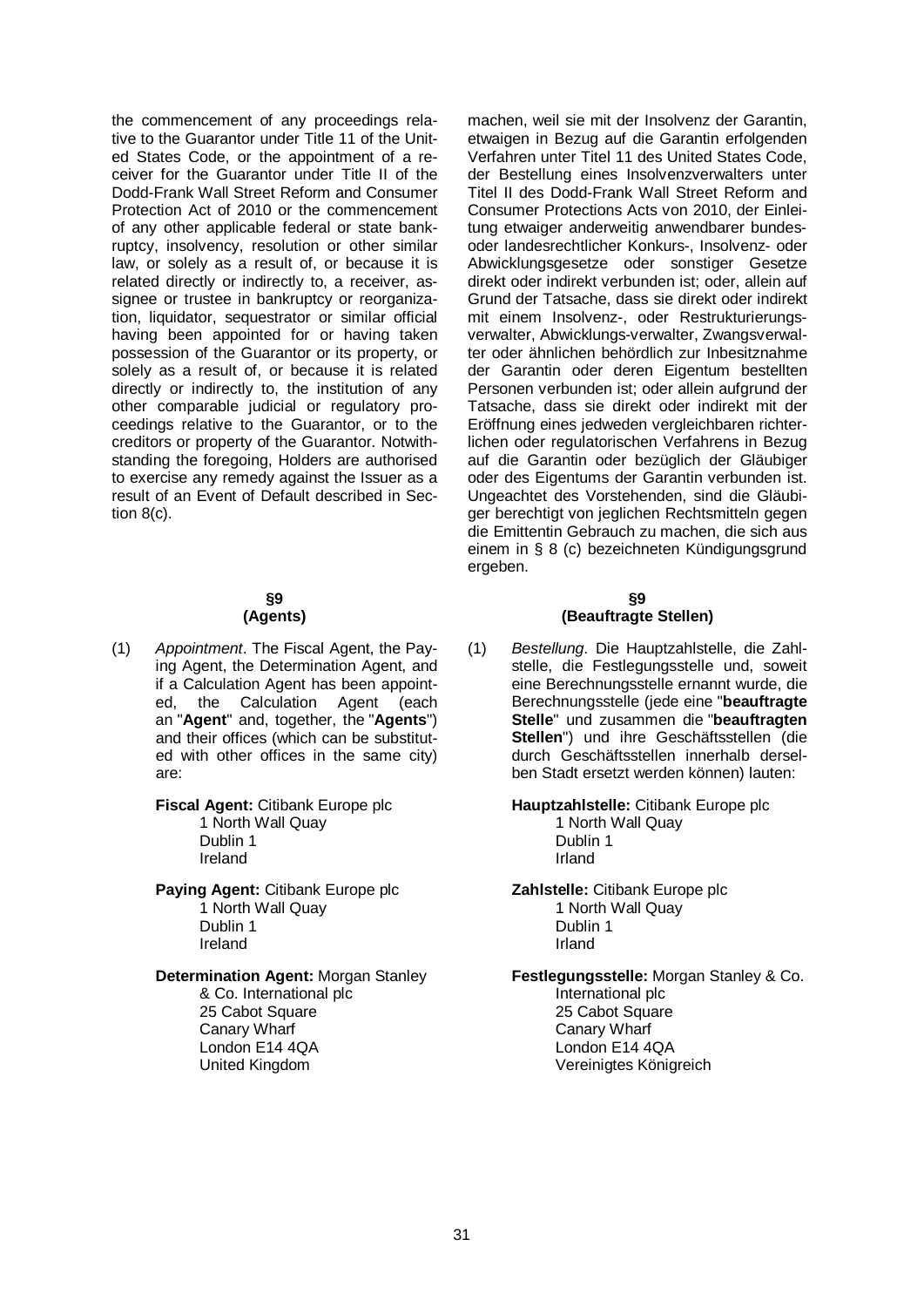#### **Calculation Agent:** Citibank Europe plc 1 North Wall Quay Dublin 1 Ireland

In case the Securities denominate in U.S. Dollar and payments at or through the offices of all Paying Agents outside the United States become illegal or are effectively precluded because of the imposition of exchange controls or similar restrictions on the full payment or receipt of such amounts in U.S. Dollar, the Issuer shall at all times maintain a Paying Agent with a specified office in New York City.

- (2) *Variation or Termination of Appointment*. The Issuer reserves the right at any time to vary or terminate the appointment of any Agent and to appoint another Agent or (an) additional Agent(s) provided that the Issuer shall at all times (i) maintain a Fiscal Agent, (ii) so long as the Securities are listed on a regulated market of a stock exchange, a Paying Agent (which may be the Fiscal Agent) with a specified office in such place as may be required by the rules of such stock exchange, (iii) a Determination Agent and a Calculation Agent (if any) with a specified office located in such place as required by the rules of any stock exchange or other applicable rules (if any) and (iv) if a Directive of the European Union regarding the taxation of interest income or any law implementing such Directive is introduced, ensure that it maintains a Paying Agent in a Member State of the European Union that will not be obliged to withhold or deduct tax pursuant to any such Directive or law, to the extent this is possible in a Member State of the European Union. Any variation, termination, appointment or change shall only take effect (other than in the case of insolvency, when it shall be of immediate effect) after not less than 30 nor more than 45 days' prior notice thereof shall have been given to the Holders in accordance with §12.
- (3) *Agent of the Issuer*. Any Agent acts solely as the agent of the Issuer and does not assume any obligations towards or relationship of agency or trust for any

#### **Berechnungsstelle:** Citibank Europe plc 1 North Wall Quay Dublin 1 Irland

Falls die Wertpapiere in U.S.-Dollar denominieren und falls Zahlungen bei den oder durch die Geschäftsstellen aller Zahlstellen außerhalb der Vereinigten Staaten aufgrund der Einführung von Devisenbeschränkungen oder ähnlichen Beschränkungen hinsichtlich der vollständigen Zahlung oder des Empfangs der entsprechenden Beträge in U.S.-Dollar widerrechtlich oder tatsächlich ausgeschlossen werden, wird die Emittentin zu jedem Zeitpunkt eine Zahlstelle mit bezeichneter Geschäftsstelle in New York City unterhalten.

- (2) *Änderung der Bestellung oder Abberufung*. Die Emittentin behält sich das Recht vor, jederzeit die Bestellung einer beauftragten Stelle zu ändern oder zu beenden und eine andere beauftragte Stelle zu bestellen. Die Emittentin wird zu jedem Zeitpunkt<br>(i) eine Hauptzahlstelle unterhalten. Hauptzahlstelle (ii) solange die Wertpapiere an einer Börse notiert sind, eine Zahlstelle (die die Hauptzahlstelle sein kann) mit bezeichneter Geschäftsstelle an dem Ort unterhalten, den die Regeln dieser Börse verlangen, (iii) eine Festlegungsstelle und eine Berechnungsstelle (soweit vorhanden) mit Geschäftsstelle an demjenigen Ort unterhalten, der durch die Regeln irgendeiner Börse oder sonstigen anwendbaren Regeln vorgeschrieben ist, und (iv) falls eine Richtlinie der Europäischen Union zur Besteuerung von Zinseinkünften oder irgendein Gesetz zur Umsetzung dieser Richtlinie eingeführt wird, sicherstellen, dass sie eine Zahlstelle in einem Mitgliedsstaat der Europäischen Union unterhält, die nicht zum Abzug oder Einbehalt von Steuern gemäß dieser Richtlinie oder eines solchen Gesetzes verpflichtet ist, soweit dies in irgendeinem Mitgliedsstaat der Europäischen Union möglich ist. Eine Änderung, Abberufung, Bestellung oder ein sonstiger Wechsel wird nur wirksam (außer im Insolvenzfall, in dem eine solche Änderung sofort wirksam wird), sofern die Gläubiger hierüber gemäß §12 vorab unter Einhaltung einer Frist von mindestens 30 und nicht mehr als 45 Tagen informiert wurden.
- (3) *Beauftragte der Emittentin*. Jede beauftragte Stelle handelt ausschließlich als Beauftragte der Emittentin und übernimmt keinerlei Verpflichtungen gegenüber den Gläubigern und es wird kein Auftrags- oder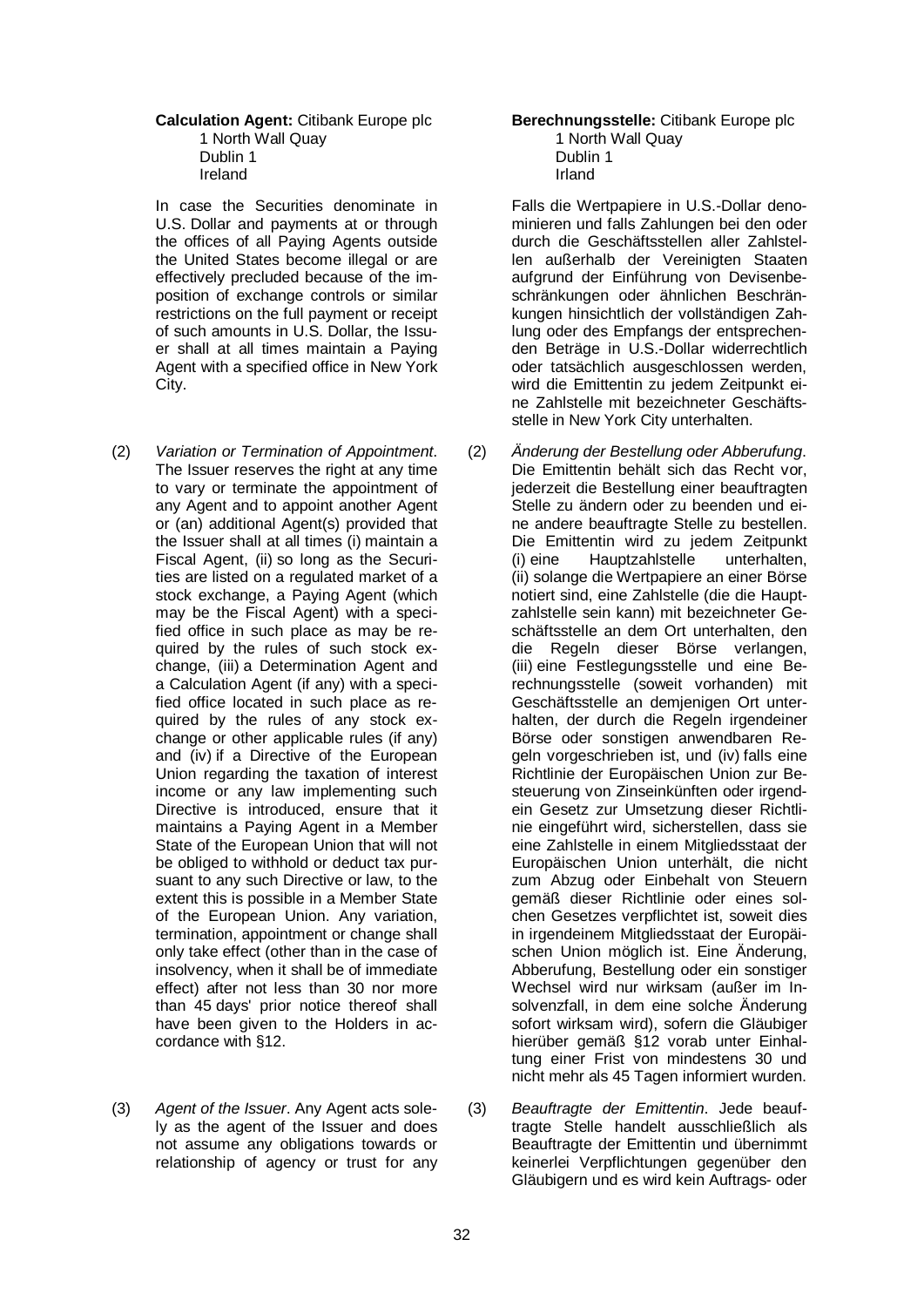- (4) *Determinations and Calculations Binding*. All certificates, communications, opinions, determinations, calculations, quotations and decisions given, expressed, made or obtained for the purposes of these Terms and Conditions by the Determination Agent and by the Calculation Agent (if any) shall (in the absence of manifest error) be binding on the Issuer, the Guarantor, the Fiscal Agent, the Paying Agent(s) and the Holders and shall be made in accordance with §317 of the German Civil Code (*Bürgerliches Gesetzbuch*).
- (5) None of the Agents shall have any responsibility in respect of any error or omission or subsequent correcting made in the calculation or publication of any amount in relation to the Securities, whether caused by negligence or otherwise (other than gross negligence or willful misconduct).

#### **§10 (Substitution of the Issuer)**

(1) The Issuer (reference to which shall always include any previous substitute debtor) may, without the consent of the Holders, substitute any company (incorporated in any country in the world) (not necessarily a Morgan Stanley Group Company, a "**Morgan Stanley Group Company***"* being a consolidated subsidiary of Morgan Stanley as set out in the most recent available audited annual report) for the Issuer as the principal debtor or the Guarantor in respect of the Securities or undertake its obligations in respect of the Securities through any such<br>company (any such company, company. the "Substitute Debtor"), provided that:

Holder. Treuhandverhältnis zwischen ihr und den Gläubigern begründet.

- (4) *Verbindlichkeit der Festsetzungen und Berechnungen*. Alle Bescheinigungen, Mitteilungen, Gutachten, Festsetzungen, Berechnungen, Quotierungen und Entscheidungen, die von der Festlegungsstelle und der Berechnungsstelle (soweit vorhanden) für die Zwecke dieser Emissionsbedingungen gemacht, abgegeben, getroffen oder eingeholt werden, sind (sofern nicht ein offensichtlicher Irrtum vorliegt) für die Emittentin, die Garantin, die Hauptzahlstelle, die Zahlstelle(n) und die Gläubiger bindend und sind in Übereinstimmung mit §317 BGB zu treffen.
- (5) Keine der beauftragten Stellen übernimmt irgendeine Haftung für irgendeinen Irrtum oder eine Unterlassung oder irgendeine darauf beruhende nachträgliche Korrektur in der Berechnung oder Veröffentlichung irgendeines Betrags zu den Wertpapieren, sei es auf Grund von Fahrlässigkeit oder aus sonstigen Gründen (mit Ausnahme von grober Fahrlässigkeit und Vorsatz).

#### **§10 (Ersetzung der Emittentin)**

(1) Die Emittentin (dieser Begriff umfasst jeweils jede frühere Ersatzschuldnerin) kann ohne die Zustimmung der Gläubiger jedes Unternehmen (mit Sitz in jedem Land der Welt) (nicht notwendigerweise ein Unternehmen der Morgan Stanley Gruppe, wobei "**Unternehmen der Morgan Stanley Gruppe**" eine konsolidierte Tochtergesellschaft von Morgan Stanley auf Basis des aktuellsten verfügbaren geprüften Jahresabschlusses bezeichnet) anstelle der Emittentin als Hauptschuldnerin oder die Garantin im Rahmen der Wertpapiere einsetzen oder ihre Verpflichtungen aus den Wertpapieren über ein solches Unternehmen eingehen (ein solches Unternehmen wird jeweils als "**Ersatzschuldnerin**" bezeichnet), vorausgesetzt: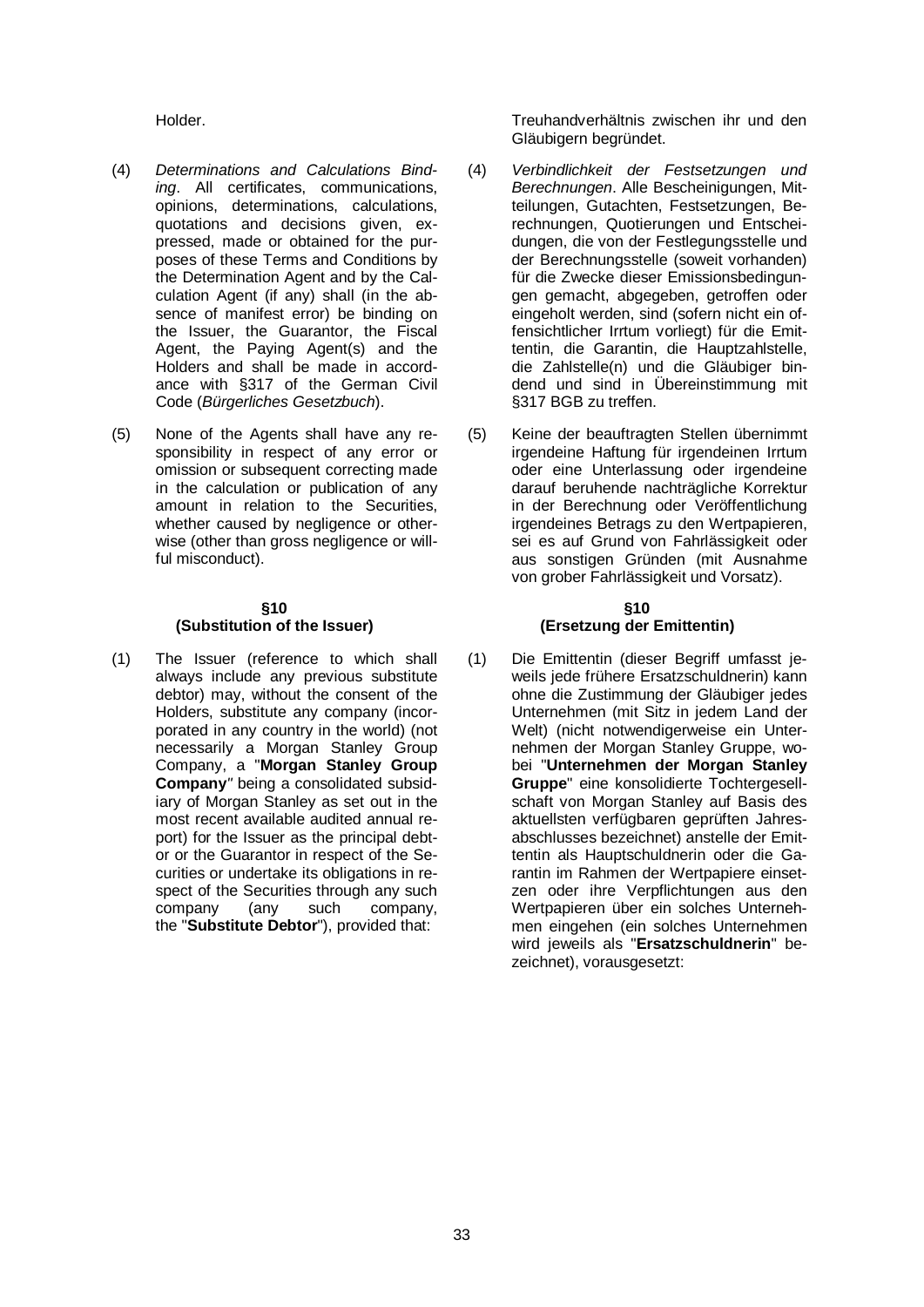- (a) the Issuer and/or the Guarantor (except in the case that the Guarantor itself is the Substitute Debtor) irrevocably and unconditionally guarantee the payment of all amounts payable by the Substitute Debtor in respect of the Securities (i) if the Substitute Debtor is a Morgan Stanley Group Company, Morgan Stanley irrevocably and unconditionally guarantees the payment of all amounts payable by the Substitute Debtor in respect of the Securities (unless Morgan Stanley is the Substitute Debtor) and (ii) if the Substitute Debtor is not a Morgan Stanley Group Company the Substitute Debtor is, on the date of such substitution, of at least the equivalent creditworthiness as the Guarantor (which will be deemed to be the case where the Substitute Debtor has a long term credit rating from at least one rating agency of standard application on the international capital markets (including but not limited to S&P Global Ratings, Moody's Investors Service and Fitch Ratings) which is at least as high as the credit rating of the Guarantor).
- (b) such documents shall be executed by the Substitute Debtor and the Issuer as may be necessary to give full effect to the substitution (together the "**Documents**") and pursuant to which the Substitute Debtor shall undertake in favour of each Holder to be bound by these Terms and Conditions and the provisions of the agency agreement concluded by the Issuer and the Agents (the "**Agency Agreement**") as fully as if the Substitute Debtor had been named in the Securities and the Agency Agreement as the principal debtor in respect of the Securities in place of the Issuer;
- (c) the Documents shall contain a warranty and representation by the Substitute Debtor and the Issuer that the obligations assumed by the Substitute Debtor are valid and binding in accordance with their respective terms and enforceable by each Holder and that,
- (a) die Emittentin und/oder die Garantin (es sei denn, die Garantin selbst ist die Nachfolgeschuldnerin) unwiderruflich und unbedingt die Zahlung sämtlicher durch die Nachfolgeschuldnerin unter den Wertpapieren<br>zahlbaren Beträge aranzahlbaren Beträge garantiert/garantieren; (i) dass falls die Ersatzschuldnerin ein Unternehmen der Morgan Stanley Gruppe ist, Morgan Stanley unwiderruflich und unbedingt die Zahlung sämtlicher durch die Nachfolgeschuldnerin unter den Wertpapieren zahlbaren Beträge garantiert (es sei denn Morgan Stanley ist die Ersatzschuldnerin) und (ii) falls die Ersatzschuldnerin kein Unternehmen der Morgan Stanley Gruppe ist, die Ersatzschuldnerin hat zum Datum einer solchen Ersetzung mindestens die gleiche Kreditqualität wie die Garantin (dies wird angenommen, wenn die Ersatzschuldnerin ein langfristiges Credit Rating hat, dass durch mindestens eine im internationalen Kapitalmarkt anerkannte Ratingagentur (einschließlich, aber nicht darauf beschränkt, S&P Global Ratings, Moody's Investors Service und Fitch Ratings) festgestellt wurde, dass mindestens so hoch ist wie das Credit Rating der Garantin).
- (b) von der Ersatzschuldnerin und der Emittentin werden die Dokumente ausgefertigt, die etwa erforderlich sind, damit die Ersetzung vollständig wirksam wird (zusammen die "**Dokumente**"), und nach deren Maßgabe die Ersatzschuldnerin sich zugunsten jedes Inhabers diesen Emissionsbedingungen sowie den Bestimmungen des zwischen der Emittentin und den Emissionsstellen abgeschlossenen Emissionsstellenvertrags (der "**Emissionsstellenvertrag**") in vollem Umfang so unterwirft, als sei die Ersatzschuldnerin anstelle der Emittentin in den Wertpapieren und im Emissionsstellenvertrag als Hauptschuldnerin aus den Wertpapieren benannt;
- (c) die Dokumente enthalten eine Gewährleistung und Zusicherung der Ersatzschuldnerin und der Emittentin, dass die von der Ersatzschuldnerin übernommenen Verpflichtungen nach Maßgabe ihrer entsprechenden Bedingungen gültig und bindend und für jeden Inhaber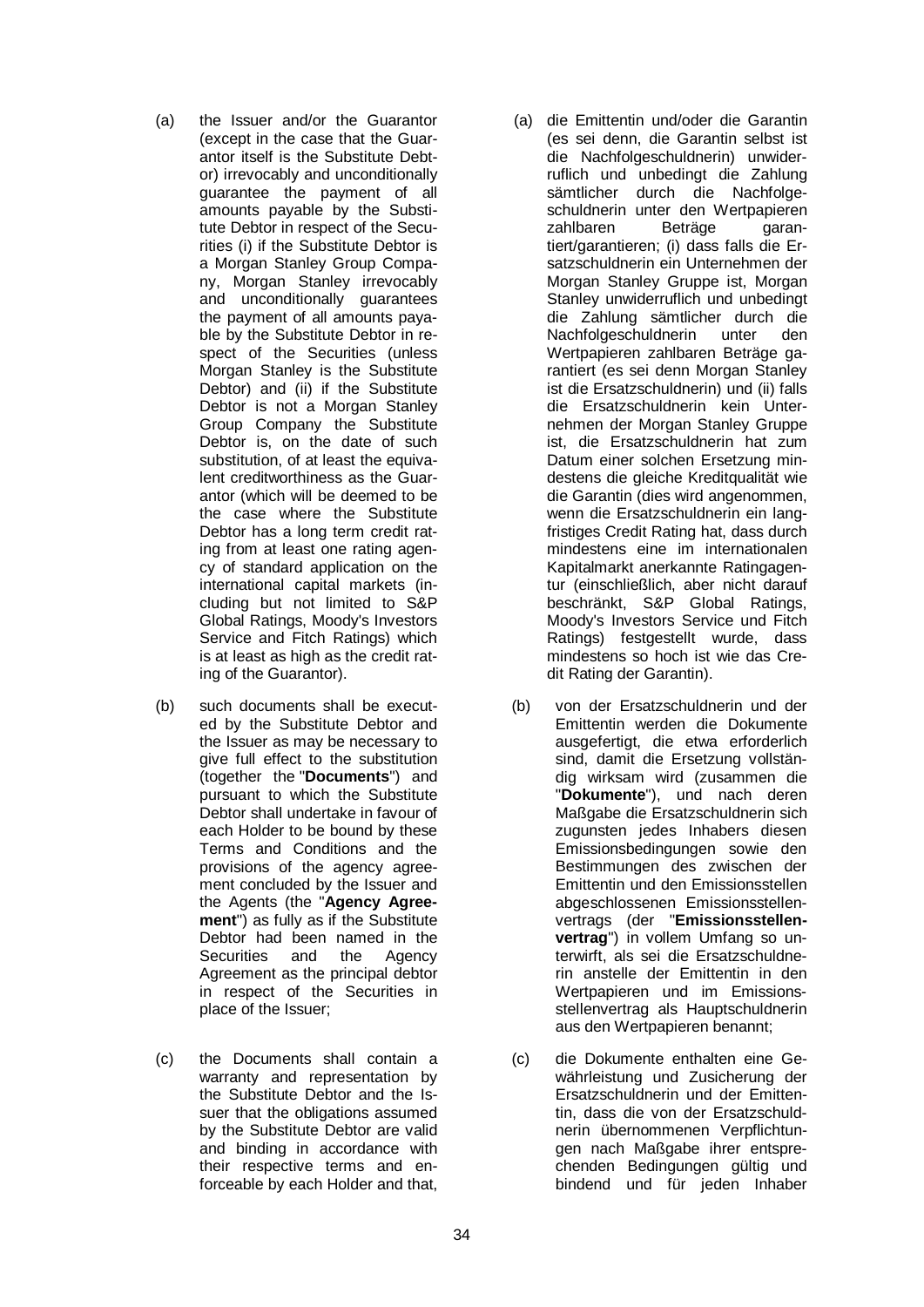in the case of the Substitute Debtor undertaking its obligations with respect to the Securities through a branch, the Securities remain the valid and binding obligations of such Substitute Debtor; and

- (d) each stock exchange or listing authority on which the Securities are listed shall have confirmed that, following the proposed substitution of the Substitute Debtor, the Securities would continue to be listed on such stock exchange: and
- (e) §8 shall be deemed to be amended so that it shall also be an Event of Default under the said Condition if the Substitution Guarantee shall cease to be valid or binding on or enforceable against the Issuer.
- (2) Upon the Documents becoming valid and binding obligations of the Substitute Debtor and the Issuer and subject to notice having been given in accordance with sub-paragraph (4) below, the Substitute Debtor shall be deemed to be named in the Securities as the principal debtor in place of the Issuer as issuer and the Securities shall thereupon be deemed to be amended to give effect to the substitution including that the relevant jurisdiction in §6 shall be the jurisdiction of incorporation of the Substitute Debtor. The execution of the Documents together with the notice referred to in sub-paragraph (4) below shall, in the case of the substitution of any other company as principal debtor, operate to release the Issuer as issuer from all of its obligations as principal debtor in respect of the Securities.
- (3) The Documents shall be deposited with and held by the Fiscal Agent for so long as any Securities remain outstanding and for so long as any claim made against the Substitute Debtor or the Issuer by any Holder in relation to the Securities or the Documents shall not have been finally adjudicated, settled or discharged. The Substitute Debtor and the Issuer acknowledge the right of every Holder to the production of the Documents for the enforcement of any of the

durchsetzbar sind und dass die Wertpapiere, falls die Ersatzschuldnerin ihre Verpflichtungen aus den Wertpapieren über eine Niederlassung eingeht, gültige und verbindliche Verpflichtungen dieser Ersatzschuldnerin bleiben; und

- (d) jede Wertpapierbörse oder Zulassungsbehörde, bei der die Wertpapiere zugelassen sind, hat bestätigt, dass die Wertpapiere nach der vorgesehenen Ersetzung der Ersatzschuldnerin weiterhin an dieser Wertpapierbörse zugelassen sein werden; und
- (e) §8 soll als dahingehend geändert gelten, dass es nach der genannten Bestimmung ebenfalls einen Kündigungsgrund darstellt, wenn die Ersatzgarantie nicht mehr gültig oder für die Emittentin bindend oder gegen sie durchsetzbar ist.
- (2) Sobald die Dokumente gültige und verbindliche Verpflichtungen der Ersatzschuldnerin und der Emittentin geworden sind und unter der Voraussetzung, dass die Mitteilung gemäß nachstehendem Absatz (4) erfolgt ist, gilt die Ersatzschuldnerin als in den Wertpapieren anstelle der Emittentin als Emittentin und Hauptschuldnerin benannt, und die Wertpapiere sind daraufhin als dahingehend geändert anzusehen, dass die Ersetzung wirksam wird; dies beinhaltet auch, dass die maßgebliche Jurisdiktion in §6 die ist, in dem die Ersatzschuldnerin ihren Sitz hat. Die Ausfertigung der Dokumente zusammen mit der Mitteilung gemäß nachstehendem Absatz (4) bewirkt im Falle der Einsetzung eines anderen Unternehmens als Hauptschuldnerin eine Freistellung der Emittentin von allen ihren Verpflichtungen als Emittentin und Hauptschuldnerin der Wertpapiere.
- (3) Die Dokumente werden bei der Zahlstelle hinterlegt und von ihr gehalten, solange Wertpapiere ausstehen und gegen die Ersatzschuldnerin oder die Emittentin durch einen Inhaber in Bezug auf die Wertpapiere oder die Dokumente geltend gemachte Ansprüche noch nicht rechtskräftig festgestellt, befriedigt oder erfüllt wurden. Die Ersatzschuldnerin und die Emittentin bestätigen das Recht jedes Inhabers auf Vorlage der Dokumente zwecks Durchsetzung der Wertpapiere oder der Dokumente.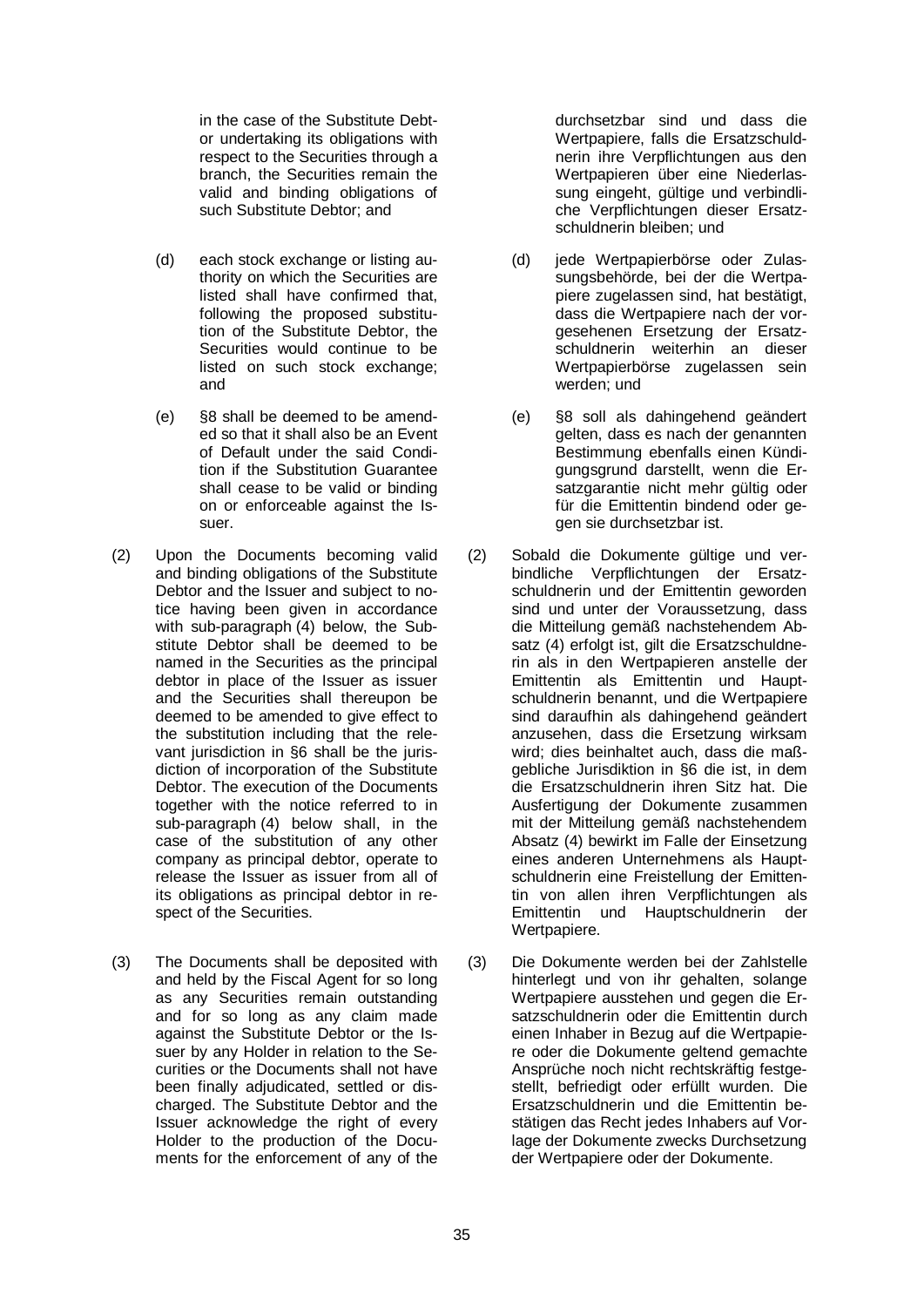Securities or the Documents.

(4) No later than 15 Business Days after the execution of the Documents, the Substitute Debtor shall give notice thereof to the Holders and, if any Securities are listed on any stock exchange, to such stock exchange in accordance with §12 and to any other person or authority as required by applicable laws or regulations. A supplement to the Base Prospectus relating to the Securities concerning the substitution of the Issuer shall be prepared by the Issuer.

#### **§11**

#### **(Further Issues of Securities and Purchases and Cancellation)**

- (1) *Further Issues*. The Issuer may from time to time without the consent of the Holders create and issue further Securities having the same terms and conditions as the Securities (except for the issue price and the Issue Date) and so that the same shall be consolidated and form a single Series with such Securities, and references to "Securities" shall be construed accordingly.
- (2) *Purchases*. The Issuer and any of its subsidiaries may at any time purchase Securities at any price in the open market or otherwise. If purchases are made by tender, tenders must be available to all Holders alike. Such Securities may be held, reissued, resold or cancelled, all at the option of the Issuer.
- (3) *Cancellation*. All Securities redeemed in full shall be cancelled forthwith and may not be reissued or resold.

#### **§12 (Notices)**

(1) *Publication*. All notices concerning the Securities shall be published on the internet on website [http://www.sp.morganstanley.com.](http://www.sp.morganstanley.com/) Any notice so given will be deemed to have been validly given on the fifth day following the date of such publication (or, if published more than once, on the fifth day following the first such publication). All notices concerning the Securities shall be published on the Internet in accordance with the rules of EuroTLX, as

(4) Spätestens 15 Geschäftstage nach Ausfertigung der Dokumente erfolgt eine entsprechende Mitteilung durch die Ersatzschuldnerin an die Inhaber und, soweit Wertpapiere an einer Börse notiert sind, an die betreffende Börse gemäß § 12 sowie an alle anderen Personen oder Behörden nach Maßgabe der anwendbaren Gesetze oder Vorschriften. Die Emittentin erstellt bezüglich der Ersetzung der Emittentin einen Nachtrag zum Basisprospekt für die Wertpapiere.

#### **§11**

#### **(Begebung weiterer Wertpapiere und Ankauf und Entwertung)**

- (1) *Begebung weiterer* Wertpapiere. Die Emittentin ist berechtigt, jederzeit ohne Zustimmung der Gläubiger weitere Wertpapiere mit gleicher Ausstattung (ggf. mit Ausnahme des Emissionspreises und des Begebungstags) in der Weise zu begeben, dass sie mit diesen Wertpapieren eine einheitliche Serie bilden, wobei in diesem Fall der Begriff "Wertpapiere" entsprechend auszulegen ist.
- (2) *Ankauf*. Die Emittentin und jedes ihrer Tochterunternehmen sind berechtigt, Wertpapiere im Markt oder anderweitig zu jedem beliebigen Preis zu kaufen. Sofern diese Käufe durch öffentliches Angebot erfolgen, muss dieses Angebot allen Gläubigern gegenüber erfolgen. Die von der Emittentin erworbenen Wertpapiere können nach Wahl der Emittentin von ihr gehalten, weiterverkauft oder entwertet werden.
- (3) *Entwertung*. Sämtliche vollständig zurückgezahlten Wertpapiere sind unverzüglich zu entwerten und können nicht wiederbegeben oder wiederverkauft werden.

#### **§12 (Mitteilungen)**

(1) *Bekanntmachung*. Alle die Wertpapiere betreffenden Mitteilungen sind im Internet auf der Webseite [http://www.sp.morganstanley.com](http://www.sp.morganstanley.com/) zu veröffentlichen. Jede derartige Mitteilung gilt mit dem fünften Tag nach dem Tag der Veröffentlichung (oder bei mehreren Veröffentlichungen mit dem fünften Tag nach dem Tag der ersten solchen Veröffentlichung) als wirksam erfolgt. Alle die Wertpapiere betreffenden Mitteilungen sind in Übereinstimmung mit den Regeln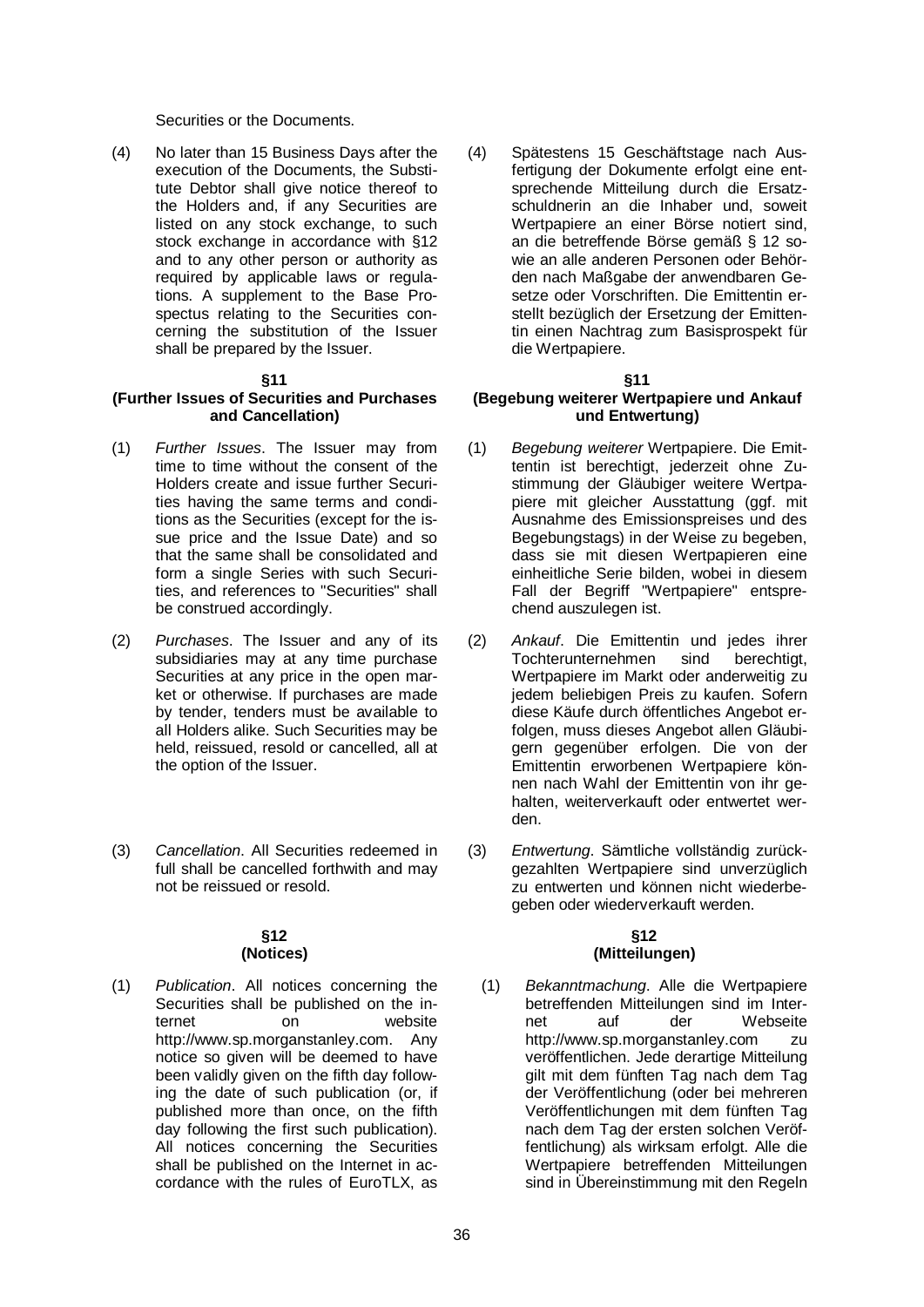amended from time to time, on the website [www.sp.morganstanley.com.](http://www.sp.morganstanley.com/) All notices to the Holders, in particular such regarding relevant events, shall be published and/or sent in accordance with the rules of EuroTLX as amended from time to time.

(2) *Notification to Clearing System*. The Issuer may, instead, or in addition, of a publication pursuant to subparagraph (1) above, deliver the relevant notice to the Clearing System, for communication by the Clearing System to the Holders, provided that the rules and regulations of the relevant Clearing System provides for such communication and, so long as any Securities are listed on any stock exchange, the rules of such stock exchange permit such form of notice. Any such notice shall be deemed to have been given to the Holders on the fifth day after the day on which the said notice was given to the Clearing System.

#### **§13**

#### **(Governing Law and Jurisdiction)**

- (1) *Governing Law*. The Securities are governed by German law. The Guarantee shall be governed and construed in accordance with New York law, without regard to the conflict of laws principles.
- (2) *Jurisdiction*. The exclusive place of jurisdiction for all proceedings arising out of or in connection with the Securities ("**Proceedings**") shall be Frankfurt am Main. The Holders, however, may also pursue their claims before any other court of competent jurisdiction. The Issuer hereby submits to the jurisdiction of the courts referred to in this subparagraph.
- (3) *Appointment of Process Agent*. For any Proceedings before German courts, the Issuer and the Guarantor appoints Morgan Stanley Bank AG, Große Gallusstraße 18, 60312 Frankfurt am Main as their authorised agent for service of process in Germany.
- (4) *Enforcement*. Any Holder may in any proceedings against the Issuer, or to which such Holder and the Issuer are parties, protect and enforce in his own name his rights arising under such Securities on the *basis* of (i) a statement is-

von EuroTLX, in der jeweils geltenden Fassung, im Internet auf der Webseite [www.sp.morganstanley.com](http://www.sp.morganstanley.com/) zu veröffentlichen. Sämtliche Mitteilungen an die Gläubiger, insbesondere solche bezüglich maßgeblicher Ereignisse, sind in Übereinstimmung mit den Regeln von EuroTLX, in der jeweils geltenden Fassung, zu veröffentlichen und/oder zu übermitteln.

(2) *Mitteilungen an das Clearing System*. Die Emittentin ist berechtigt, eine Veröffentlichung nach dem vorstehenden Absatz 1 durch eine Mitteilung an das Clearing System zur Weiterleitung an die Gläubiger zu ersetzen oder zusätzlich vorzunehmen, vorausgesetzt, dass das entsprechende Clearing System dies zulässt und dass in Fällen, in denen die Wertpapiere an einer Börse notiert sind, die Regeln dieser Börse diese Form der Mitteilung zulassen. Jede derartige Mitteilung gilt am fünften Tag nach dem Tag der Mitteilung an das Clearing System als den Gläubigern mitgeteilt.

#### **§13 (Anwendbares Recht und Gerichtsstand)**

- (1) *Anwendbares Recht*. Die Wertpapiere unterliegen deutschem Recht. Die Garantie unterliegt New Yorker Recht ausschließlich den Vorschriften des Internationalen Privatrechts.
- (2) *Gerichtsstand*. Ausschließlich zuständig für sämtliche im Zusammenhang mit den Wertpapieren entstehenden Klagen oder sonstige Verfahren ("**Rechtsstreitigkeiten**") ist das Landgericht Frankfurt/Main. Die Gläubiger können ihre Ansprüche jedoch auch vor anderen zuständigen Gerichten geltend machen. Die Emittentin unterwirft sich den in diesem Absatz bestimmten Gerichten.
- (3) *Bestellung von Zustellungsbevollmächtigten*. Für etwaige Rechtsstreitigkeiten vor deutschen Gerichten bestellen die Emittentin und die Garantin Morgan Stanley Bank AG, Große Gallusstraße 18, 60312 Frankfurt am Main zu ihrem Zustellungsbevollmächtigten in Deutschland.
- (4) *Gerichtliche Geltendmachung*. Jeder Gläubiger ist berechtigt, in jedem Rechtsstreit gegen die Emittentin oder in jedem Rechtsstreit, in dem der Gläubiger und die Emittentin Partei sind, seine Rechte aus diesen Wertpapieren im eigenen Namen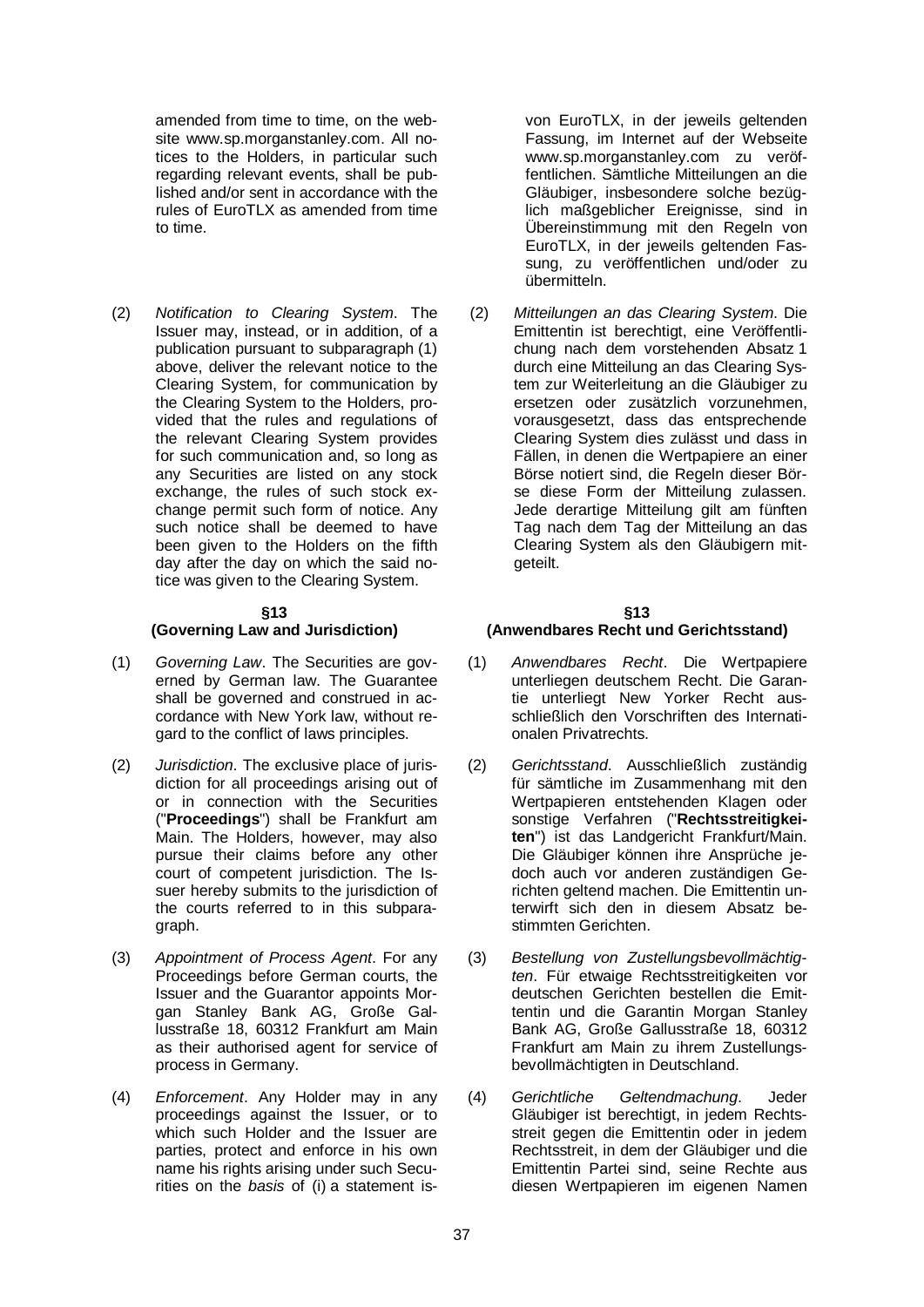sued by the Custodian with whom such Holder maintains a securities account in respect of the Securities (a) stating the full name and address of the Holder, (b) specifying the aggregate principal amount or the number of units, as the case may be, of Securities credited to such securities account on the date of such statement and (c) confirming that the Custodian has given written notice to the Clearing System containing the information pursuant to (a) and (b) and (ii) a copy of the Security in global form certified as being a true copy by a duly authorised officer of the Clearing System or a depository of the Clearing System, without the need for production in such proceedings of the actual records or the global note representing the Securities "**Custodian**" means any bank or other financial institution of recognised standing authorised to engage in securities custody business with which the Holder maintains a securities account in respect of the Securities and includes the Clearing System. Each Holder may, without prejudice to the foregoing, protect and enforce his rights under these Securities also in any other manner permitted in the country of the proceedings.

#### **§14 (Language)**

These Terms and Conditions are written in the English language and provided with a German language translation. The English text shall be controlling and binding. The German language translation is provided for convenience only.

Signed on behalf of the Issuer: *Durch die Emittentin unterzeichnet:*

By/Durch:

\_\_\_\_\_\_\_\_\_\_\_\_\_\_\_\_\_\_\_\_\_\_\_\_\_\_\_\_\_\_\_\_\_\_\_\_\_ Duly authorised/Ordnungsgemäß bevollmächtigt

auf der folgenden Grundlage zu stützen oder geltend zu machen: (i) er bringt eine Bescheinigung der Depotbank bei, bei der er für die Wertpapiere ein Wertpapierdepot unterhält, welche (a) den vollständigen Namen und die vollständige Adresse des Gläubigers enthält, (b) den Gesamtnennbetrag oder die Anzahl der Stücke der Wertpapiere bezeichnet, die unter dem Datum der Bestätigung auf dem Wertpapierdepot verbucht sind, und (c) bestätigt, dass die Depotbank gegenüber dem Clearing System eine schriftliche Erklärung abgegeben hat, die die vorstehend unter (a) und (b) bezeichneten Informationen enthält; und (ii) er legt eine Kopie der die betreffenden Wertpapiere verbriefenden Globalurkunde vor, deren Übereinstimmung mit dem Original durch eine vertretungsberechtigte Person des Clearing Systems oder des Verwahrers des Clearing Systems bestätigt wurde, ohne dass eine Vorlage der Originalbelege oder der die Wertpapiere verbriefenden Globalurkunde in einem solchen Verfahren erforderlich wäre. Für die Zwecke des Vorstehenden bezeichnet "**Depotbank**" jede Bank oder ein sonstiges anerkanntes Finanzinstitut, die/das berechtigt ist, das Wertpapierverwahrungsgeschäft zu betreiben und bei der/dem der Gläubiger ein Wertpapierdepot für die Wertpapiere unterhält, einschließlich des Clearing Systems. Jeder Gläubiger kann, ungeachtet der vorstehenden Bestimmungen, seine Rechte unter diesen Wertpapieren auch auf jede andere im Land der Geltendmachung zulässige Methode geltend machen.

#### **§14 (Sprache)**

Diese Emissionsbedingungen sind in englischer Sprache abgefasst. Eine Übersetzung in die deutsche Sprache ist beigefügt. Der englische Text ist bindend und maßgeblich. Die Übersetzung in die deutsche Sprache ist unverbindlich.

By/Durch:

Duly authorised/Ordnungsgemäß bevollmächtigt

\_\_\_\_\_\_\_\_\_\_\_\_\_\_\_\_\_\_\_\_\_\_\_\_\_\_\_\_\_\_\_\_\_\_\_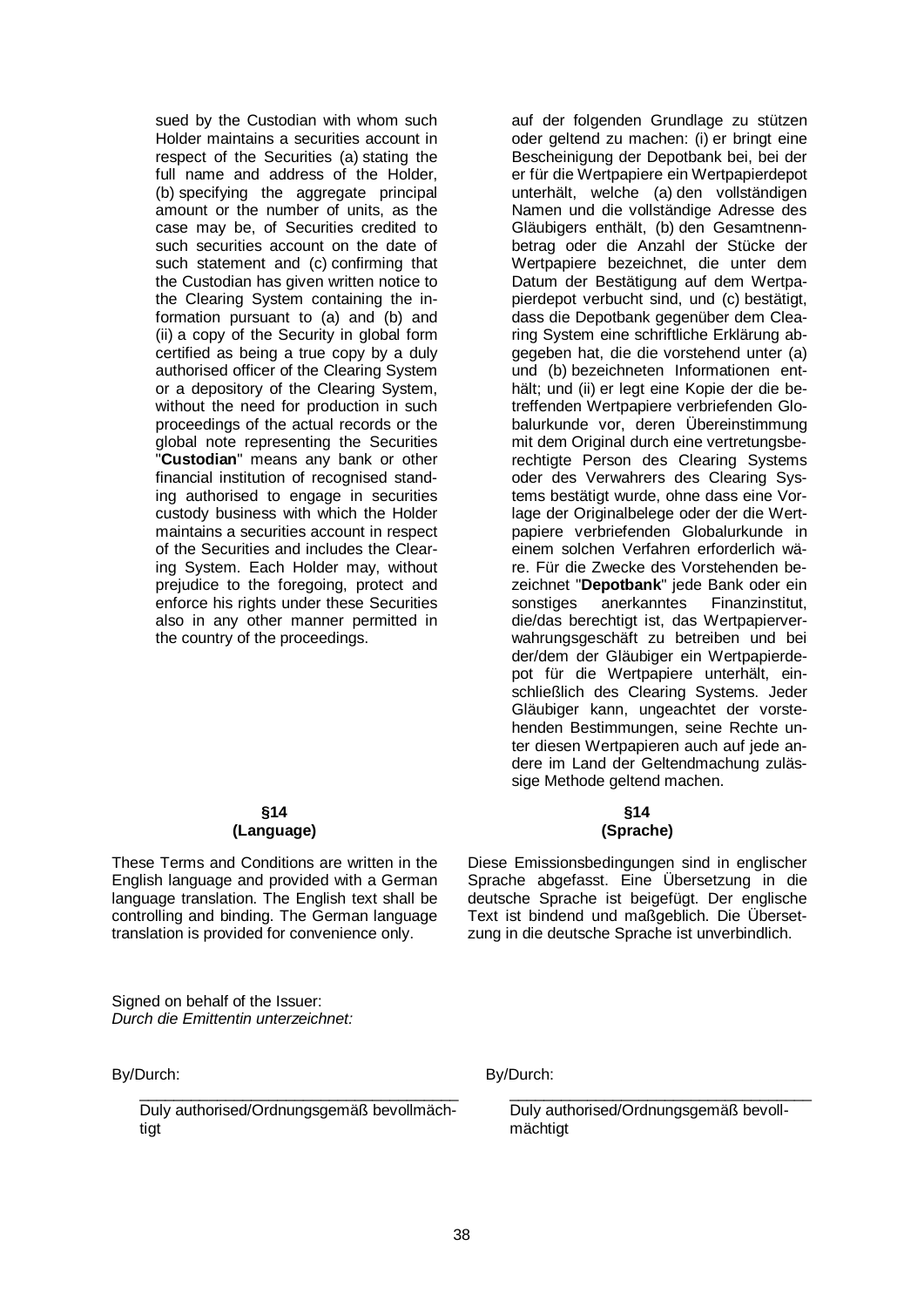#### **A APPENDIX: ISSUE SPECIFIC SUMMARY** *ANHANG: EMISSIONSSPEZIFISCHE ZUSAMMENFASSUNG*

**Issue of up to 10,000 Capital Protected Certificates on FTSE MIB Index, ISIN DE000MS8JQ13 (Series: G707) (the "Securities") by Morgan Stanley B.V. (the "Issuer") guaranteed by Morgan Stanley (the "Guarantor")**

*Emission von bis zu 10.000 Kapitalschutz Zertifikaten auf FTSE MIB Index, ISIN DE000MS8JQ13 (Serie: G707) (die "Wertpapiere") begeben von Morgan Stanley B.V. (die "Emittentin") und garantiert durch Morgan Stanley (die "Garantin")*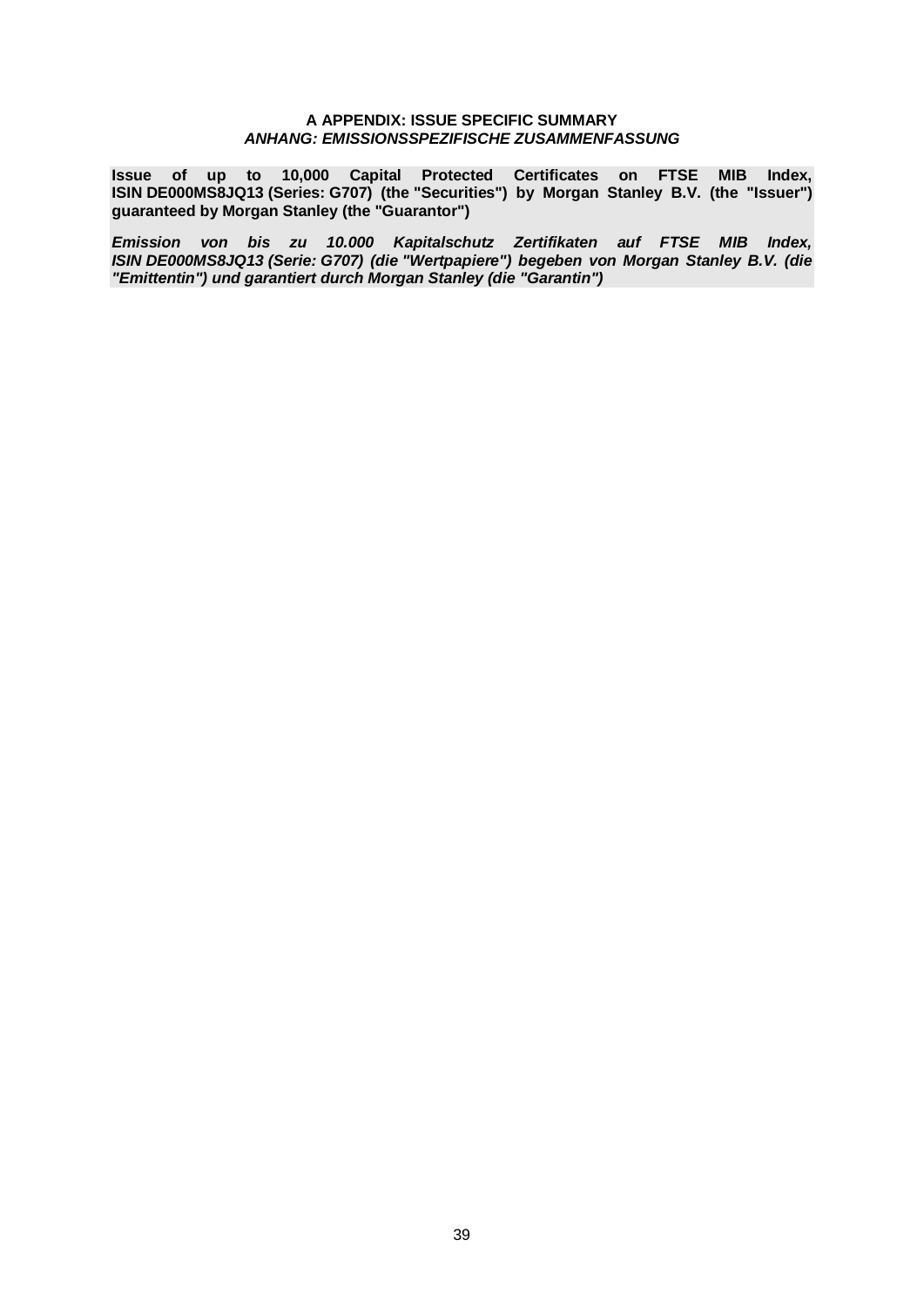# **ISSUE SPECIFIC SUMMARY**

# **1.1 INTRODUCTION AND WARNINGS**

This is the Summary with regard to the issue of the securities ("**Securities**") of Morgan Stanley B.V. ("**Issuer**" or "**MSBV**") with the International Identification Number ("**ISIN**") and German Securities Code ("**WKN**") DE000MS8JQ13 and MS8JQ1 under the base prospectus for index linked Securities approved on 15 July 2021 as amended by the supplements dated 17 August 2021, 28 October 2021, 24 November 2021, 11 January 2022, 11 February 2022, 28 March 2022 and 18 May 2022 ("**Base Prospectus**") and guaranteed by Morgan Stanley ("**Guarantor**"). Contact details and Legal Entity Identifier ("**LEI**") of the Issuer Luna Arena, Herikerbergweg 238 1101 CM Amsterdam Zuidoost, the Netherlands, KG1FTTDCK4KNVM3OHB52.

This Summary provides the key information contained in the Base Prospectus, including on the Issuer and the Guarantor, and in the final terms applicable to the Securities ("**Final Terms**"). The Base Prospectus was approved by the *Commission de Surveillance du Secteur Financier (CSSF)*, 283, route d'Arlon, L-1150 Luxembourg, email: [direction@cssf.lu.](mailto:direction@cssf.lu)

The Securities will be publicly offered by Gold Grain Capital, with registered office at 17 Grosvenor Street, Mayfair, W1K 4QG, London, United Kingdom ("**Gold Grain Capital**"). Its website is www.goldgraincapital.com. The LEI is 254900FZJ3YEO6HNTX05.

This Summary should be read as an introduction to the Base Prospectus and the Final Terms. Any decision to invest in the Securities should be based on consideration of the Base Prospectus as a whole including any documents incorporated therein, as well as the Final Terms. Investors could lose all or part of their capital invested in the Securities. Civil liability attaches only to the Issuer and the Guarantor who have tabled the Summary, but only where the Summary is misleading, inaccurate or inconsistent, when read together with the Base Prospectus, or where the Summary does not provide, when read together with the Base Prospectus, key information in order to aid investors when considering whether to invest in such Securities. In the event that a claim relating to the information contained in the Base Prospectus is brought before a court, the plaintiff investor might, under the national legislation of the member states of the European Economic Area and/or the United Kingdom, be required to bear the costs of translating the Base Prospectus prior to the commencement of any legal proceedings.

# **1.2 KEY INFORMATION ON THE ISSUER**

# **1.2.1 Who is the Issuer of the Securities?**

The Issuer is incorporated as a private company with limited liability (*besloten vennootschap met beperkte aansprakelijkheid*) under, and subject to, the laws of The Netherlands on 6 September 2001 for an unlimited duration. MSBV is registered at the commercial register of the Dutch Chamber of Commerce (*Kamer van Koophandel*) under number 34161590. It has its corporate seat in Amsterdam, The Netherlands. The Issuer's registered office is at Luna Arena, Herikerbergweg 238, 1101 CM, Amsterdam, The Netherlands. Its telephone number is +31 20 57 55 600. The website of the Issuer is www.sp.morganstanley.com. The LEI of the Issuer is KG1FTTDCK4KNVM3OHB52.

# **1.2.1.1 Principal activities of the Issuer**

The Issuer's principal activity is the issuance of financial instruments including notes, certificates and warrants and the hedging of obligations arising pursuant to such issuances.

# **1.2.1.2 Major shareholders of the Issuer**

Archimedes Investments Cooperatieve U.A. (a Morgan Stanley Group company) holds the majority of shares in MSBV. Morgan Stanley International Holdings Inc. and Morgan Stanley Jubilee Investments Ltd. each hold one share in MSBV. MSBV is ultimately controlled by Morgan Stanley. MSBV is not aware of any control measures with respect to such shareholder control.

# **1.2.1.3 Key managing directors of the Issuer**

The key managing directors of the Issuer are: H. Herrmann, S. Ibanez, P.J.G de Reus, A Doppenberg, TMF Management B.V.

# **1.2.1.4 Statutory auditors of the Issuer**

Deloitte Accountants B.V., independent auditors and certified public accountants of Gustav Mahlerlaan 2970, 1081 LA Amsterdam, The Netherlands, a member of the Netherlands Institute of Chartered Accountants (*Nederlandse Beroepsorganisatie van Accountants*), have audited the financial statements of the Issuer for the years ended 31 December 2020 and 31 December 2021 and unqualified opinions have been reported thereon.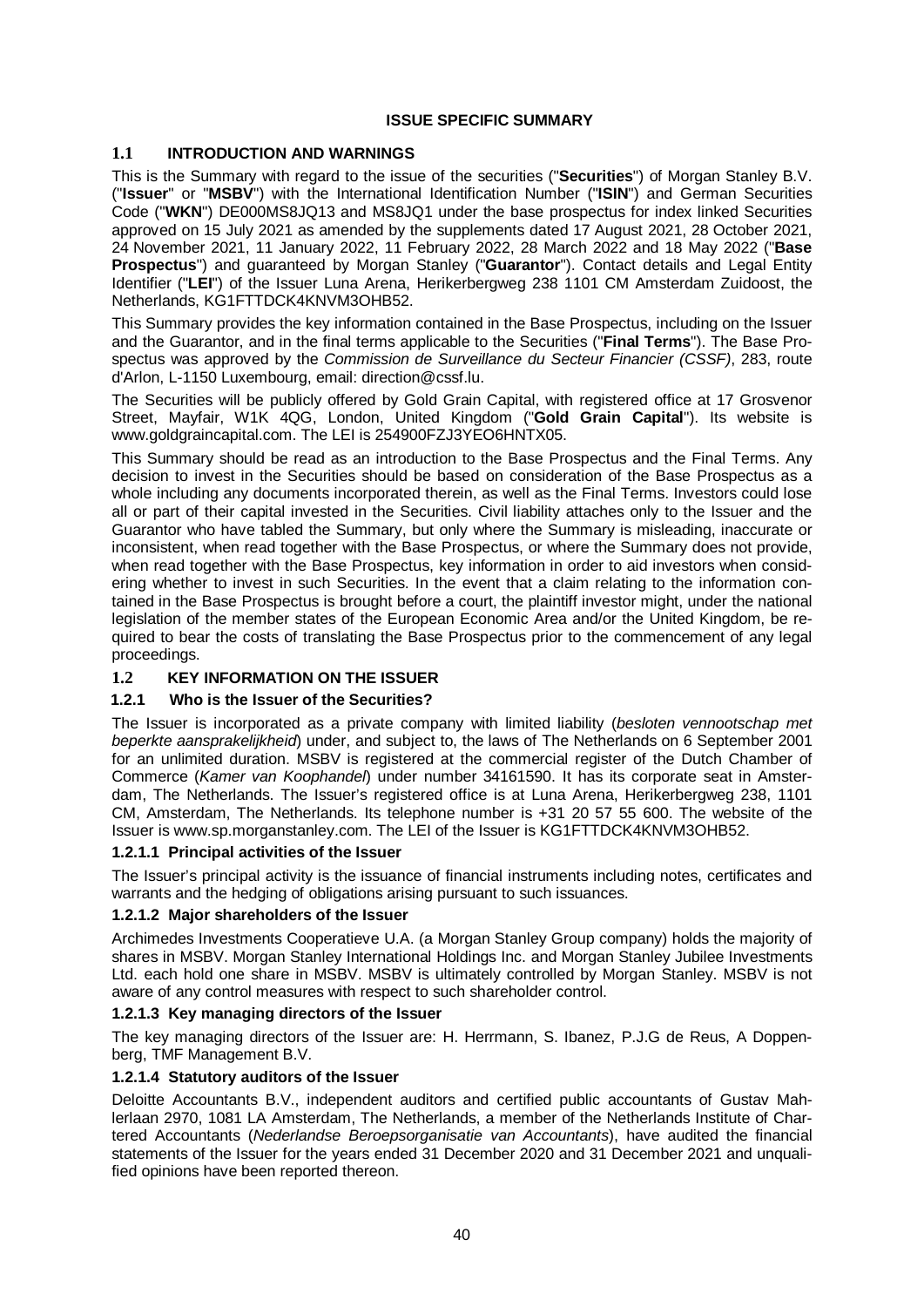# **1.2.2 What is the key financial information regarding the Issuer?**

The following selected financial information of the Issuer is based on the audited financial statements of the Issuer as of and for the year ended 31 December 2020 and 31 December 2021.

#### **1.2.2.1 Income statement**

| In EUR (million)                                                                                                                 | 2021  | 2020  |
|----------------------------------------------------------------------------------------------------------------------------------|-------|-------|
| Operating profit/loss or another similar measure of<br>financial performance used by the issuer in the finan-<br>cial statements | 2.825 | 4.031 |

# **1.2.2.2 Balance Sheet**

|                                                                                         | 31 December 2021 | 31 December 2020 |
|-----------------------------------------------------------------------------------------|------------------|------------------|
| Net financial debt (long term debt plus short term debt<br>minus cash) in EUR (million) | 9.759            | 8.392            |
| Current ratio (current assets/current liabilities)                                      | 1.009:1          | 1.012:1          |
| Debt to equity ratio (total liabilities/total shareholder<br>equity)                    | 309:1            | 285:1            |

# **1.2.2.3 Cash flow statement**

| In EUR (million)                         | 2021   | 2020   |
|------------------------------------------|--------|--------|
| Net Cash flows from operating activities | (5.0)  | 17.5   |
| Net Cash flows from financing activities | (11.2) | (25.4) |
| Net Cash flow from investing activities  | 11.2   | 10.4   |

# **1.2.3 What are the key risks that are specific to the Issuer?** *Risks relating to Morgan Stanley and MSBV*

Holders of Securities issued by MSBV bear the credit risk of MSBV and Morgan Stanley, as Guarantor, that is the risk that MSBV and/or Morgan Stanley is not able to meet its obligations under the Securities, irrespective of whether such Securities are referred to as capital or principal protected or how any principal or other payments under the Securities are to be calculated. If MSBV and/or Morgan Stanley is not able to meet its obligations under the Securities, then that would have a significant negative impact on the investor's return on the Securities and an investor may lose up to its entire investment.

The following key risks affect Morgan Stanley and, since Morgan Stanley is the ultimate holding company of MSBV**,** also impact MSBV.

# *Risks relating to the financial situation of Morgan Stanley*

Morgan Stanley's results of operations may be materially affected by market fluctuations and by global and economic conditions and other factors, including changes in asset values. Holding large and concentrated positions may expose Morgan Stanley to losses. These factors may result in losses for a position or portfolio owned by Morgan Stanley. Morgan Stanley's results of operations may be adversely affected by the COVID-19 pandemic.

Morgan Stanley is exposed to the risk that third parties that are indebted to it will not perform their obligations, as well as that a default by a large financial institution could adversely affect financial markets. Such factors give rise to the risk of loss arising when a borrower, counterparty or issuer does not meet its financial obligations to Morgan Stanley.

Liquidity is essential to Morgan Stanley's businesses and Morgan Stanley relies on external sources to finance a significant portion of its operations. Morgan Stanley's borrowing costs and access to the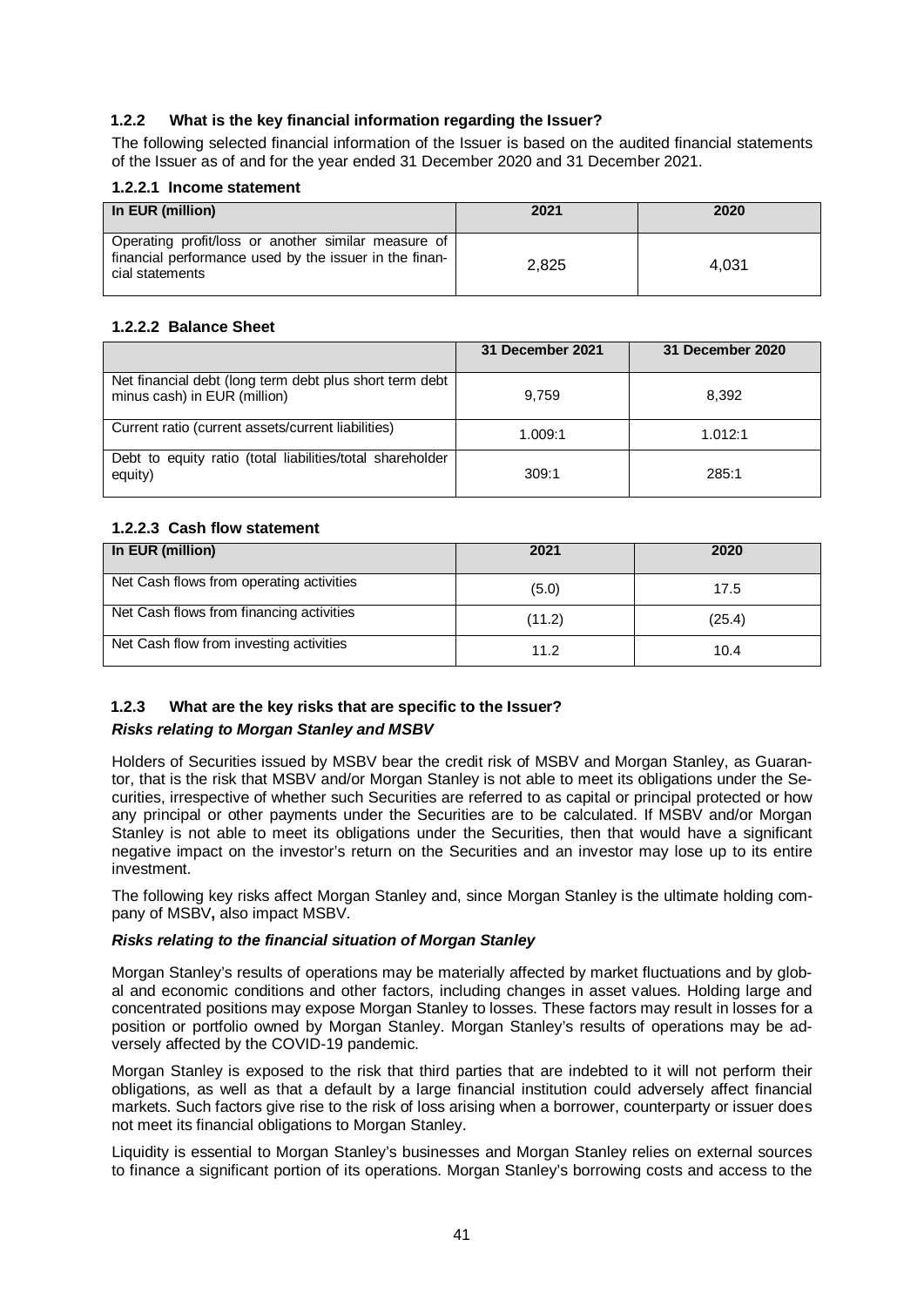debt capital markets depend on its credit ratings. Morgan Stanley is a holding company, has no operations and depends on dividends, distributions and other payments from its subsidiaries. Further, Morgan Stanley's liquidity and financial condition have in the past been, and in the future could be, adversely affected by U.S. and international markets and economic conditions. As a result of the foregoing, there is a risk that Morgan Stanley will be unable to finance its operations due to a loss of access to the capital markets or difficulty in liquidating its assets.

#### *Risks relating to the operation of Morgan Stanley's business activities*

Morgan Stanley is subject to operational risks, including a failure, breach or other disruption of its operations or security systems or those of Morgan Stanley's third parties (or third parties thereof), which could adversely affect its businesses or reputation. A cyber-attack, information or security breach or a technology failure could adversely affect Morgan Stanley's ability to conduct its business, manage its exposure to risk or result in disclosure or misuse of confidential or proprietary information and otherwise adversely impact its results of operations, liquidity and financial condition, as well as cause reputational harm.

Morgan Stanley's risk management strategies, models and processes may not be fully effective in mitigating its risk exposures in all market environments or against all types of risk. Further, expected replacement of London Interbank Offered Rate and replacement or reform of other interest rates could adversely affect Morgan Stanley's business, financial condition and results of operations.

#### *Legal, Regulatory and Compliance Risk*

Morgan Stanley is subject to the risk of legal or regulatory sanctions, material financial loss including fines, penalties, judgments, damages and/or settlements, or loss to reputation it may suffer as a result of its failure to comply with laws, regulations, rules, related self-regulatory organization standards and codes of conduct applicable to its business activities. Morgan Stanley is also subject to contractual and commercial risk, such as the risk that a counterparty's performance obligations will be unenforceable. Additionally, Morgan Stanley is subject to anti-money laundering, anti-corruption and terrorist financing rules and regulations.

#### *Other risks relating to Morgan Stanley's business activities*

Morgan Stanley faces strong competition from other financial services firms, which could lead to pricing pressures that could materially adversely affect its revenue and profitability. Further, automated trading markets and the introduction and application of new technologies may adversely affect Morgan Stanley's business and may increase competition.

Morgan Stanley is subject to numerous political, economic, legal, tax, operational, franchise and other risks as a result of its international operations (including risks of possible nationalization, expropriation, price controls, capital controls, exchange controls, increased taxes and levies and other restrictive governmental actions, as well as the outbreak of hostilities or political and governmental instability) which could adversely impact its businesses in many ways. The United Kingdom's withdrawal from the EU could adversely affect Morgan Stanley.

Morgan Stanley may be unable to fully capture the expected value from acquisitions, divestitures, joint ventures, minority stakes or strategic alliances.

The application of regulatory requirements and strategies in the United States or other jurisdictions to facilitate the orderly resolution of large financial institutions may pose a greater risk of loss for Morgan Stanley's security holders and subject Morgan Stanley to other restrictions.

# **1.3 KEY INFORMATION ON THE SECURITIES**

# **1.3.1 What are the main features of the Securities?**

The Securities are issued as securities (*Schuldverschreibungen*) pursuant to §793 of the German Civil Code (*Bürgerliches Gesetzbuch*). The Securities are represented by a global note in bearer form and are governed by the laws of Germany. The Securities are issued in U.S. dollars ("**USD**"). The Securities are not rated. The ISIN of the Securities is DE000MS8JQ13.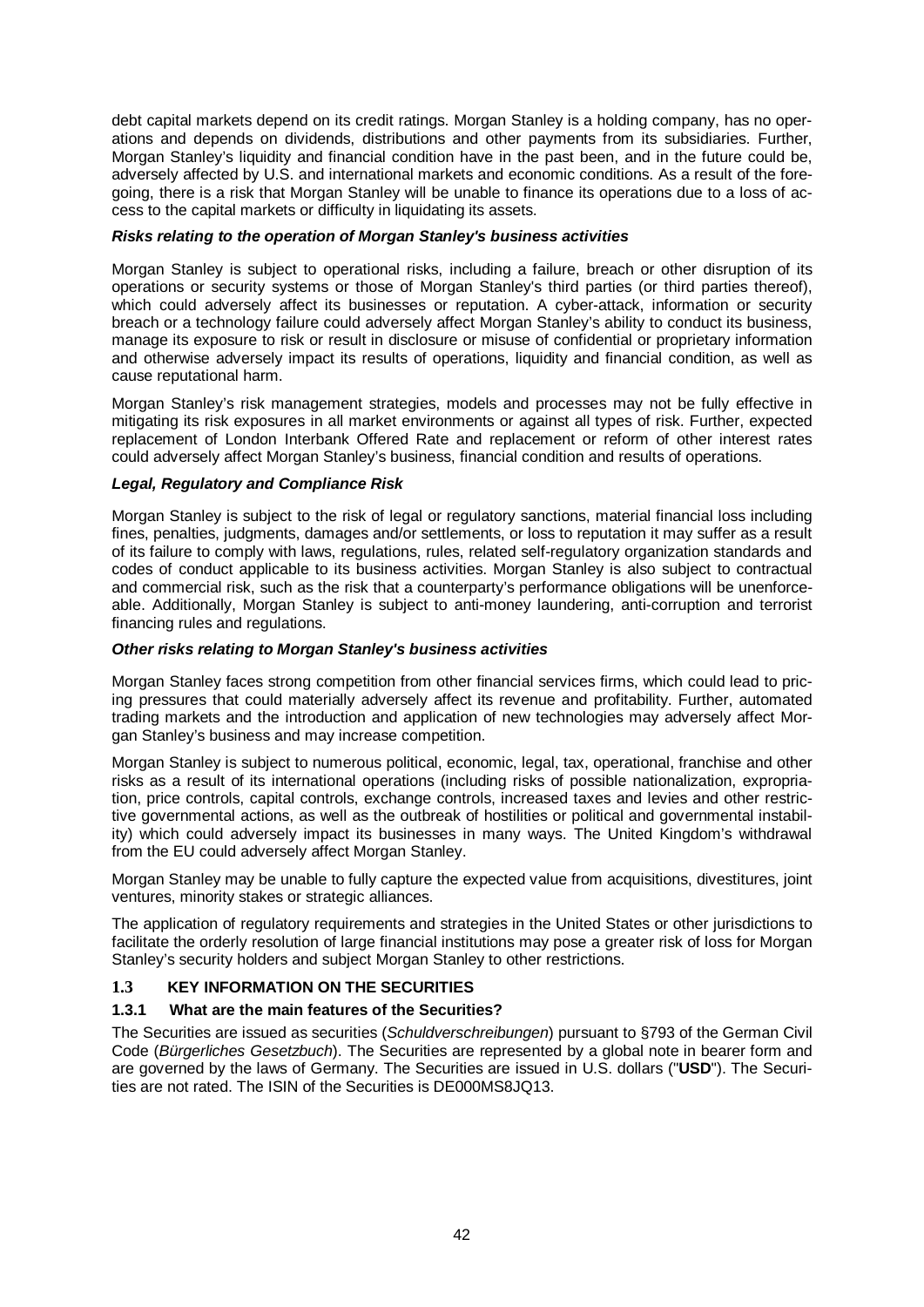# *Number of Securities issued*

Up to 10,000 Securities will be issued.

#### *Status of the Securities*

The obligations under the Securities constitute unsecured and unsubordinated obligations of the Issuer ranking *pari passu* among themselves and *pari passu* with all other unsecured and unsubordinated obligations of the Issuer, save for such obligations as may be preferred by mandatory provisions of law.

#### *Interest Rate*

There will not be any periodic payments of interest on the Securities.

#### *Performance of the Securities*

The future performance of the Securities and the redemption amount for the Holders depend on the performance of the underlying Index ("**Index**").

#### *Term of the Securities*

The Securities do have a fixed term.

#### *Redemption*

The Securities will be redeemed at the "**Index Linked Redemption Amount**" on the maturity date. The Index Linked Redemption Amount shall be determined in accordance with the following formula:

# **USD 1,000 \* (100 per cent. + MIN (Cap; Participation Factor \* MAX (Floor; Final Index Level / Initial Index Level – Call Strike1)))**

Whereby:

"**Final Index Level**" means the official closing level of the Index on the Final Index Valuation Date**.**

"**Initial Index Level**" means the official closing level of the Index on the Initial Index Valuation Date. "**Cap**" means 40 per cent.

"**Participation Factor**" means 100 per cent.

"**Floor**" means 0 per cent.

"**Call Strike**" mean 100 per cent.

Additionally, following the occurrence of certain extraordinary events (for example a change in law) the Issuer may redeem the Securities early at an amount determined by the Determination Agent.

# *Restrictions on free transferability*

Not applicable. The Securities are freely transferable, subject to the relevant selling restrictions.

# **1.3.2 Where will the Securities be traded?**

Application will be made for admission to trading of the Securities as of the first trading date on the multilateral trading facility EuroTLX organised and managed by Borsa Italiana.

# **1.3.3 Is there a guarantee attached to the securities?**

The Guarantor has given its unconditional and irrevocable guarantee (the "**Guarantee**") for the due payment of principal of, and interest on, and any other amounts expressed to be payable under the Securities. Under the Guarantee, upon non-payment by the Issuer, each Holder may require performance of the Guarantee directly from the Guarantor and enforce the Guarantee directly against the Guarantor. The Guarantee constitutes a direct, unconditional and unsecured obligation of the Guarantor and ranks without preference among themselves at least *pari passu* with all other outstanding unsecured and unsubordinated present and future obligations of the Guarantor but, in the event of insolvency, only to the extent permitted by laws affecting creditors' rights. Copies of the Guarantee may be obtained free of charge at the office of the Fiscal Agent.

# **1.3.3.1 Who is the guarantor of the securities?**

Morgan Stanley is the Guarantor of Securities issued by Morgan Stanley B.V. The Guarantor was originally incorporated for an unlimited term under the laws of the State of Delaware on 1 October 1981 under registered number 0923632, and its predecessor companies date back to 1924. Morgan Stanley is a financial holding company regulated by the Federal Reserve under the BHC Act. Morgan Stanley has its registered office at The Corporation Trust Center, 1209 Orange Street, Wilmington, Delaware 19801, U.S., and its principal executive office at 1585 Broadway, New York, NY 10036, U.S., telephone number +1  $(212)$  761 4000. The LEI of the Guarantor is IGJSJL3JD5P30I6NJZ34.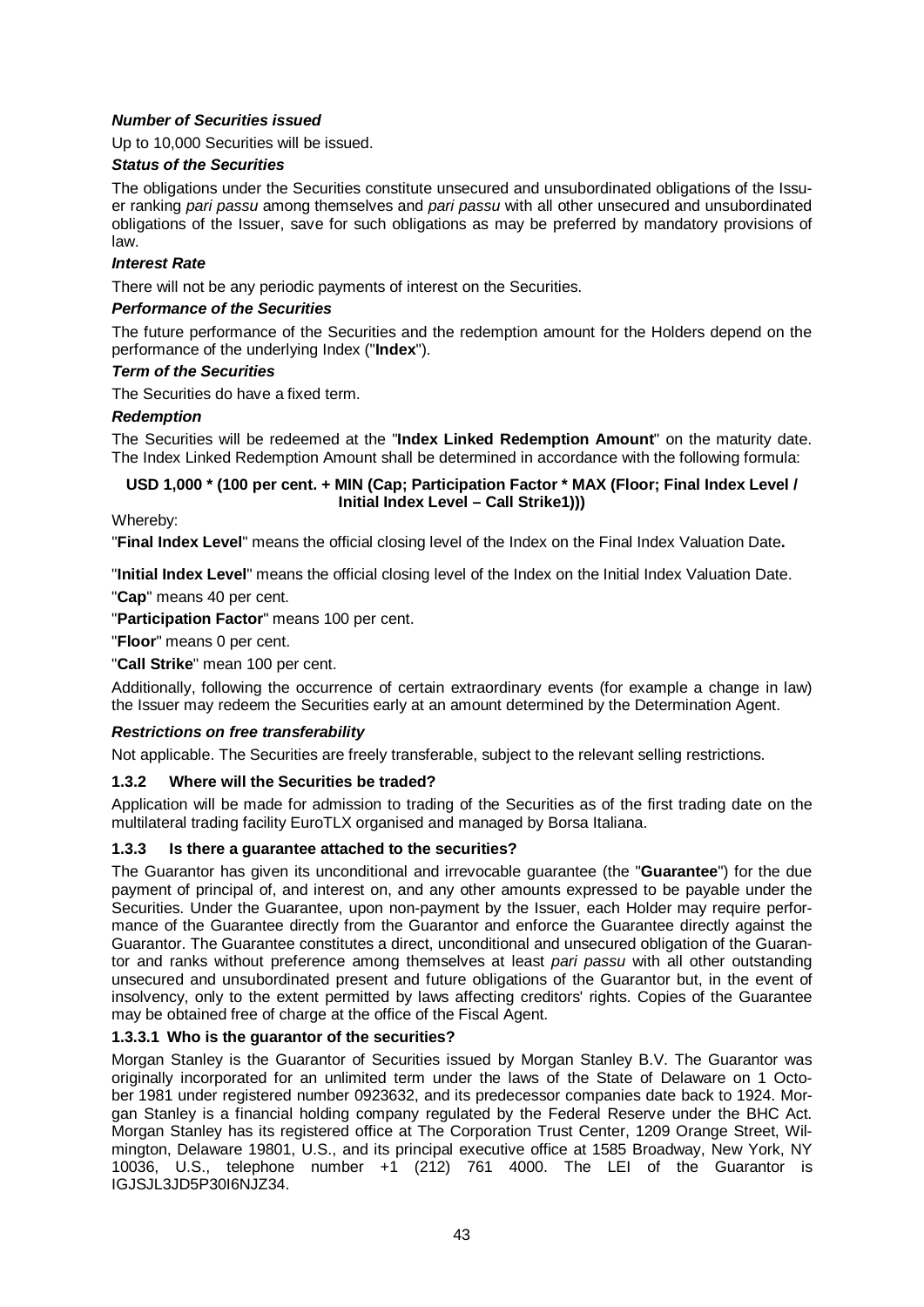# **1.3.3.2 What is the key financial information regarding the guarantor?**

# **Consolidated Income Statement**

| In USD (million)                              | 2021   | 2020   | Three months<br>ended 31 March<br>2022<br>(unaudited) | Three months<br>ended 31 March<br>2021<br>(unaudited) |
|-----------------------------------------------|--------|--------|-------------------------------------------------------|-------------------------------------------------------|
| Income before provi-<br>sion for income taxes | 19.668 | 14.418 | 4.588                                                 | 5.344                                                 |

# **Consolidated Balance Sheet**

| In USD (million)  | 31 December 2021 |         | 31 March 2022<br>(unaudited) | 31 March 2021<br>(unaudited) |
|-------------------|------------------|---------|------------------------------|------------------------------|
| <b>Borrowings</b> | 233.127          | 217.079 | 229.817                      | 215,826                      |

#### **Consolidated Cash Flow Statement**

| In USD (million)                                                     | 2021      | 2020      | Three months<br>ended 31 March<br>2022<br>(unaudited) | Three months<br>ended 31 March<br>2021<br>(unaudited) |
|----------------------------------------------------------------------|-----------|-----------|-------------------------------------------------------|-------------------------------------------------------|
| Cash flow from operat-<br>ing activities, continu-<br>ing operations | 33,971    | (25, 231) | 239                                                   | 26,879                                                |
| Cash flow from financ-<br>ing activities, continu-<br>ing operations | 41,547    | 83,784    | 9.291                                                 | 9,564                                                 |
| Cash flow from invest-<br>ing activities, continu-<br>ing operations | (49, 897) | (37, 898) | 158                                                   | (22, 561)                                             |

# **1.3.3.3 What are the key risks that are specific to the guarantor?**

The key risks, that are specific to the guarantor correspond to the risks set out in section 1.2.3.

# **1.3.4 What are the key risks that are specific to the Securities?**

# *Market value of the Securities and market price risk*

The market value of the Securities will be affected by the creditworthiness of the Issuer and a number of additional factors, including but not limited to the movements of reference rates and swap rates, market interest yield rates, market liquidity and the time remaining to the maturity date of the Securities. The price at which a Holder will be able to sell the Securities prior to maturity may be at a discount, which could be substantial, from the issue price or the purchase price paid by such purchaser. Historical values of the reference rates and swap rates should not be taken as an indication of the performance of any relevant reference rate or swap rate during the term of any Security. The historic price of a Security should not be taken as an indicator of future performance of such Security. It is not foreseeable whether the market price of a Security will rise or fall. The Issuer gives no guarantee that the spread between purchase and selling prices is within a certain range or remains constant.

#### *General Risks in respect of structured securities*

In general, an investment in Securities by which payments of redemption are determined by reference to the performance of an underlying, may entail significant risks not associated with similar investments in a conventional debt security. Such risks include the risk that the Holder could lose all or a substantial portion of the principal of his Securities. The market price of such Securities may be very volatile (depending on the volatility of the underlying). Neither the current nor the historical value of the underlying should be taken as an indication of future performance of the underlyings during the term of any Security.

#### *Index Linked Securities*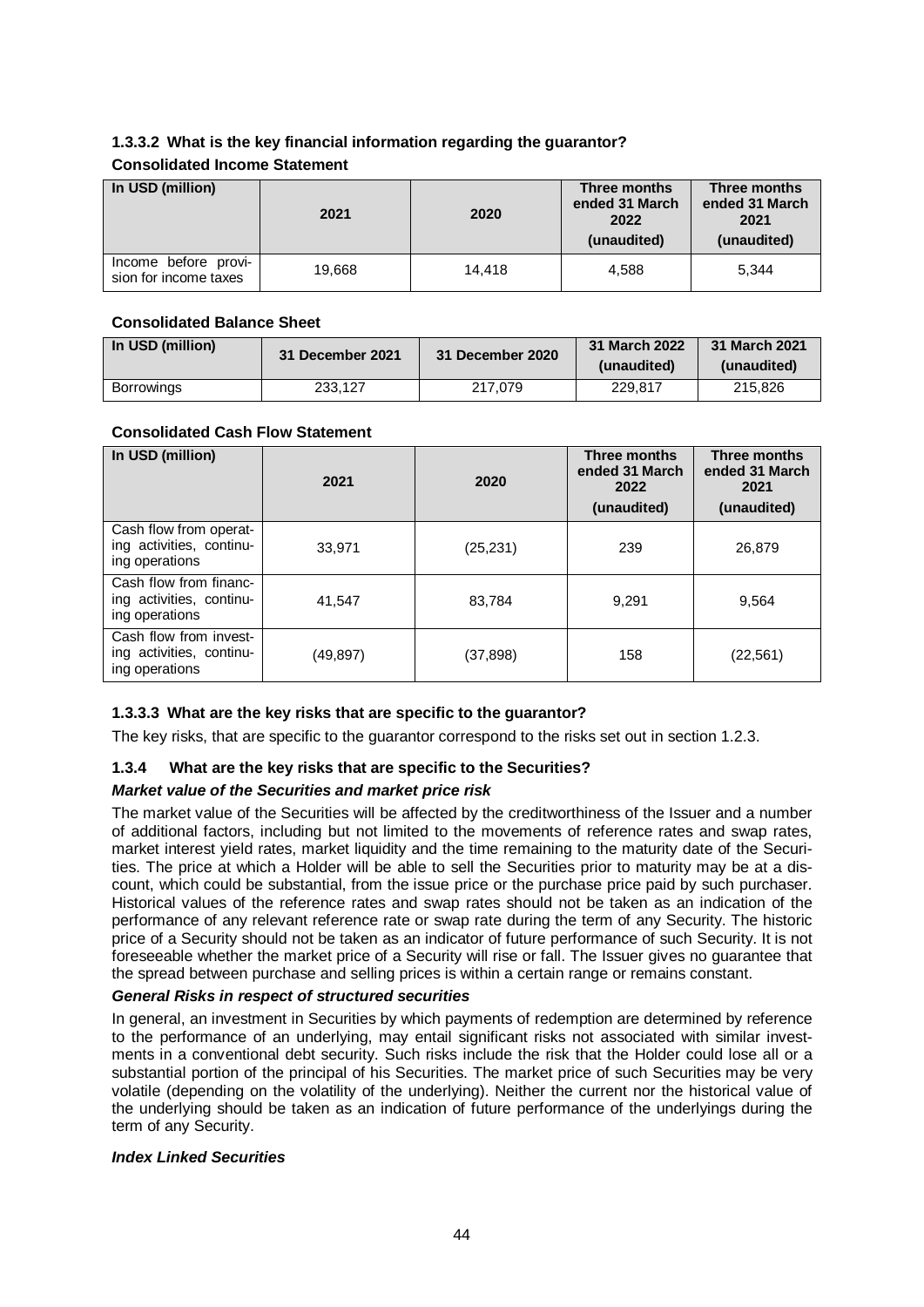Index Linked Securities are debt securities which do not provide for a predetermined redemption amount. A redemption amount will depend on the performance of the underlying index, which itself may contain substantial credit, interest rate, currency exchange or other risks. The value of the underlying index is subject to fluctuations that are contingent on many factors, such as the business activities of the relevant Issuer, macroeconomic factors and speculation. Additionally, the historical performance of the underlying index is not an indication of future performance. Changes in the market price of the underlying index affect the trading price of the Securities, and it cannot be foreseen whether the market price of the underlying index will rise or fall. The redemption amount might be substantially less than the issue price of the Securities or, as the case may be, the purchase price invested by the Holder and may even be zero in which case the Holder may lose the entire investment.

# *Currency Risk*

A Holder of Securities denominated in a currency other than the currency of the Holder's home jurisdiction or in a currency other than the currency in which a Holder wishes to receive funds or in case of Securities where the underlying Index is denominated in a currency other than that of the settlement currency for the Securities is exposed to the risk of changes in currency exchange rates which may affect the yield and/or the redemption amount of such Securities.

#### *No deposit protection*

The Securities are neither protected by the Deposit Protection Fund of the Association of German Banks (*Einlagensicherungsfonds des Bundesverbandes deutscher Banken e.V.*) nor by the German Deposit Guarantee Act (*Einlagensicherungsgesetz*).

#### *Risks associated with an early redemption*

The Issuer and the Guarantor may redeem all outstanding Securities in accordance with certain provisions. In this case, the specified redemption amount payable per Security may be less than the specified denomination of the Securities and Holders may therefore lose parts of their invested capital.

#### *No Holder right to demand early redemption if not specified otherwise*

Holders have no right to demand early redemption of the Securities during the term. In case the Issuer has the right to redeem the Securities early but provided that the Issuer does not exercise such right and it does not redeem the Securities early in accordance with the Final Terms of the Securities, the realisation of any economic value in the Securities (or portion thereof) is only possible by way of their sale.

#### *Secondary markets / market illiquidity*

There can be no assurance as to how the securities will trade in the secondary market or whether such market will be liquid or illiquid or that there will be a secondary market at all. The liquidity of the securities may also be affected by restrictions on offers and sales of the securities in some jurisdictions. The issuer is legally not obligated to quote bid and offer prices (regardless of the market situation) for the securities or to maintain any such function for the future.

# *No Cross-Default and No Cross-Acceleration of MSBV or Morgan Stanley*

The Securities issued by MSBV will not have the benefit of any cross-default or cross-acceleration with other indebtedness of MSBV or Morgan Stanley. In addition, a covenant default by Morgan Stanley, as guarantor, or an event of bankruptcy, insolvency or reorganisation of Morgan Stanley, as guarantor, does not constitute an event of default with respect to any Securities issued by MSBV.

# **1.4 KEY INFORMATION ON THE OFFER OF SECURITIES TO THE PUBLIC AND/OR THE ADMISSION TO TRADING ON A REGULATED MARKET**

#### **1.4.1 Under which conditions and timetable can I invest in this security?**

An offer of the Securities may be made other than pursuant to Article 1(4) of the Prospectus Regulation in Italy from 9 June 2022 (inclusive) to 10 June 2022 (inclusive). Securities will be accepted for clearing through Clearstream Banking AG Frankfurt, Germany.

# **1.4.2 Who is the offeror and/or the person asking for admission to trading?**

From 9 June 2022 (inclusive) to 10 June 2022 (inclusive) the offeror of the Securities is Gold Grain Capital.

# **1.4.3 Why is this base prospectus being produced?**

# **1.4.3.1 Reasons for the offer or for the admission to trading on a regulated market**

The reason for the offer of any Securities is making profit.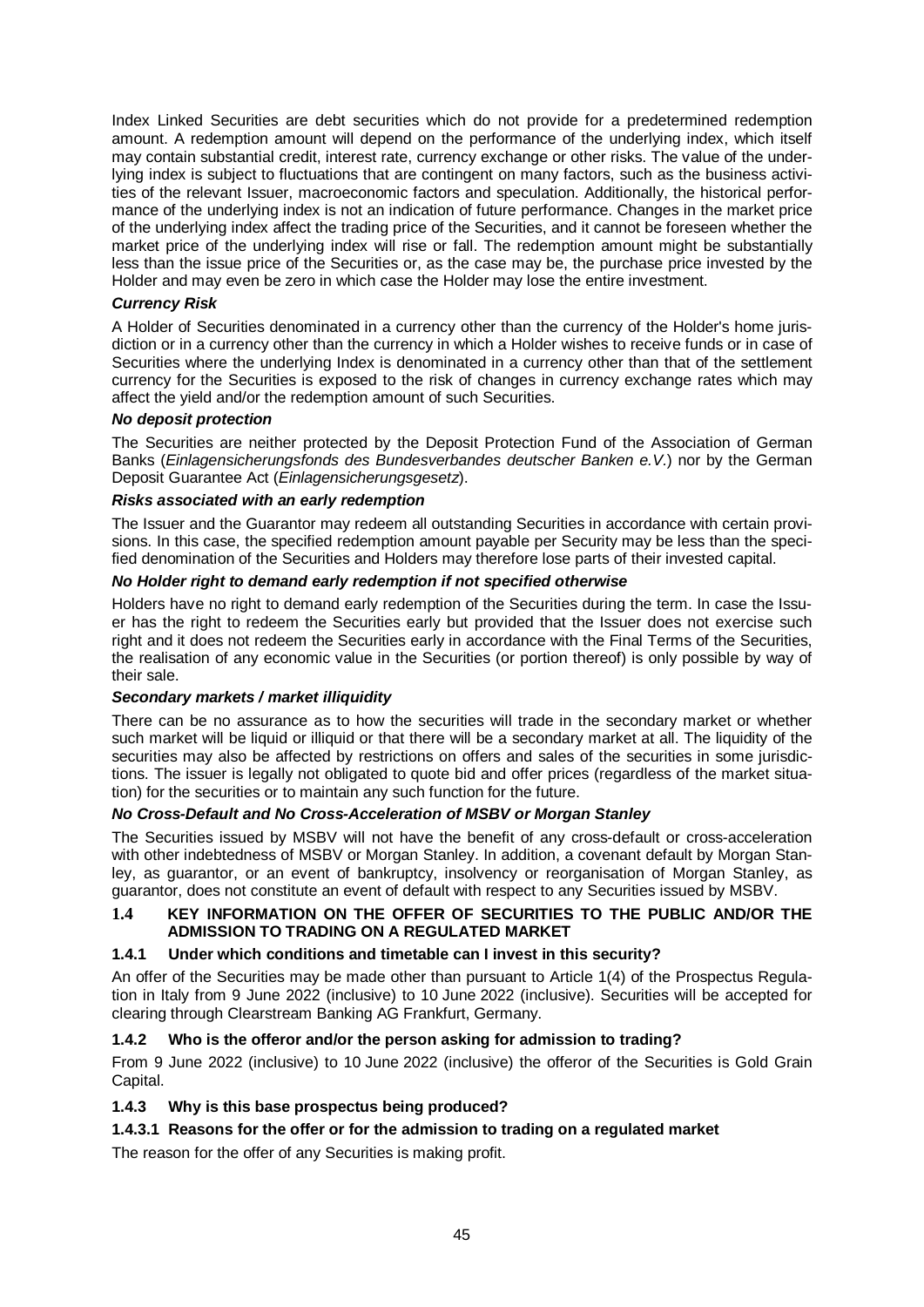# **1.4.3.2 Use of proceeds**

The net proceeds of the issue of Securities will be applied by the Issuer to meet part of its general financing requirements.

# **1.4.3.3 Subscription Agreement**

Securities are distributed by way of public offer. The placement of the Securities will not be done on the basis of any subscription agreement relating to the Securities.

#### **1.4.3.4 Material conflicts of interest pertaining to the offer or the admission to trading**

Conflicts of interest pertaining to the offer or the admission to trading may arise due to the fact, that the Guarantor and the Determination Agent belong to the Morgan Stanley group. Further, in the course of the ordinary business of the Issuer and the Guarantor, amounts payablle under the Securities may be affected, for example, due to the participation in transactions related to the underlying Index or due to the issuance of additional derivative instruments relating to the same.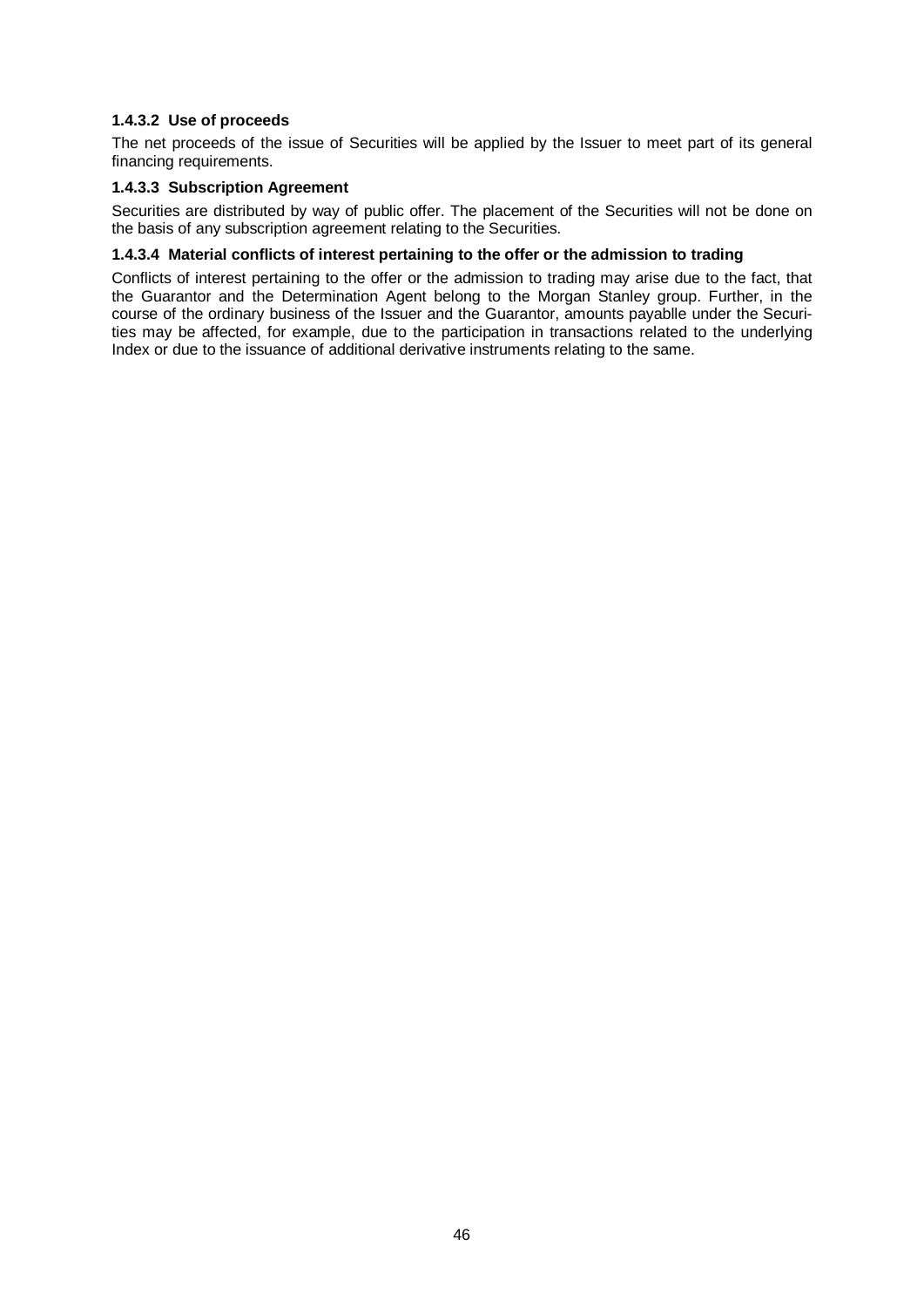# **EMISSIONSSPEZIFISCHE ZUSAMMENFASSUNG**

# **1.1 EINLEITUNG UND WARNHINWEISE**

Dies ist die Zusammenfassung zu der Emission der Wertpapiere ("**Wertpapiere**") der Morgan Stanley B.V. ("**Emittentin**" oder "**MSBV**") mit der International Securities Identification Number ("**ISIN**") und Wertpapierkennnummer ("**WKN**") DE000MS8JQ13 und MS8JQ1 unter dem am 15. Juli 2021 gebilligten Basisprospekt für indexbezogene Wertpapiere wie durch die Nachträge vom 17. August 2021, 28. Oktober 2021, 24. November 2021, 11. Januar 2022, 11. Februar 2022, 28. März 2022 und 18. Mai 2022 ergänzt ("**Basisprospekt**") und garantiert durch Morgan Stanley ("**Garantin**"). Kontaktdaten und Rechtsträgerkennung ("**LEI**") der Emittentin sind Luna Arena, Herikerbergweg 238 1101 CM Amsterdam Zuidoost, die Niederlande, KG1FTTDCK4KNVM3OHB52.

Diese Zusammenfassung enthält die wichtigsten Informationen, die im Basisprospekt, einschließlich über die Emittentin und die Garantin, und in den für die Schuldverschreibungen geltenden endgültigen Bedingungen ("**Endgültigen Bedingungen**") enthalten sind. Der Basisprospekt wurde von der *Commission de Surveillance du Secteur Financier (CSSF)*, 283, route d'Arlon, L-1150 Luxemburg, E-Mail [direction@cssf.lu,](mailto:direction@cssf.lu.) gebilligt.

Die Wertpapiere werden öffentlich angeboten durch Gold Grain Capital mit eingetragenem Sitz mit eingetragenem Sitz in 17 Grosvenor Street, Mayfair, W1K 4QG, London, Vereinigtes Königreich ("**Gold Grain Capital**"). Die Internetseite ist www.goldgraincapital.com. Die LEI lautet 254900FZJ3YEO6HNTX05.

Diese Zusammenfassung sollte als Einleitung zum Basisprospekt und den Endgültigen Bedingungen verstanden werden. Anleger sollten sich bei jeder Entscheidung, in die Wertpapiere zu investieren, auf den Basisprospekt als Ganzen, inklusive aller per Verweis inkorporierten Dokumente, sowie auf die Endgültigen Bedingungen stützen. Investoren könnten einen Teil oder den gesamten Betrag verlieren, den sie in die Wertpapiere investiert haben. Zivilrechtlich haften nur die Emittentin und die Garantin, die die Zusammenfassung vorgelegt und übermittelt haben, und dies auch nur für den Fall, dass die Zusammenfassung, wenn sie zusammen mit den anderen Teilen des Basisprospekts gelesen wird, irreführend, unrichtig oder widersprüchlich ist oder dass die Zusammenfassung, wenn sie zusammen mit den anderen Teilen des Basisprospekts gelesen wird, nicht die Basisinformationen vermittelt, die in Bezug auf Anlagen in die Schuldverschreibungen für die Anleger eine Entscheidungshilfe darstellen würden. Ein Anleger, der wegen der in dem Basisprospekt enthaltenen Angaben Klage einreichen will, muss nach den nationalen Rechtsvorschriften seines Mitgliedstaats des Europäischen Wirtschaftsraums und/oder des Vereinigten Königreichs möglicherweise für die Übersetzung des Basisprospekts aufkommen, bevor das Verfahren eingeleitet werden kann.

# **1.2 BASISINFORMATIONEN ÜBER DEN EMITTENTEN**

# **1.2.1 Wer ist der Emittent der Wertpapiere?**

Die Emittentin wurde als eine Gesellschaft mit beschränkter Haftung nach dem Recht der Niederlande (*besloten vennootschap met beperkte aansprakelijkheid*) am 6. September 2001 für unbegrenzte Dauer gegründet. MSBV ist im Handelsregister der niederländischen Handelskammer (K*amer van Koophandel*) unter der Nummer 34161590 eingetragen. Ihr Firmensitz befindet sich in Amsterdam, Niederlande.

Der eingetragene Sitz von MSBV befindet sich in Luna Arena, Herikerbergweg 238, 1101 CM, Amsterdam, Niederlande. Die Telefonnummer ist +31 20 57 55 600. Die Internetseite der Emittentin ist www.sp.morganstanley.com. Die LEI der Emittentin lautet KG1FTTDCK4KNVM3OHB52.

# **1.2.1.1. Haupttätigkeiten des Emittenten**

Die Hauptaktivität der Emittentin ist die Ausgabe von Finanzinstrumenten, einschließlich Schuldverschreibungen, Zertifikaten und Optionsscheinen, und die Absicherung der Verbindlichkeiten aus diesen Emissionen.

# **1.2.1.2. Hauptanteilseigner des Emittenten**

Archimedes Investments Cooperatieve U.A. (ein Unternehmen der Morgan Stanley Gruppe) hält die Mehrheit der Anteile von MSBV. Morgan Stanley International Holdings Inc. und Morgan Stanley Jubilee Investments Ltd. halten jeweils einen Anteil an MSBV. MSBV steht letztendlich unter der Kontrolle von Morgan Stanley. MSBV sind in diesem Zusammenhang keine Kontrollmaßnahmen bekannt.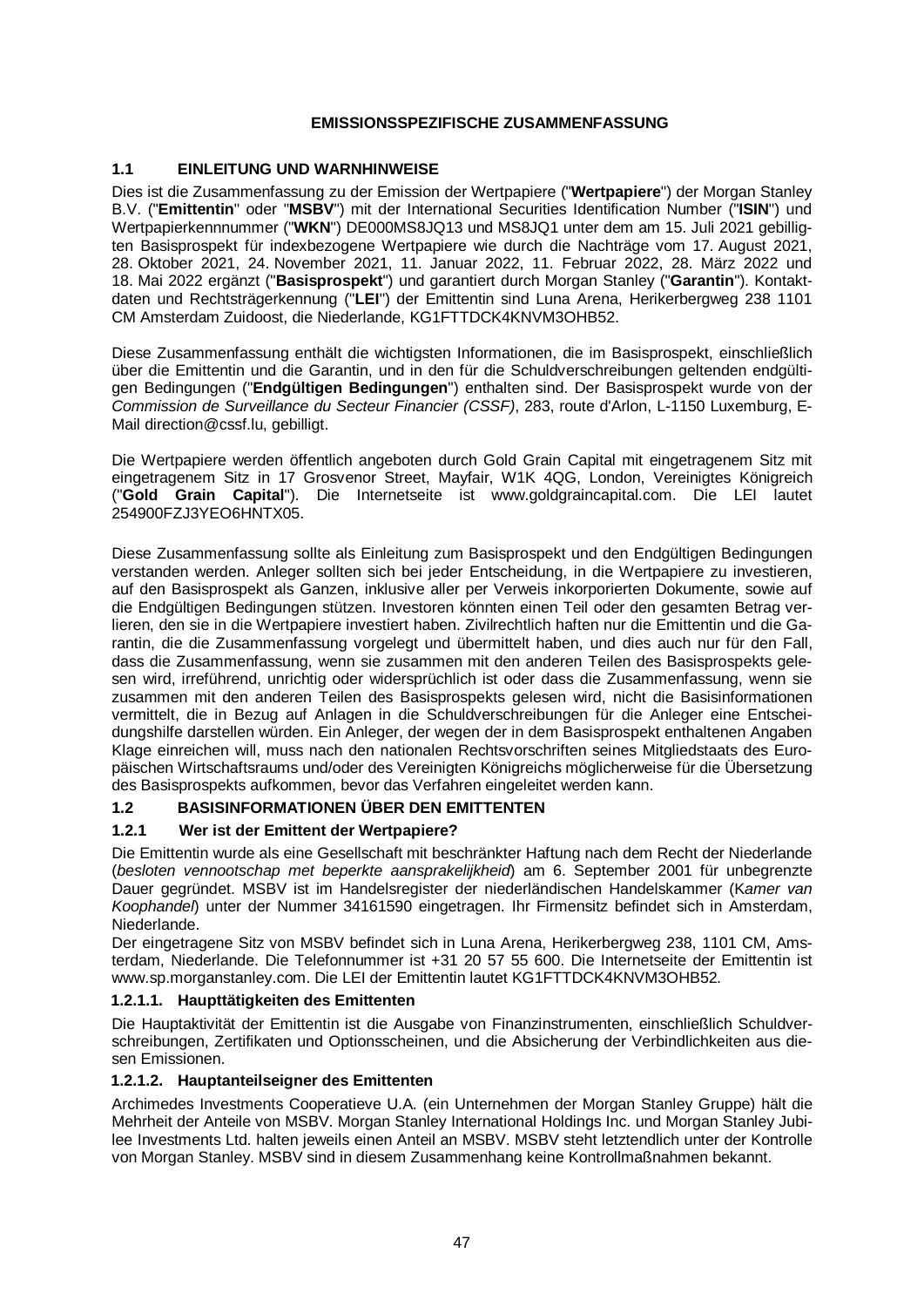# **1.2.1.3. Hauptgeschäftsführer des Emittenten**

Die Hauptgeschäftsführer der Emittentin sind die Mitglieder der Geschäftsleitung (Directors): H. Herrmann, S. Ibanez, P.J.G de Reus, A Doppenberg, TMF Management B.V.

# **1.2.1.4. Abschlussprüfer des Emittenten**

Deloitte Accountants B.V., unabhängige Abschlussprüfer und Wirtschaftsprüfer, Gustav Mahlerlaan 2970, 1081 LA Amsterdam, Niederlande, Mitglied des Niederländischen Instituts der Wirtschaftsprüfer (*Nederlandse Beroepsorganisatie van Accountants*), hat die Jahresabschlüsse von MSBV für die am 31. Dezember 2020 und 31. Dezember 2021 beendeten Geschäftsjahre geprüft und jeweils einen uneingeschränkten Bestätigungsvermerk erteilt.

# **1.2.2 Welches sind die wesentlichen Finanzinformationen über den Emittenten?**

Die nachstehenden ausgewählten Finanzinformationen der Emittentin basieren auf den geprüften Jahresabschlüssen der Emittentin zu den am 31. Dezember 2020 und 31. Dezember 2021 endenden Geschäftsjahren.

# **1.2.2.1. Gewinn- und Verlustrechnung**

| In EUR (Millionen)                                                                                            | 2021  | 2020  |
|---------------------------------------------------------------------------------------------------------------|-------|-------|
| Operativer Gewinn/Verlust oder andere vergleichbare<br>Messgröße für die Ertragslage, die der Emittent in den | 2.825 | 4.031 |
| Abschlüssen verwendet                                                                                         |       |       |

# **1.2.2.2. Bilanz**

|                                                                                                                                         | 31. Dezember 2021 | 31. Dezember 2020 |
|-----------------------------------------------------------------------------------------------------------------------------------------|-------------------|-------------------|
| Nettofinanzverbindlichkeiten (langfristige Verbindlichkei-<br>ten plus kurzfristige Schulden abzüglich Barmittel) in<br>EUR (Millionen) | 9.759             | 8.392             |
| Liquiditätskoeffizient (Verhältnis Umlaufvermö-<br>gen/kurzfristige Verbindlichkeiten)                                                  | 1.009:1           | 1.012:1           |
| Verhältnis Fremdkapital/Eigenkapital (Summe der Ver-<br>bindlichkeiten/Summe des Aktionärskapitals)                                     | 309:1             | 285:1             |

# **1.2.2.3. Kapitalflussrechnung**

| In EUR (Millionen)                                   | 2021   | 2020    |
|------------------------------------------------------|--------|---------|
| Netto-Cashflows aus der laufenden Geschäftstätigkeit | (5,0)  | 17,5    |
| Netto-Cashflows aus Finanzierungstätigkeiten         | (11,2) | (25, 4) |
| Netto-Cashflow aus Investitionstätigkeiten           | 11,2   | 10.4    |

# **1.2.3 Welches sind die zentralen Risiken, die für den Emittenten spezifisch sind?**

# *Risiken in Bezug auf Morgan Stanley und MSBV*

Gläubiger der Wertpapiere, welche von MSBV begeben werden, tragen das Kreditrisiko von MSBV und Morgan Stanley, als Garantin, welches das Risiko ist, dass MSBV und/oder Morgan Stanley nicht in der Lage ist die Verpflichtungen unter den Wertpapieren zu erfüllen, unabhängig davon, ob diese Wertpapiere als vermögens- oder kapitalschützend bezeichnet werden, oder davon wie Kapital oder andere Zahlungen unter diesen Wertpapieren kalkuliert werden. Wenn MSBV nicht in der Lage ist die Verpflichtungen unter den Wertpapieren zu erfüllen, würde dies einen signifikanten negativen Einfluss auf den Ertrag aus den Wertpapieren haben und der Gläubiger könnte seine gesamte Investition verlieren.

Die folgenden wesentlichen Risiken betreffen Morgan Stanley und, da Morgan Stanley die Konzernobergesellschaft von MSBV ist, auch MSBV.

# *Risiken in Bezug auf die Finanzlage von Morgan Stanley*

Morgan Stanleys Ertragslage kann durch Marktfluktuationen sowie von globalen und wirtschaftlichen Bedingungen und anderen Faktoren, einschließlich Veränderungen hinsichtlich der Werte von Vermögenswerten, erheblich beeinflusst werden. Das Halten von großen und konzentrierten Positionen kann Morgan Stanley Verlusten aussetzen. Diese Faktoren können zu Verlusten bei einer Position oder einem Portfolio von Morgan Stanley führen. Morgan Stanleys Ertragslage könnte negativ von der COVID-19 Pandemie beeinträchtigt werden.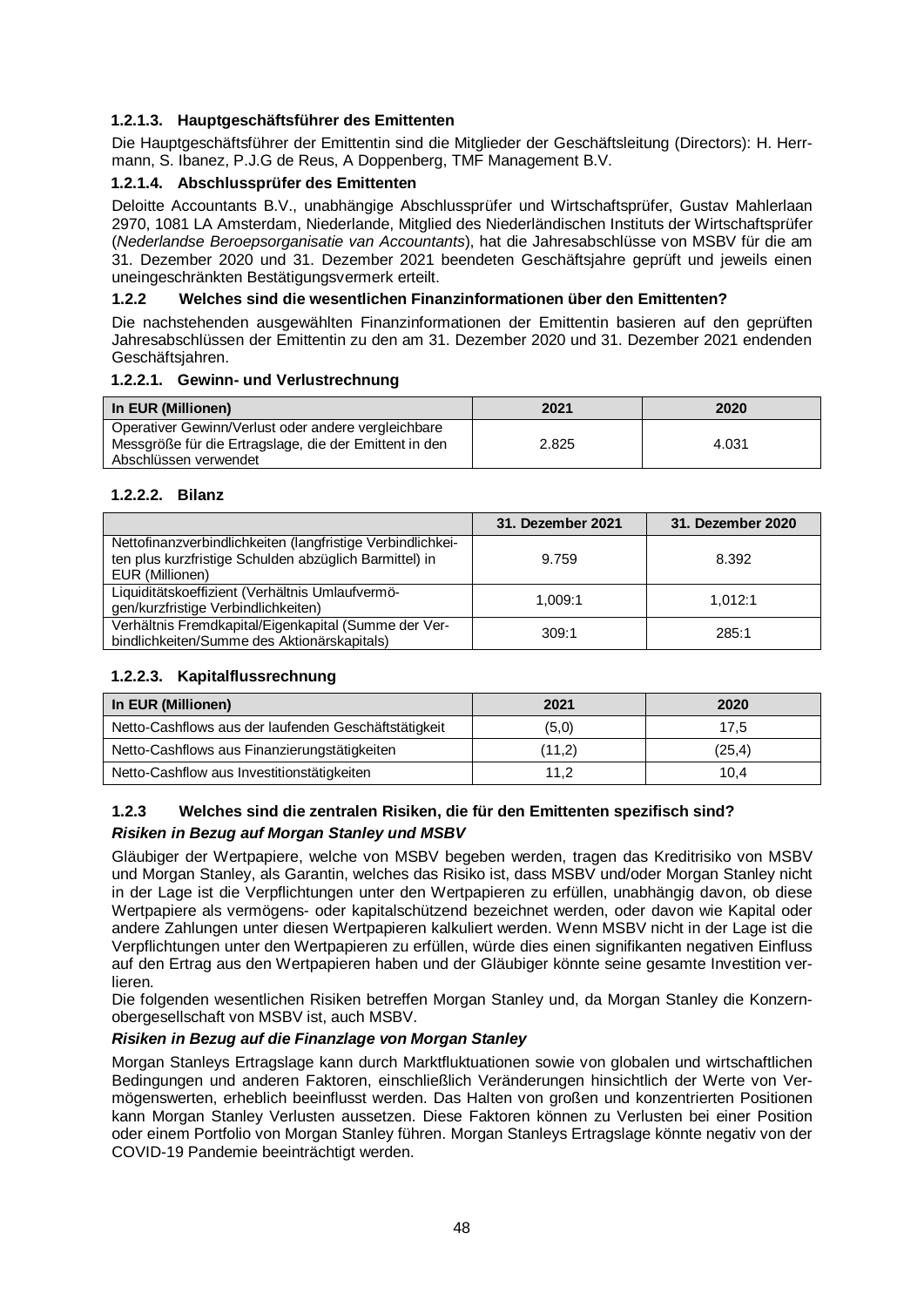Morgan Stanley ist dem Risiko, dass Dritte, die bei Morgan Stanley verschuldet sind, ihren Verpflichtungen nicht nachkommen sowie dem Risiko, dass bei einem Zahlungsausfall einer großen Finanzinstitution die Finanzmärkte nachteilig beeinflusst werden könnten, ausgesetzt. Diese Faktoren begründen das Risiko von Verlusten, wenn ein Darlehensnehmer, die Gegenpartei oder die Emittentin ihren finanziellen Verpflichtungen gegenüber Morgan Stanley nicht nachkommt.

Liquidität ist für Morgan Stanleys Geschäftstätigkeit essenziell und Morgan Stanley bedient sich externer Quellen, um erhebliche Teile ihrer Aktivitäten zu finanzieren. Morgan Stanleys Fremdkapitalkosten und Zugang zu den Fremdkapitalmärkten hängen von ihren Credit Ratings ab. Morgan Stanley ist eine Holdinggesellschaft, hat kein operatives Geschäft und ist von Dividenden, Ausschüttungen und sonstigen Zahlungen ihrer Tochtergesellschaften abhängig. Weiterhin ist Morgan Stanleys Liquidität und finanzielle Situation in der Vergangenheit nachteilig von den U.S. und internationalen Märkten sowie wirtschaftlichen Bedingungen beeinflusst worden, was auch in Zukunft der Fall sein könnte. Dies führt zum Bestehen eines Risikos, dass Morgan Stanley nicht in der Lage ist, ihre Tätigkeit zu finanzieren, da sie keinen Zugang zum Kapitalmarkt findet oder ihr Vermögen nicht liquidieren kann.

# *Risiken in Bezug auf die Geschäftstätigkeit von Morgan Stanley*

Morgan Stanley unterliegt operationellen Risiken, einschließlich des Risikos eines Ausfalls, einer Verletzung oder sonstigen Störung seiner Geschäftstätigkeit oder Sicherheitssysteme oder derjenigen seiner externen Geschäftspartner (oder der externen Geschäftspartner dieser Letzteren), die sich nachteilig auf seine Geschäfte oder seine Reputation auswirken könnten. Ein Cyberangriff, ein Verstoß gegen Informations- oder Sicherheitsbestimmungen oder ein Technologieversagen könnte Morgan Stanleys Fähigkeit ihre Geschäfte zu tätigen und Risiken zu managen negativ beeinträchtigen oder zu einer Offenlegung oder zum Missbrauch von vertraulichen oder geschützten Informationen führen und anderweitig nachteilige Auswirkungen auf ihre Ertragslage, Liquidität und Finanzlage haben, sowie Reputationsschäden verursachen.

#### *Rechts-, regulatorisches und Compliance-Risiko*

Morgan Stanley ist dem Risiko von rechtlichen oder regulatorischen Sanktionen, wesentlichen finanziellen Verlusten einschließlich Ordnungsgeldern, Strafzahlungen, Verurteilungen, Schadenersatzzahlungen und/oder Vergleichen oder Reputationsschäden, die Morgan Stanley dadurch erleidet, dass Gesetze, Verordnungen, Regeln, damit verbundene selbstauferlegte regulatorische Organisationsstandards und Verhaltenspflichten, die auf die Geschäftsaktivitäten von Morgan Stanley Anwendung finden, nicht befolgt werden, ausgesetzt. Weiterhin ist Morgan Stanley vertraglichen und geschäftlichen Risiken ausgesetzt, wie dem Risiko, dass die Verpflichtungen der Gegenpartei nicht durchsetzbar sind. Zusätzlich unterliegt Morgan Stanley Regeln und Bestimmungen zur Bekämpfung von Geldwäsche, Korruption und Terrorismusfinanzierung.

# *Sonstige Risiken in Verbindung mit der Geschäftstätigkeit von Morgan Stanley*

Morgan Stanley ist einem starken Wettbewerb durch andere Finanzdienstleister und andere ausgesetzt, was zu Preiskämpfen führen könnte und dadurch substantiell und nachteilig den Umsatz und die Profitabilität beeinflussen kann. Darüber hinaus können automatisierte Handelsmärkte und die Einführung und Anwendung neuer Technologien Morgan Stanleys Geschäftstätigkeit nachteilig beeinflussen und einen stärkeren Wettbewerb bewirken.

Morgan Stanley ist Gegenstand von zahlreichen politischen, wirtschaftlichen, rechtlichen, steuerlichen, operationellen, Franchise und anderen Risiken aufgrund ihrer internationalen Tätigkeiten (einschließlich des Risikos einer Verstaatlichung, einer Enteignung, Risiken aus Preis-, Kapital- und Devisenkontrollen, Risiken aus Steuer- und Abgabenerhöhungen und anderweitiger restriktiver hoheitlichen Maßnahmen, sowie dem Risiko eines Ausbruchs von Konflikten oder politischer oder staatlicher Instabilität), die das Geschäft von Morgan Stanley in unterschiedlicher Weise negativ beeinflussen können. Auch könnte der Austritt des Vereinigten Königreichs aus der Europäischen Union einen negativen Einfluss auf Morgan Stanley haben.

Morgan Stanley könnte es nicht gelingen, den angenommenen Wert von Akquisitionen, Veräußerungen, Joint Ventures, Minderheitenbeteiligungen oder strategischen Allianzen zu heben.

Die Anwendung von regulatorischen Anforderungen und Strategien in den Vereinigten Staaten oder anderen Rechtsordnungen zur Erleichterung der ordentlichen Abwicklung von großen Finanzinstituten kann für die Inhaber von Wertpapieren von Morgan Stanley, ein größeres Verlustrisiko darstellen und für Morgan Stanley mit weiteren Restriktionen verbunden sein.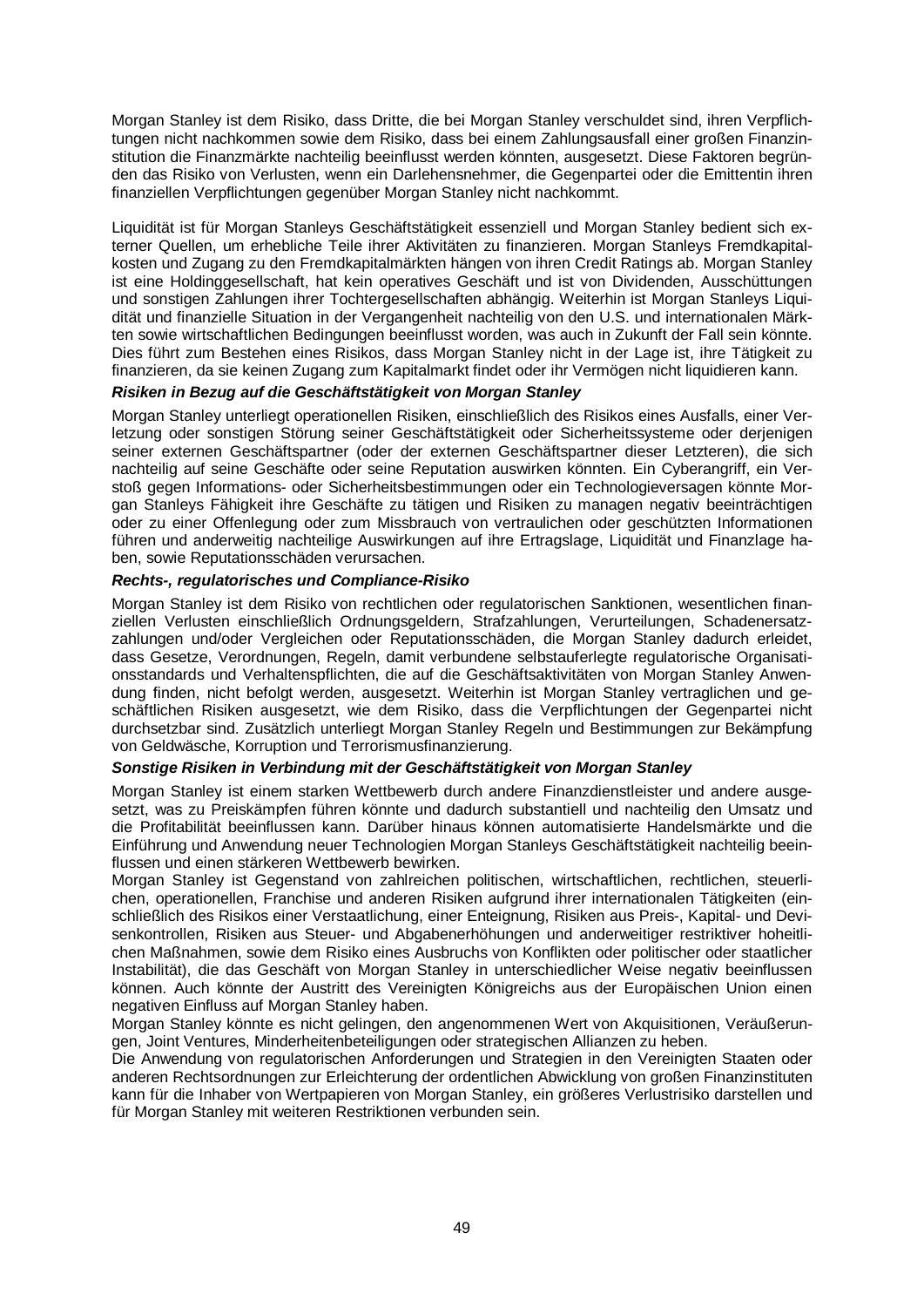# **1.3 BASISINFORMATIONEN ÜBER DIE WERTPAPIERE**

# **1.3.1 Welches sind die wichtigsten Merkmale der Wertpapiere?**

Die Wertpapiere werden als auf den Inhaber lautende Schuldverschreibungen im Sinne von §793 BGB begeben. Die Wertpapiere werden durch eine Globalurkunde verbrieft und unterliegen deutschem Recht. Die Wertpapiere werden in U.S. Dollar ("**USD**") begeben. Die Wertpapiere verfügen über kein Rating. Die ISIN der Wertpapiere lautet DE000MS8JQ13.

#### *Anzahl der begebenen Wertpapiere*

Die Anzahl der begebenen Wertpapiere beträgt bis zu 10.000 Stück.

#### *Status der Wertpapiere*

Die Verpflichtungen aus den Wertpapieren begründen unbesicherte und nicht nachrangige Verbindlichkeiten der Emittentin, die untereinander und mit allen anderen unbesicherten und nicht nachrangigen Verbindlichkeiten der Emittentin gleichrangig sind, vorbehaltlich zwingender gesetzlicher Vorschriften, die den Verpflichtungen Vorrang einräumen.

#### *Zinsen*

Auf die Wertpapiere werden keine periodischen Zinszahlungen geleistet.

#### *Wertentwicklung der Wertpapiere*

Die Wertentwicklung der Wertpapiere und der Rückzahlungsbetrag für die Gläubiger hängen von der Entwicklung des zugrundeliegenden Index ("**Index**") ab.

#### *Laufzeit der Wertpapiere*

Die Wertpapiere haben eine feste Laufzeit.

#### *Rückzahlung*

Die Wertpapiere werden am Fälligkeitstag zum "**Indexbezogenen Rückzahlungsbetrag**" zurückgezahlt. Der Indexbezogene Rückzahlungsbetrag wird gemäß der folgenden Formel berechnet:

# **USD 1.000 \* (100% + MIN (Höchstbetrag; Partizipationsfaktor \* MAX (Mindestbetrag; Finaler Index-Stand / Anfänglicher Index-Stand – Ausübungspreis)))**

Wobei:

"**Finaler Index-Stand**" den offiziellen Schlussstand des Index an dem Finalen Index-Bewertungstag bezeichnet.

"**Anfänglicher Index-Stand**" den offiziellen Schlussstand des Index an dem Anfänglichen Index-Bewertungstag bezeichnet.

"**Höchstbetrag**" 40 % bezeichnet.

"**Partizipationsfaktor**" 100 % bezeichnet.

"**Mindestbetrag**" 0 % bezeichnet.

"**Ausübungspreis**" 100 % bezeichnet.

Außerdem kann die Emittentin beim Eintritt bestimmter außergewöhnlicher Ereignisse (zum Beispiel einer Rechtsänderung) die Wertpapiere vorzeitig zu einem von der Festlegungsstelle festgelegten Betrag zurückzahlen.

# *Beschränkungen für die freie Übertragbarkeit*

Entfällt. Die Schuldverschreibungen sind frei übertragbar, vorbehaltlich der anwendbaren Verkaufsbeschränkungen.

# **1.3.2 Wo werden die Wertpapiere gehandelt?**

Es wird ein Antrag auf Einbeziehung der Wertpapiere zum Handel ab dem Ersten Handelstag an der multilateralen Handelsplattform EuroTLX, die von Borsa Italiana organisiert und betrieben wird, gestellt.

# **1.3.3 Wird für die Wertpapiere eine Garantie gestellt?**

Die Garantin hat die unbedingte und unwiderrufliche Garantie ("**Garantie**") für die ordnungsgemäße Zahlung von Kapital und Zinsen sowie von allen anderen ausdrücklich auf die Wertpapiere zahlbaren Beträge übernommen. Aufgrund der Garantie kann nach der Nichtzahlung durch die Emittentin jeder Gläubiger die Erfüllung der Garantie direkt von der Garantin verlangen und die Garantie direkt gegen die Garantin durchsetzen. Die Garantie stellt eine direkte, unbedingte und unbesicherte Verpflichtung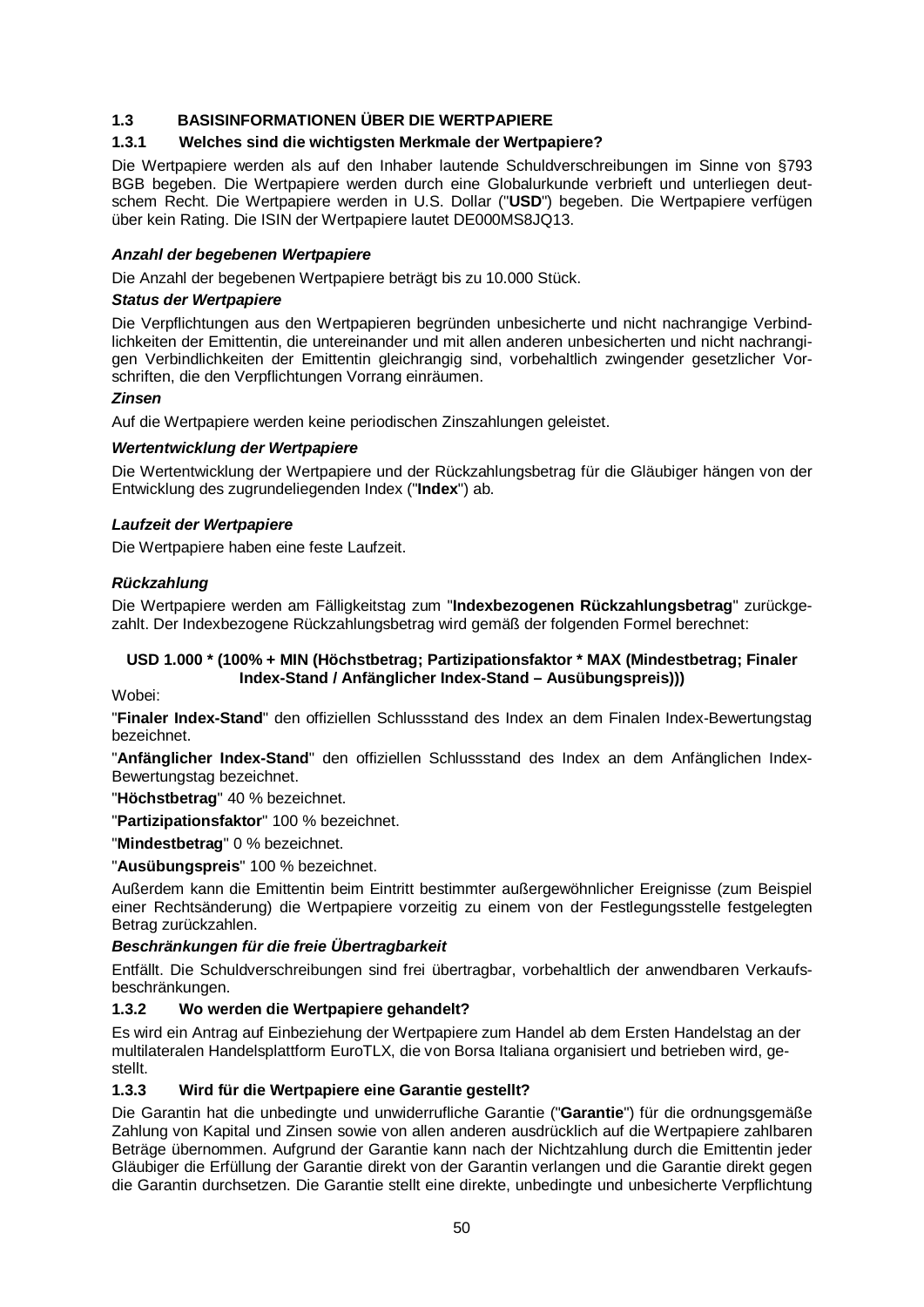der Garantin dar, die ohne Präferenz untereinander und mit allen anderen ausstehenden unbesicherten und nicht-nachrangigen gegenwärtigen und künftigen Verbindlichkeiten der Garantin, jedoch im Falle der Insolvenz nur in dem Umfang wie nach Gläubigerschutzgesetzen gestattet. Kopien der Garantie sind kostenlos in der Geschäftsstelle der Hauptzahlstelle erhältlich.

# **1.3.3.1. Wer ist der Garant der Wertpapiere?**

Morgan Stanley ist die Garantin der Wertpapiere, die von Morgan Stanley B.V. begeben werden. Morgan Stanley wurde ursprünglich am 1. Oktober 1981 auf unbestimmte Dauer nach dem Gesetz des Bundesstaates Delaware unter der Registrierungsnummer 0923632 eingetragen, und seine Vorgängergesellschaften reichen bis ins Jahr 1924 zurück. Morgan Stanley ist eine Finanzholdinggesellschaft, die im Rahmen des BHC-Gesetzes der Regulierung durch die US-Notenbank unterliegt. Morgan Stanley hat seinen eingetragenen Sitz in The Corporation Trust Center, 1209 Orange Street, Wilmington, Delaware 19801, USA, und seine Hauptniederlassung in 1585 Broadway, New York, NY 10036, USA, Telefon +1 (212) 761 4000. Die LEI von Morgan Stanley lautet IGJSJL3JD5P30I6NJZ34.

# **1.3.3.2. Welches sind die wesentlichen Finanzinformationen über die Garantin?**

# **Konzern Gewinn- und Verlustrechnung**

| In USD (Millionen)                    | 2021   | 2020   | <b>Drei-Monats-</b><br><b>Zeitraum</b><br>endend zum<br>31. März 2022<br>(ungeprüft) | <b>Drei-Monats-</b><br><b>Zeitraum</b><br>endend zum<br>31. März 2021<br>(ungeprüft) |
|---------------------------------------|--------|--------|--------------------------------------------------------------------------------------|--------------------------------------------------------------------------------------|
| Ergebnis vor Ertragsteuer-<br>aufwand | 19.668 | 14.418 | 4.588                                                                                | 5.344                                                                                |

# **Konzernbilanz**

| In USD (Millionen)      | 31. Dezember 2021 | 31. Dezember 2020 | 31. März 2022   31. März 2021 |             |
|-------------------------|-------------------|-------------------|-------------------------------|-------------|
|                         |                   |                   | (ungeprüft)                   | (ungeprüft) |
| Finanzverbindlichkeiten | 233.127           | 217.079           | 229.817                       | 215,826     |

# **Konzernkapitalflussrechnung**

| In USD (Millionen)                                                          | 2021     | 2020     | <b>Drei-Monats-</b><br><b>Zeitraum</b><br>endend zum<br>31. März 2022<br>(ungeprüft) | <b>Drei-Monats-</b><br><b>Zeitraum</b><br>endend zum<br>31. März 2021<br>(ungeprüft) |
|-----------------------------------------------------------------------------|----------|----------|--------------------------------------------------------------------------------------|--------------------------------------------------------------------------------------|
| Cashflow aus laufender<br>Geschäftstätigkeit fortgeführ-<br>ter Aktivitäten | 33.971   | (25.231) | 239                                                                                  | 26.879                                                                               |
| Cashflow aus Finanzie-<br>rungstätigkeit fortgeführter<br>Aktivitäten       | 41.547   | 83.784   | 9.291                                                                                | 9.564                                                                                |
| Cashflow aus Investitionstä-<br>tigkeit fortgeführter Aktivitä-<br>ten      | (49.897) | (37.898) | 158                                                                                  | (22.561)                                                                             |

# **1.3.3.3. Welches sind die zentralen Risiken, die für die Garantin spezifisch sind?**

Die wesentlichen Risiken, die für die Garantin spezifisch sind, entsprechen den in Abschnitt 1.2.3 dargestellten Risiken.

# **1.3.4 Welches sind die zentralen Risiken, die für die Wertpapiere spezifisch sind?** *Marktwert der Wertpapiere und Marktpreisrisiko*

Der Marktwert der Wertpapiere wird durch die Bonität der Emittentin sowie durch eine Vielzahl von zusätzlichen Faktoren, insbesondere durch die Bewegungen der Referenzzinssätze und der Swap-Sätze, Marktzins und Margen, Marktliquidität sowie durch die noch verbleibende Zeit bis zum Fälligkeitstag, bestimmt. Der Preis, zu dem ein Gläubiger die Wertpapiere vor Fälligkeit verkaufen kann, kann erheblich unter dem Emissionspreis oder dem vom Gläubiger bezahlten Kaufpreis liegen. Historische Werte der Referenzzinssätze oder der Swap-Sätze können nicht als Indikatoren für die Entwicklung der Referenzzinssätze oder der Swap-Sätze während der Laufzeit der Wertpapiere angese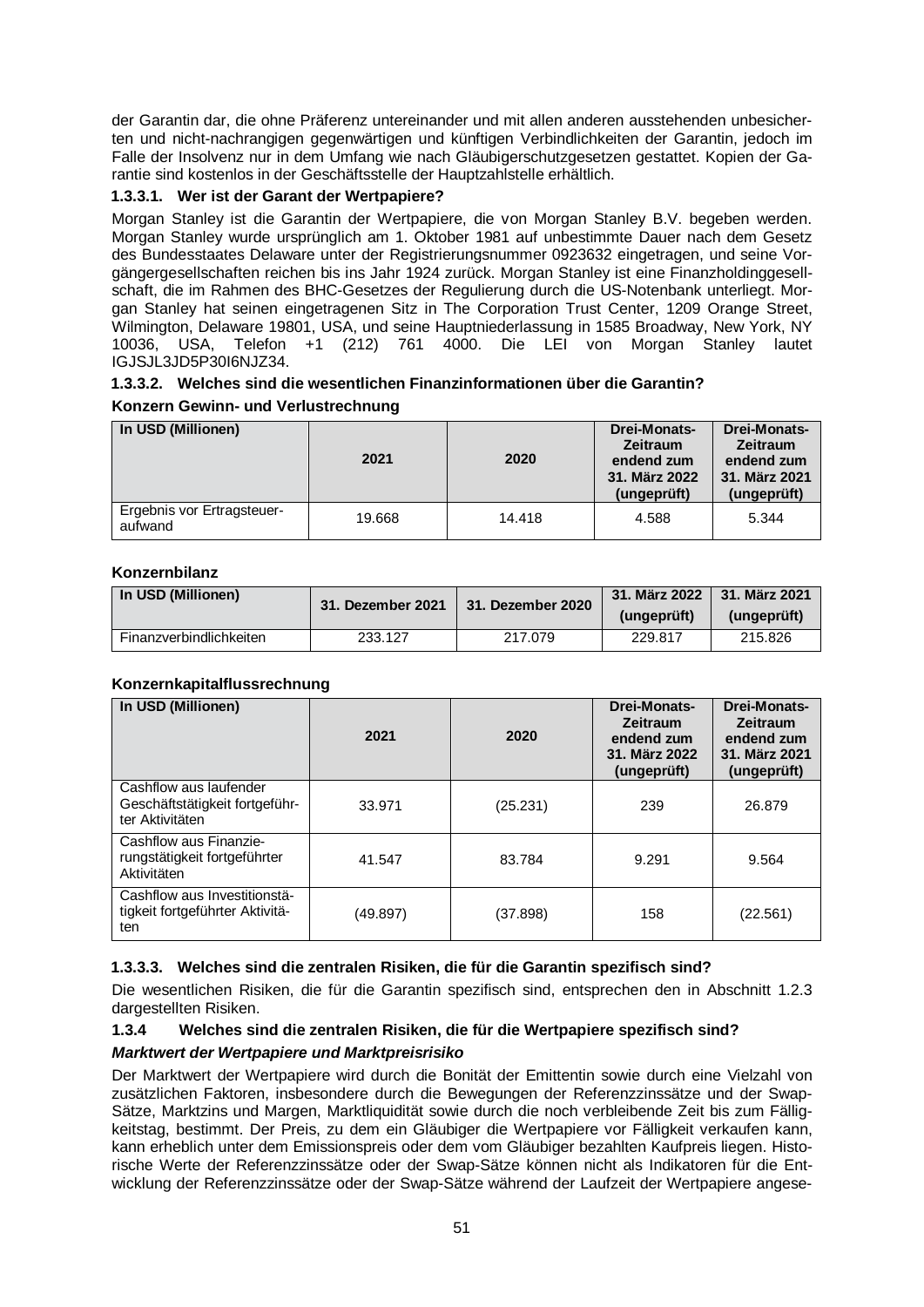hen werden. Der historische Kurs eines Wertpapiers ist kein Indikator für seine künftige Entwicklung. Es lässt sich nicht vorhersagen, ob der Marktpreis eines Wertpapiers steigen oder fallen wird. Die Emittentin übernimmt keine Gewähr dafür, dass die Differenz zwischen Ankaufs- und Verkaufskurs innerhalb einer bestimmten Spanne liegt oder konstant bleibt.

#### *Allgemeine Risiken im Zusammenhang mit strukturierten Wertpapieren*

Eine Kapitalanlage in Wertpapiere, bei denen die Rückzahlung an die Entwicklung eines Basiswerts gebunden ist, kann erhebliche Risiken mit sich bringen, die bei ähnlichen Kapitalanlagen in herkömmliche Schuldtitel nicht auftreten. Solche Risiken umfassen die Risiken, dass der Gläubiger sein eingesetztes Kapital ganz oder zu einem erheblichen Teil verliert. Der Marktpreis solcher Wertpapiere kann sehr volatil sein (abhängig von der Volatilität der Basiswerte). Weder der aktuelle noch der historische Stand der Basiswerte sollten als Indikator für die zukünftige Entwicklung der Basiswerte während der Laufzeit eines Wertpapiers gesehen werden.

# *Risiko in Verbindung mit indexbezogenen Wertpapieren*

Indexbezogene Wertpapiere sind Schuldtitel, bei denen der Rückzahlungsbetrag nicht im Vorhinein feststeht, sondern von der Entwicklung des zugrunde liegenden Index abhängen, der selbst wiederum erhebliche Kredit–, Zinssatz–, Währungs– oder andere Risiken beinhaltet. Der Wert des zugrunde liegenden Index kann Schwankungen unterworfen sein; diese Wertschwankungen sind von einer Vielzahl von Faktoren abhängig, wie zum Beispiel Tätigkeiten der jeweiligen Emittentin, volkswirtschaftlichen Faktoren und Spekulationen. Zudem ist die historische Wertentwicklung des zugrunde liegenden Index kein Indikator für seine zukünftige Wertentwicklung. Veränderungen in dem Marktpreis des zugrunde liegenden Index beeinflussen den Handelspreis der Wertpapiere und es ist nicht vorhersehbar, ob der Marktpreis des zugrunde liegenden Index steigt oder fällt. Der Rückzahlungsbetrag kann erheblich unter dem Emissionspreis oder dem vom Gläubiger bezahlten Kaufpreis liegen und sogar null betragen mit der Folge, dass der Gläubiger gegebenenfalls das gesamte eingesetzte Kapital verliert.

#### *Währungsrisiko*

Gläubiger von Wertpapieren, die in einer anderen Währung begeben werden, als derjenigen, die in dem Land gilt, in dem der Gläubiger ansässig ist, die einer anderen Währung unterliegen als derjenigen, die der Gläubiger für Zahlungen gewählt hat oder die einen Index als Basiswert haben, die in einer anderen Währung geführt wird als derjenigen, in der Zahlungen unter den Wertpapieren geleistet werden, sind dem Risiko von Schwankungen von Wechselkursen ausgesetzt, die die Rendite und/oder den Rückzahlungsbetrag der Wertpapiere beeinflussen.

# *Kein Schutz durch Einlagensicherung*

Die unter diesem Programm ausgegebenen Wertpapiere werden weder durch den Einlagensicherungsfonds des Bundesverbandes deutscher Banken e.V. noch durch das Einlagensicherungsgesetz abgesichert.

#### *Risiken in Verbindung mit einer vorzeitigen Rückzahlung*

Die Emittentin und die Garantin können sämtliche ausstehenden Wertpapiere unter bestimmten Bedingungen vorzeitig zurückzahlen. Der festgelegte Rückzahlungsbetrag der Wertpapiere kann hierbei unter dem Nennbetrag liegen und Gläubiger können deshalb einen Teil ihrer Investition verlieren.

# *Keine Kündigungsmöglichkeit der Gläubiger, falls dies nicht anders vorgesehen ist*

Die Wertpapiere können während ihrer Laufzeit nicht von den Gläubigern gekündigt werden. Für den Fall, dass der Emittentin ein Recht auf vorzeitige Rückzahlung der Wertpapiere zusteht und vorausgesetzt, dass die Emittentin von diesem Recht jedoch keinen Gebrauch macht und sie die Wertpapiere nicht gemäß den Endgültigen Bedingungen vorzeitig zurückzahlt, ist eine Realisierung des durch die Wertpapiere gegebenenfalls verbrieften wirtschaftlichen Wertes (bzw. eines Teils davon) nur durch Veräußerung der Wertpapiere möglich.

# *Sekundärmärkte / Marktilliquidität*

Es kann nicht vorausgesagt werden, wie sich die Wertpapiere in einem Sekundärmarkt handeln lassen werden oder ob ein solcher Markt liquide oder illiquide sein wird oder ob es für die Wertpapiere überhaupt einen Sekundärmarkt geben wird. Die Liquidität der Wertpapiere kann auch durch Wertpapieran- und -verkaufsbeschränkungen verschiedener Rechtsordnungen beeinträchtigt werden. Die Emittentin ist rechtlich nicht dazu verpflichtet, Geld- und Briefkurse (ungeachtet der Marktsituation) für die Wertpapiere zu stellen oder eine solche Funktion für die Zukunft aufrechtzuerhalten.